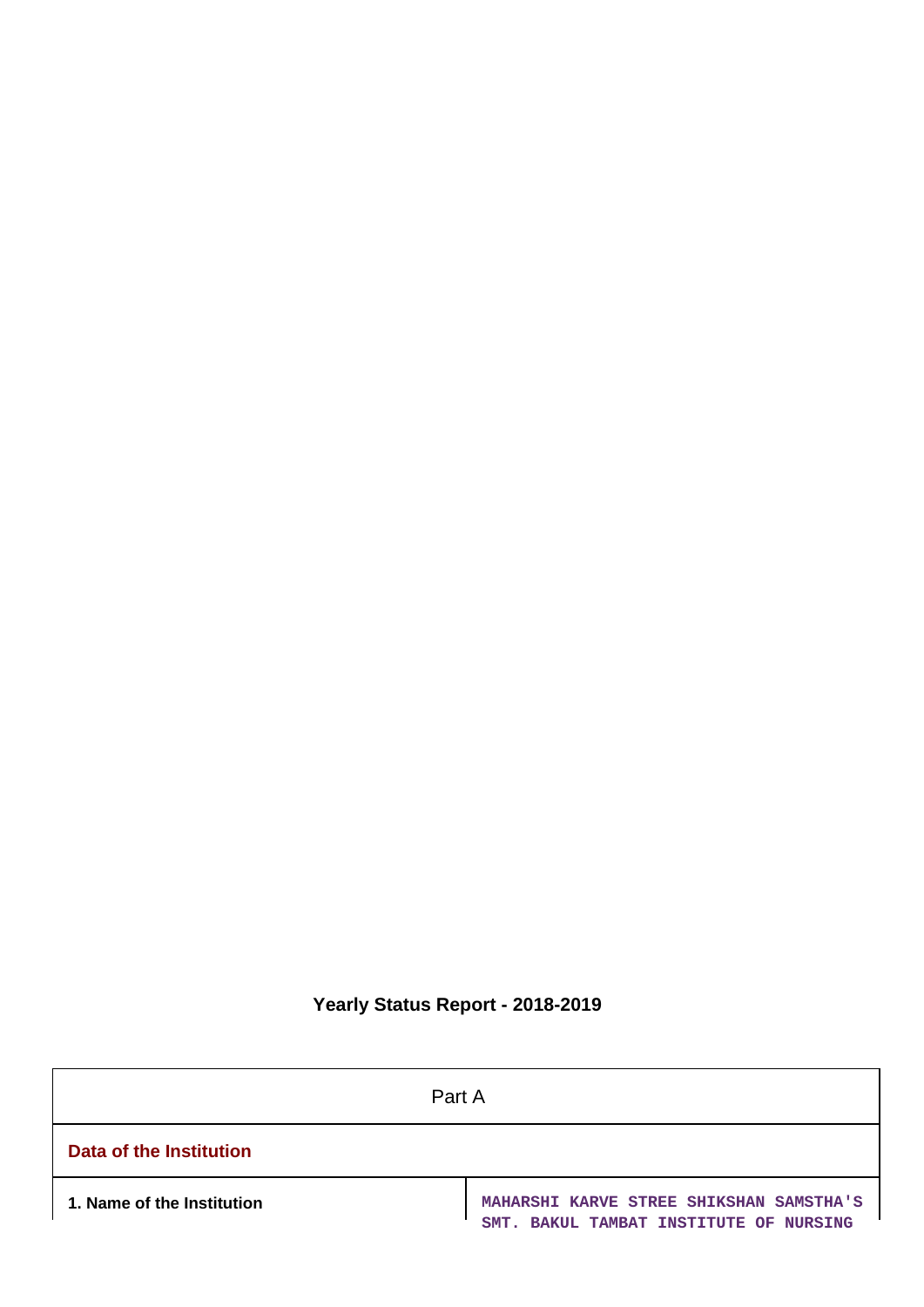|                                               | <b>EDUCATION</b>                      |
|-----------------------------------------------|---------------------------------------|
| Name of the head of the Institution           | Dr Meena Ganapathy                    |
| Designation                                   | Principal                             |
| Does the Institution function from own campus | <b>Yes</b>                            |
| Phone no/Alternate Phone no.                  | 02025475020                           |
| Mobile no.                                    | 9860407994                            |
| <b>Registered Email</b>                       | btine03@gmail.com                     |
| Alternate Email                               | admin@mksssbtine.ac.in                |
| Address                                       | Maharshi Karve Stree Shikshan Samstha |
| City/Town                                     | Karvenagar, Pune                      |
| State/UT                                      | Maharashtra                           |
| Pincode                                       | 411052                                |
| 2. Institutional Status                       |                                       |
| Affiliated / Constituent                      | Affiliated                            |
| Type of Institution                           | Women                                 |
| Location                                      | Urban                                 |
| <b>Financial Status</b>                       | private                               |
| Name of the IQAC co-ordinator/Director        | Mrs Nupoor Bhambid                    |
| Phone no/Alternate Phone no.                  | 02025477557                           |
| Mobile no.                                    | 9158617275                            |
| <b>Registered Email</b>                       | btine03@gmail.com                     |
| <b>Alternate Email</b>                        | btine@maharshikarve.org               |
| 3. Website Address                            |                                       |
|                                               |                                       |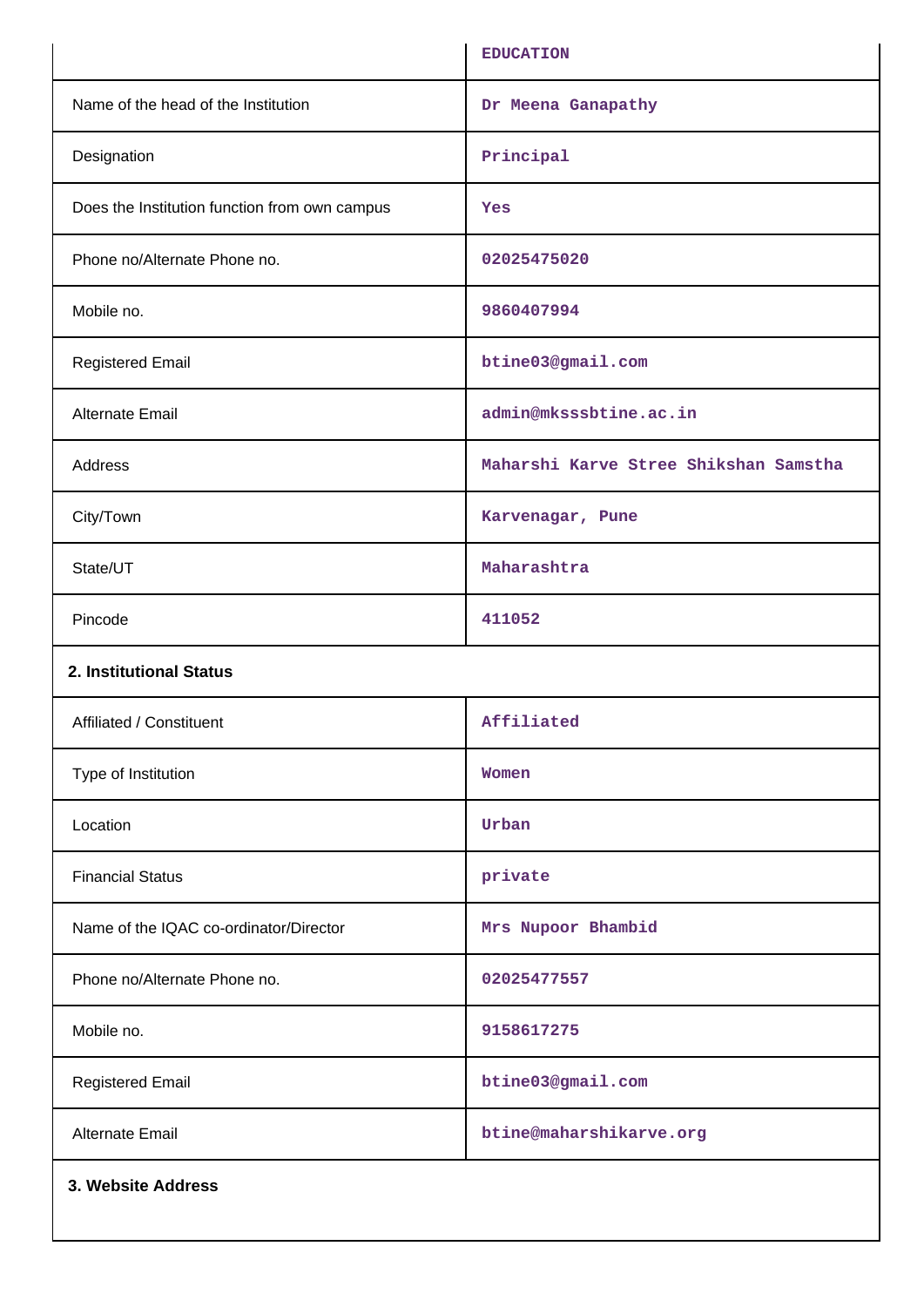| Web-link of the AQAR: (Previous Academic Year)                           | http://mksssbtine.ac.in/index.php/agar-<br>$2017 - 2018/$ |
|--------------------------------------------------------------------------|-----------------------------------------------------------|
| 4. Whether Academic Calendar prepared during<br>the year                 | Yes                                                       |
| if yes, whether it is uploaded in the institutional website:<br>Weblink: | http://mksssbtine.ac.in/                                  |

# **5. Accrediation Details**

| Cycle | Grade | <b>CGPA</b> | Year of      | Validity           |                 |
|-------|-------|-------------|--------------|--------------------|-----------------|
|       |       |             | Accrediation | Period From        | Period To       |
|       | $B++$ | 2.76        | 2016         | $16 -$ Sep $-2016$ | $15 - Sep-2021$ |

**6. Date of Establishment of IQAC 01-Aug-2015**

# **7. Internal Quality Assurance System**

| Quality initiatives by IQAC during the year for promoting quality culture                      |                                |                                       |  |  |  |
|------------------------------------------------------------------------------------------------|--------------------------------|---------------------------------------|--|--|--|
| Item / Title of the quality initiative by<br><b>IQAC</b>                                       | Date & Duration                | Number of participants/ beneficiaries |  |  |  |
| Creating environmental<br>awareness among students<br>& faculty at Institute<br>and at Samstha | $01 - Aug - 2019$<br>15        | 550                                   |  |  |  |
| Conduct of Academic &<br>Administrative Audit<br>(AAA) by Indian Nursing<br>Council            | $04 - Apr - 2019$<br>02        | 550                                   |  |  |  |
| Conduct of Academic &<br>Administrative Audit<br>(AAA), MUHS                                   | $10 - May - 2019$<br>01        | 304                                   |  |  |  |
| Facilitating research<br>climate among students &<br>faculty                                   | $27 - Mar - 2019$<br>01        | 30                                    |  |  |  |
| MoU with other<br>institutions                                                                 | $13 - \text{Feb} - 2019$<br>01 | 10                                    |  |  |  |
| University staff approval<br>process.                                                          | $12 - Jan - 2019$<br>01        | 50                                    |  |  |  |
| Workshop on nursing<br>theories                                                                | 29-Apr-2019<br>01              | 100                                   |  |  |  |
| First - Aid training and<br>certification for first<br>year students.                          | $20 - Aug - 2018$<br>05        | 140                                   |  |  |  |
| Initiation of incubation<br>cell                                                               | 30-Aug-2018<br>01              | 122                                   |  |  |  |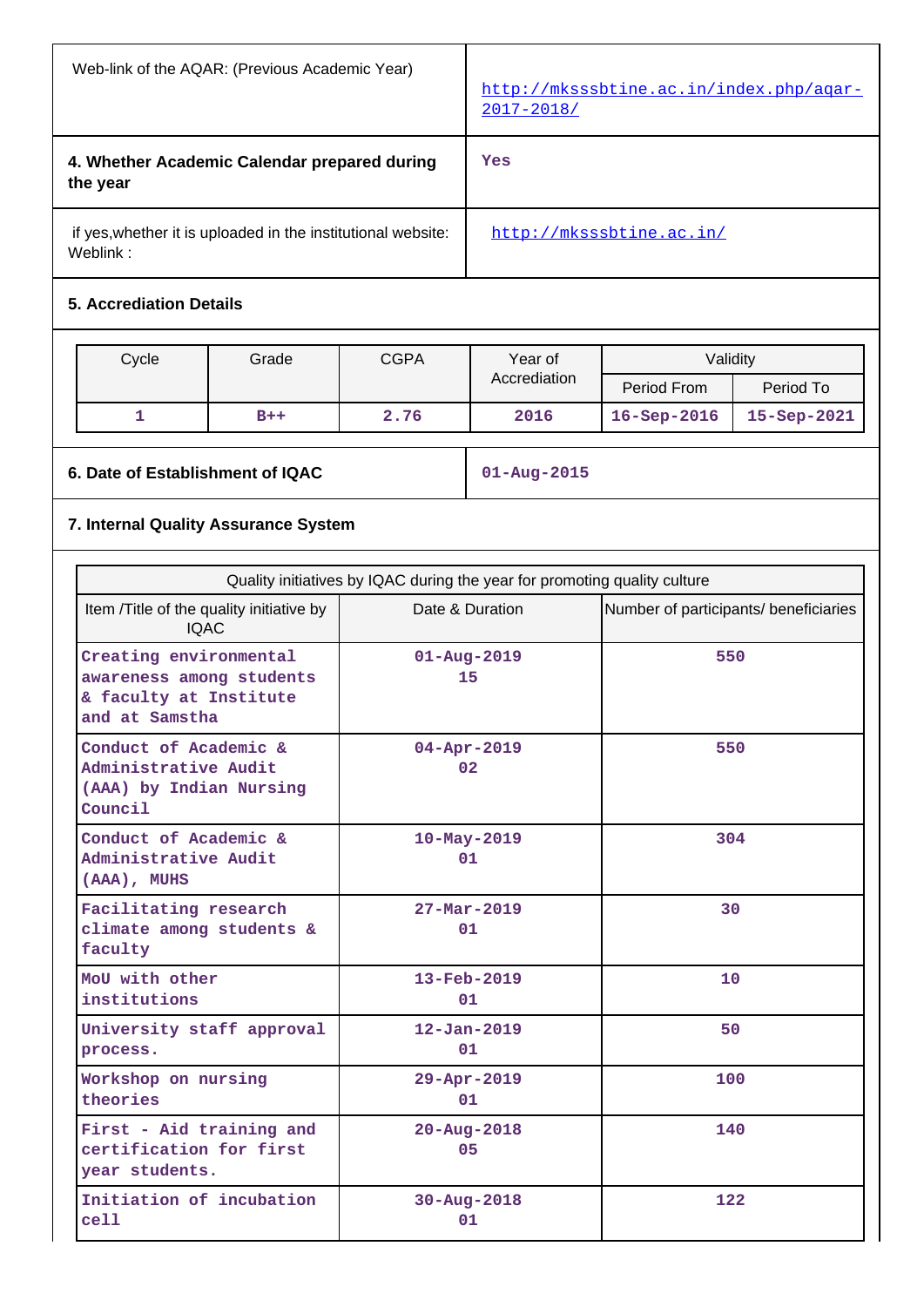| Orientation programs for<br>B.Sc. Nursing, PBBSc &<br>M.Sc. nursing students<br>were organized.                                         | $01 - Aug - 2018$<br>10 |     |                                                            |  |                                | 140    |
|-----------------------------------------------------------------------------------------------------------------------------------------|-------------------------|-----|------------------------------------------------------------|--|--------------------------------|--------|
| Professional<br>Enculturation & Lamp<br>Lighting Ceremony of<br>novice nurses.                                                          |                         |     | $23 - \text{Feb} - 2019$<br>01                             |  |                                | 140    |
| Soft Skill Training<br>Program for final year<br>nursing students                                                                       | $02 - Jan - 2019$<br>48 |     |                                                            |  |                                | 128    |
| 8. Provide the list of Special Status conferred by Central/ State Government-<br>UGC/CSIR/DST/DBT/ICMR/TEQIP/World Bank/CPE of UGC etc. |                         |     |                                                            |  |                                |        |
| Institution/Departmen<br>Scheme<br>t/Faculty                                                                                            |                         |     | <b>Funding Agency</b>                                      |  | Year of award with<br>duration | Amount |
|                                                                                                                                         |                         |     | No Data Entered/Not Applicable!!!<br>No Files Uploaded !!! |  |                                |        |
|                                                                                                                                         |                         |     |                                                            |  |                                |        |
| 9. Whether composition of IQAC as per latest<br><b>NAAC</b> guidelines:                                                                 |                         |     | Yes                                                        |  |                                |        |
| Upload latest notification of formation of IQAC                                                                                         |                         |     | View File                                                  |  |                                |        |
| 10. Number of IQAC meetings held during the<br>year :                                                                                   |                         | 4   |                                                            |  |                                |        |
| The minutes of IQAC meeting and compliances to the<br>decisions have been uploaded on the institutional<br>website                      |                         | Yes |                                                            |  |                                |        |
| Upload the minutes of meeting and action taken report                                                                                   |                         |     | View File                                                  |  |                                |        |
| 11. Whether IQAC received funding from any of<br>the funding agency to support its activities<br>during the year?                       |                         |     | <b>No</b>                                                  |  |                                |        |
| 12. Significant contributions made by IQAC during the current year(maximum five bullets)                                                |                         |     |                                                            |  |                                |        |
| . MUHS impact assessment Grade A. . Institute was audited by central council and<br>granted permission for all courses                  |                         |     |                                                            |  |                                |        |
| . University staff approval process.                                                                                                    |                         |     |                                                            |  |                                |        |
| . MoU with other institutions.                                                                                                          |                         |     |                                                            |  |                                |        |
| . Soft skill training with certification for final year students                                                                        |                         |     |                                                            |  |                                |        |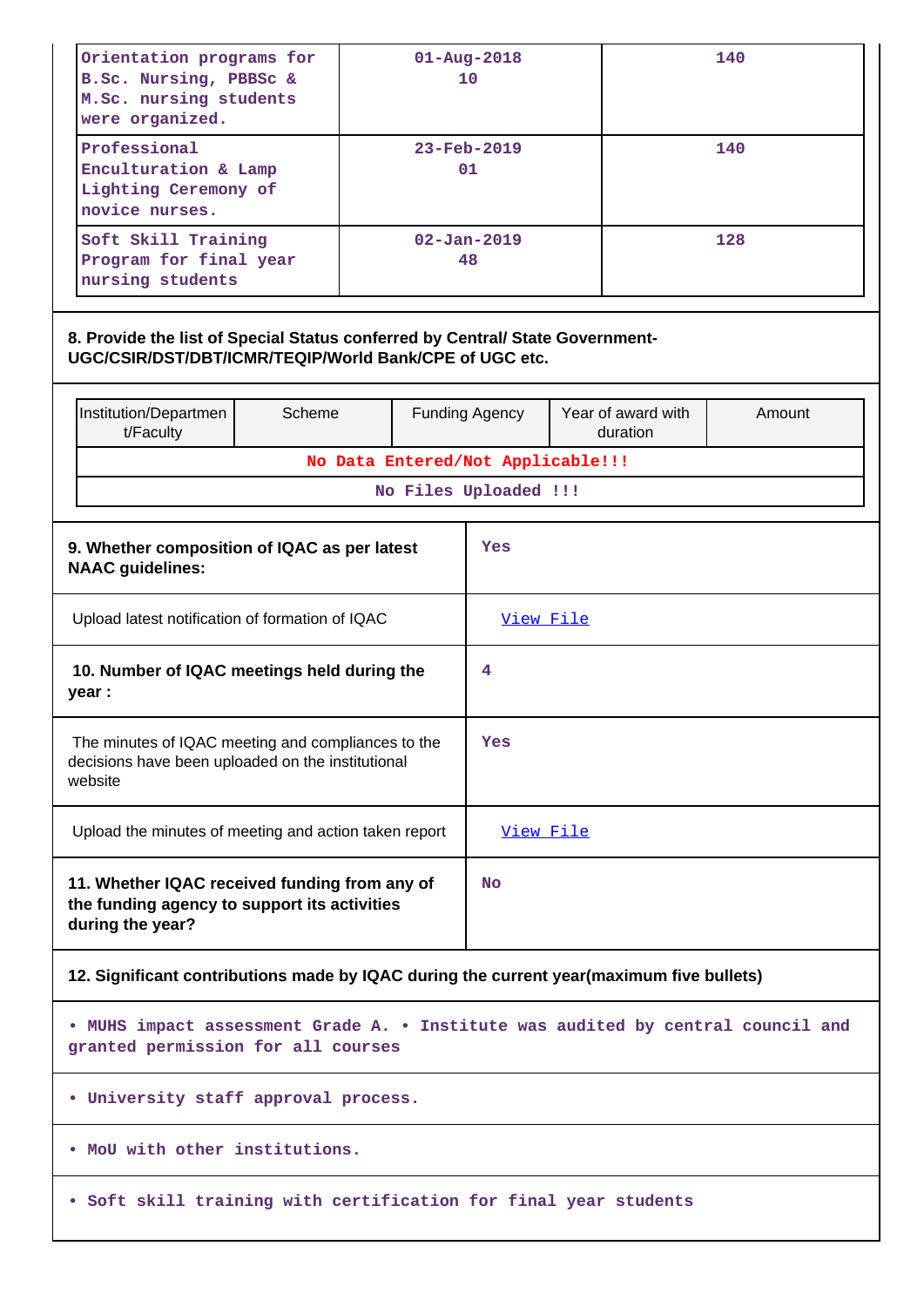**• Feedback from all stakeholders, and students were collected, analysed and used for improvements**

# [View File](https://assessmentonline.naac.gov.in/public/Postacc/Contribution/974_Contribution.xlsx)

**13. Plan of action chalked out by the IQAC in the beginning of the academic year towards Quality Enhancement and outcome achieved by the end of the academic year**

| Plan of Action                                                                                                                                   | Achivements/Outcomes                                                                                                    |  |  |  |
|--------------------------------------------------------------------------------------------------------------------------------------------------|-------------------------------------------------------------------------------------------------------------------------|--|--|--|
| MUHS impact assessment Grade-A+.                                                                                                                 | The institute has achieved A+grade by<br>MUHS in impact assessment.                                                     |  |  |  |
| MoU with other institutions.                                                                                                                     | The institute has made 10, MoUs with<br>various organisations to conduct<br>researches and health awareness<br>programs |  |  |  |
| Soft skill training with certification<br>for final year students.                                                                               | Soft skill training sessions were<br>imparted to 128 final year students.                                               |  |  |  |
| Feedback from all stakeholders,<br>students collected, analysed and used<br>for improvements                                                     | Taken, discussed and analysed in the<br>monthly meeting. Necessary actions<br>implemented.                              |  |  |  |
| Initiation of incubation cell.                                                                                                                   | Initiated and pre placement activities<br>implemented                                                                   |  |  |  |
| To encourage qualitative research by<br>faculty and to promote them for<br>presentation in conferences and<br>workshops publications in journals | Various studies are presented and<br>published by faculty.                                                              |  |  |  |
| View File                                                                                                                                        |                                                                                                                         |  |  |  |

| 14. Whether AQAR was placed before statutory<br>body?                                                                | Yes                      |
|----------------------------------------------------------------------------------------------------------------------|--------------------------|
| Name of Statutory Body                                                                                               | <b>Meeting Date</b>      |
| Local Management Committee                                                                                           | $11 - Jun - 2019$        |
| 15. Whether NAAC/or any other accredited<br>body(s) visited IQAC or interacted with it to<br>assess the functioning? | Yes                      |
| Date of Visit                                                                                                        | 10-May-2019              |
| 16. Whether institutional data submitted to<br><b>AISHE:</b>                                                         | Yes                      |
| Year of Submission                                                                                                   | 2019                     |
| Date of Submission                                                                                                   | $05 - \text{Feb} - 2019$ |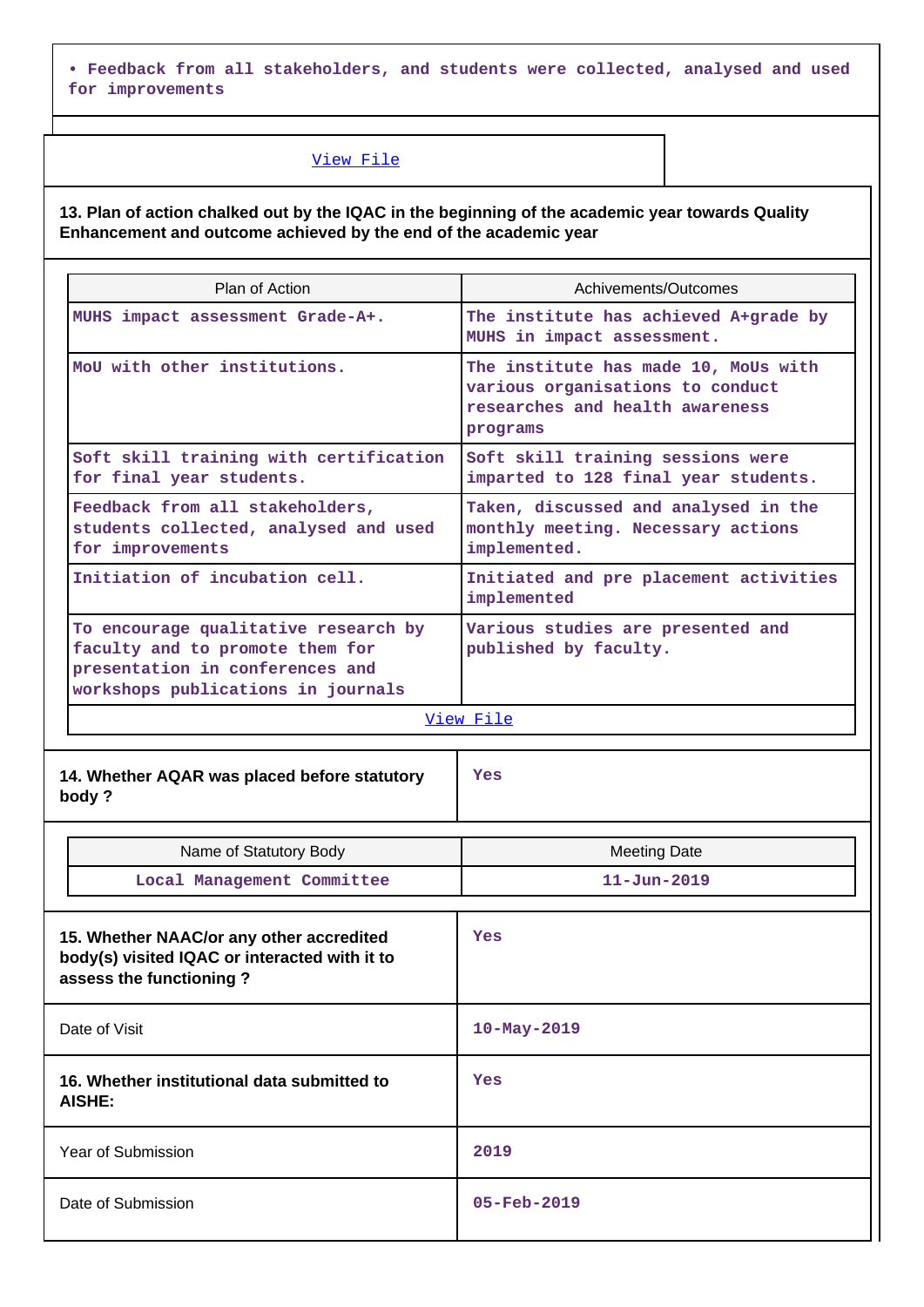| 17. Does the Institution have Management<br><b>Information System?</b>                              | Yes                                                                                                                                                                                                                                                                                                                                                                                                                                                                                                                                                                                                                                                                                                                                                                                                                                                                                                                                                                                                                                                                                                                                                                                                                                                                                                                                                                                                                                                                                                                                                                                                                                                                                                                                                                                                                                                                                                                                                                                                                                                                                                                                                                                                                                                  |
|-----------------------------------------------------------------------------------------------------|------------------------------------------------------------------------------------------------------------------------------------------------------------------------------------------------------------------------------------------------------------------------------------------------------------------------------------------------------------------------------------------------------------------------------------------------------------------------------------------------------------------------------------------------------------------------------------------------------------------------------------------------------------------------------------------------------------------------------------------------------------------------------------------------------------------------------------------------------------------------------------------------------------------------------------------------------------------------------------------------------------------------------------------------------------------------------------------------------------------------------------------------------------------------------------------------------------------------------------------------------------------------------------------------------------------------------------------------------------------------------------------------------------------------------------------------------------------------------------------------------------------------------------------------------------------------------------------------------------------------------------------------------------------------------------------------------------------------------------------------------------------------------------------------------------------------------------------------------------------------------------------------------------------------------------------------------------------------------------------------------------------------------------------------------------------------------------------------------------------------------------------------------------------------------------------------------------------------------------------------------|
| If yes, give a brief descripiton and a list of modules<br>currently operational (maximum 500 words) | The institute is committed to provide<br>quality nursing education by appointing<br>competent faculty, providing adequate<br>infrastructure for the smooth conduct<br>of teaching learning process and<br>providing modern teaching aids<br>including library, with online sources.<br>Clinical learning is taken care of by<br>providing adequate supervision, both in<br>the laboratories and in the clinical<br>areas. Duties of the faculty and<br>administrative staff are well defined<br>and communicated to them through job<br>description and job delegation. Other<br>responsibilities are communicated<br>through circulars, notices, meetings<br>and website of the institution. Records<br>and reports are meticulously maintained<br>which ensure smooth flow of<br>information. Staff meetings, department<br>meetings, meetings of class<br>coordinators' and curriculum committee<br>meetings are conducted every month with<br>the Principal. Decisions taken at<br>higher level are communicated and<br>discussed and most of the decisions<br>pertaining to academic matters are<br>taken at these meetings. All the<br>members of the institute, work hand in<br>hand and support each other. Periodic<br>meetings are held for developing team<br>work and coordinating different<br>activities among various programs.<br>Master Plan of the academic activities<br>is prepared annually. The effectiveness<br>of implementation of the Master Plan is<br>periodically assessed. The objectives<br>are communicated and deployed at all<br>levels, to ensure individual employee's<br>contribution for the institutional<br>development through various ways, such<br>as, the institute's vision and mission<br>are displayed at prominent places, and<br>in notice boards to convey the messages<br>and display circulars. Regular meetings<br>ensure interactive communication among<br>the faculty. Management Information<br>System is in place to meet the needs of<br>the students and faculty regarding<br>academic and administrative aspects of<br>the institution. Performance assessment<br>of faculty members and staff is done<br>through selfappraisal peer appraisal<br>where the faculty gets an opportunity |
|                                                                                                     |                                                                                                                                                                                                                                                                                                                                                                                                                                                                                                                                                                                                                                                                                                                                                                                                                                                                                                                                                                                                                                                                                                                                                                                                                                                                                                                                                                                                                                                                                                                                                                                                                                                                                                                                                                                                                                                                                                                                                                                                                                                                                                                                                                                                                                                      |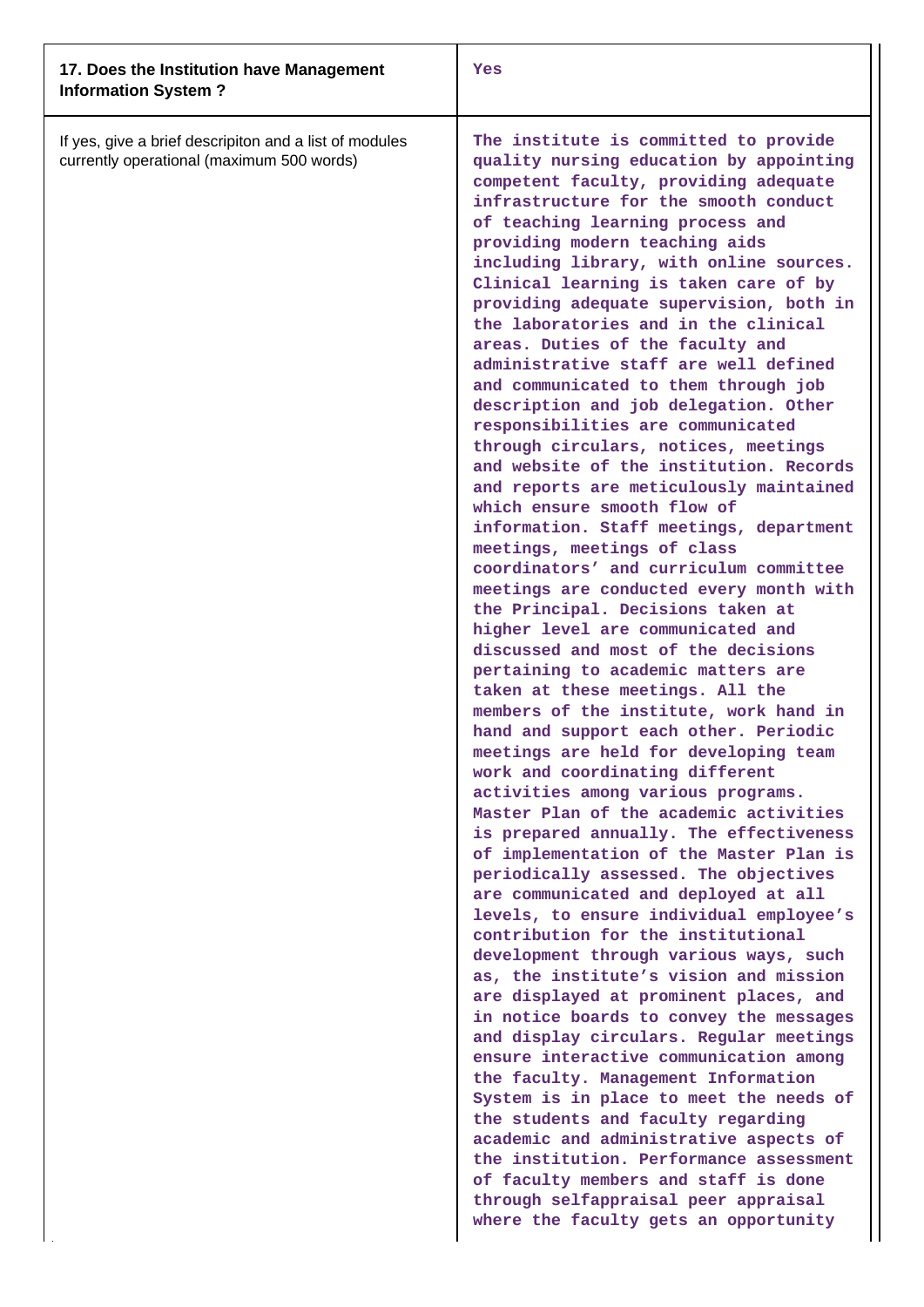**to assess his / her strengths or weaknesses. Opportunity for selfassessment is given whereby good work is appreciated and rewarded and scope for improvement is realized. Process of annual appraisal / performance appraisal is carried out by superiors, class cocoordinators and Principal. Feedback about strengths and weaknesses is communicated to the staff, where corrective actions need to be taken. Peer evaluation, evaluation of faculty by students is also carried out periodically and annually. Welfare measures provided to the teaching staff are mediclaim, gratuity benefits, provision for medical benefits, special leave, higher study leave, maternity leave, provident fund, welfare fund loan from patha Samstha and festivals advance. Special leave facility is provided for the presentation of papers and for research work. Duty leaves are given for university exams and for attending workshops, seminars etc... Faculty members are deputed on study leave for their higher education such as M.Sc (N) and PhD (N). Welfare measures for nonteaching staff are provident fund, Mediclaim, gratuity benefits, and provision for medical benefits, special leave, and maternity leave, welfare fund, and loan from patha Samstha, home loan and festival advance. Significant best practices in Governance and Leadership carried out by the institute are good number of committees with clear mandate for decision making, well defined job description and open upward and downward communication**

**Part B** 

# **CRITERION I – CURRICULAR ASPECTS**

#### **1.1 – Curriculum Planning and Implementation**

 1.1.1 – Institution has the mechanism for well planned curriculum delivery and documentation. Explain in 500 words

 **Curricular planning: The institute undertakes the following activities for wellplanned curriculum delivery and documentation. Community needs: Community needs are given major importance in the curriculum in the syllabus itself. Starting from orientation to urban and rural communities, surveys on the health needs of community, teaching on prevention of illness and preservation of health, implementation of National Health Policies and Immunization etc. are integrated throughout the course. Professional skills and competencies: Training on professional skills is undertaken by well-planned programs of clinical teaching**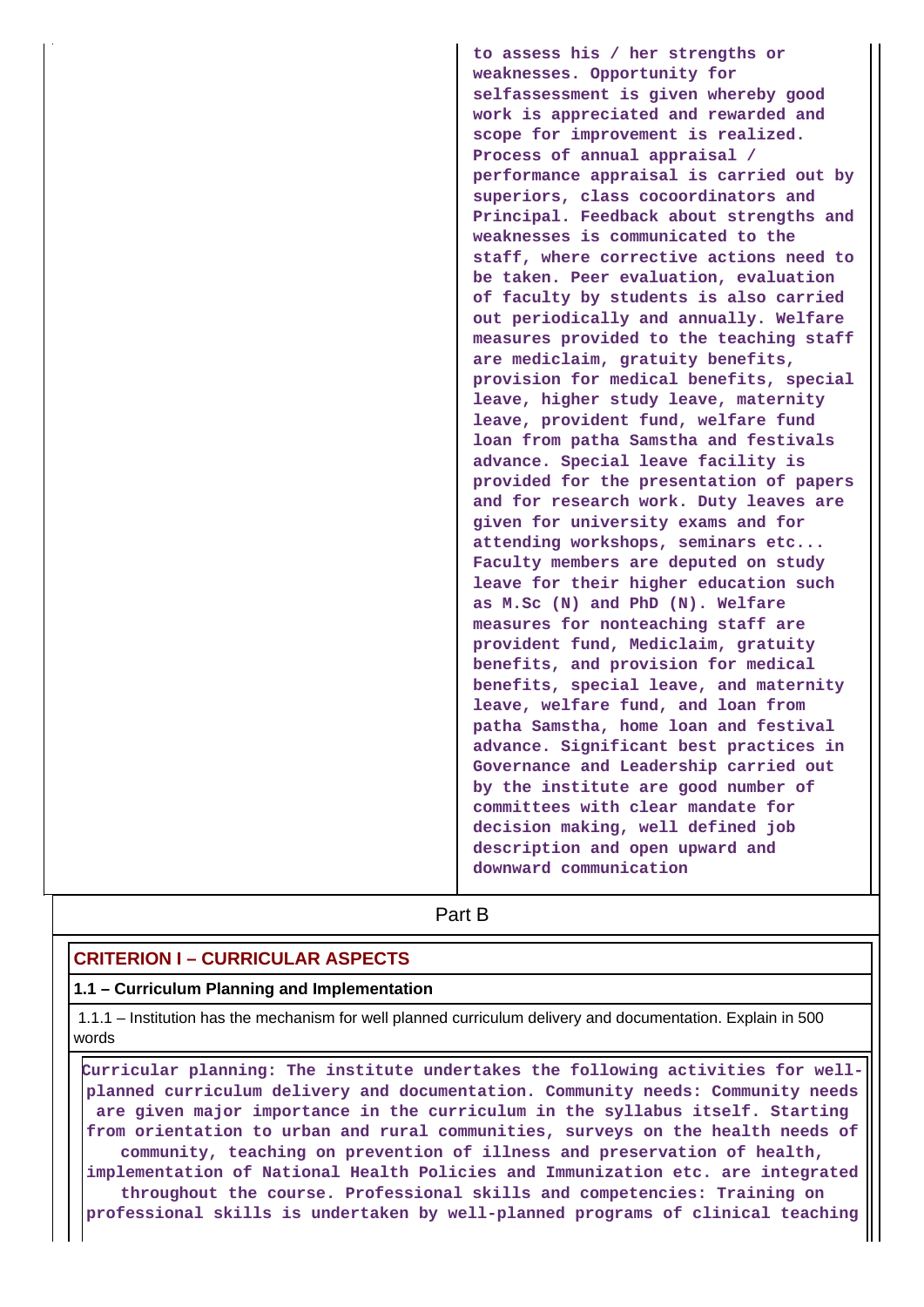**and by organizing visits to other health agencies. Skill laboratories such as simulated skills labs, actual exposure to patients / clients in hospitals and community, ongoing continuing nursing education (CNE) and workshops and seminars form the methods of inculcating professional skills. Research thrust / emerging area: Undergraduate, post graduate and research students along with faculty are encouraged to undertake research projects as a part of curriculum. Employability: Parent hospital of the institute is "Smt. Lata Mangeshkar Foundation's Deenanath Mangeshkar Hospital". All the students of the institute are offered employment in the parent hospital. Sixty percent of the alumnae have joined the Government of Maharashtra Nursing Services after passing the 'Maharashtra Public Service Commission' (MPSC) Examinations. Some of the alumnae have taken up teaching jobs in other institutes of nursing education. The institute conducts ongoing personality development programs, which cover value education and societal responsibilities. Great emphasis is given on compassion, civic sense, commitment, discipline, character building and social responsibilities. Experts from various external agencies such as police department, management institute, yoga teachers and women study groups are invited to deliver talks. Academic calendar: Academic calendar is prepared for an academic year i.e. from 1st Aug-to 31st July. The faculty members and the Principal prepare this, for each program and then for the whole institute. It also specifies details of curricular and extracurricular activities, examinations and vacations planned for the whole year. Master plan: The plan for the whole year's teaching and learning activities, both theory and practical are prepared by the class faculty, checked and approved by the Principal. The class coordinators make a weekly timetable. Teaching plan: Each class coordinator formulates his / her aims, objectives, learning activities, modules, lesson plan and evaluation schemes such as assignments, projects etc. Rotation plan: Rotation plan of the clinical practice with master rotation and unit rotations are made by the class coordinator and approved by the Principal. Course plan: Prior to each academic year the, aims and objectives of the course are discussed by the class coordinator with the Principal and detail academic year plan is made by the class coordinator and is presented in the curriculum committee for further discussion. Evaluation plan: Class coordinators plan for the formative and summative evaluations, their blue prints, schemes and scoring sheets etc. These are checked and approved by the Principal. These evaluation plans are carried out as per the University's examination pattern. The internal assessment marks for summative evaluation are obtained from the midterm and prefinal exam.**

| 1.1.2 – Certificate/ Diploma Courses introduced during the academic year                                |                 |                                 |                       |                                                 |                      |
|---------------------------------------------------------------------------------------------------------|-----------------|---------------------------------|-----------------------|-------------------------------------------------|----------------------|
| Certificate                                                                                             | Diploma Courses | Dates of<br><b>Introduction</b> | Duration              | Focus on employ<br>ability/entreprene<br>urship | Skill<br>Development |
| First Aid                                                                                               | 0 <sup>0</sup>  | 01/08/2018                      | 10                    | Yes                                             | Yes                  |
| ACLS and BLS                                                                                            | 0 <sup>0</sup>  | 01/08/2018                      | 2                     | Yes                                             | Yes                  |
| Skill<br>development<br>training                                                                        | 00              | 02/01/2019                      | 128                   | Yes                                             | Yes                  |
| 1.2 - Academic Flexibility                                                                              |                 |                                 |                       |                                                 |                      |
| 1.2.1 – New programmes/courses introduced during the academic year                                      |                 |                                 |                       |                                                 |                      |
| Programme/Course<br>Programme Specialization                                                            |                 |                                 | Dates of Introduction |                                                 |                      |
| No Data Entered/Not Applicable !!!                                                                      |                 |                                 |                       |                                                 |                      |
| 1.2.2 – Programmes in which Choice Based Credit System (CBCS)/Elective course system implemented at the |                 |                                 |                       |                                                 |                      |

affiliated Colleges (if applicable) during the academic year.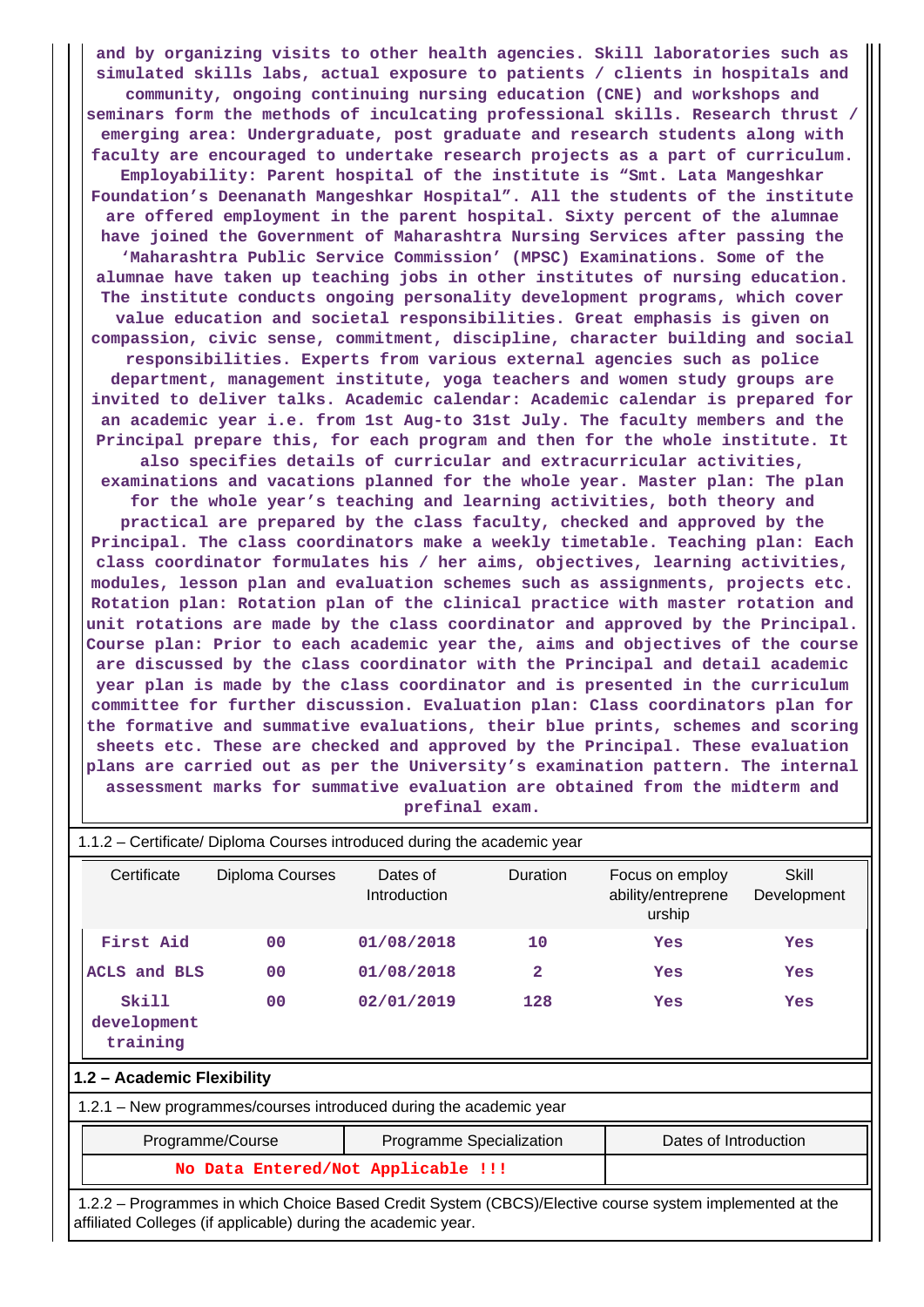| Name of programmes adopting<br>Programme Specialization<br><b>CBCS</b>                                                                                                              |                                                                                                                                                                                              | Date of implementation of<br><b>CBCS/Elective Course System</b> |  |  |  |  |  |
|-------------------------------------------------------------------------------------------------------------------------------------------------------------------------------------|----------------------------------------------------------------------------------------------------------------------------------------------------------------------------------------------|-----------------------------------------------------------------|--|--|--|--|--|
| No Data Entered/Not Applicable !!!                                                                                                                                                  |                                                                                                                                                                                              |                                                                 |  |  |  |  |  |
| 1.2.3 - Students enrolled in Certificate/ Diploma Courses introduced during the year                                                                                                |                                                                                                                                                                                              |                                                                 |  |  |  |  |  |
|                                                                                                                                                                                     | Certificate                                                                                                                                                                                  | Diploma Course                                                  |  |  |  |  |  |
| Number of Students                                                                                                                                                                  | 480                                                                                                                                                                                          | 0                                                               |  |  |  |  |  |
| 1.3 - Curriculum Enrichment                                                                                                                                                         |                                                                                                                                                                                              |                                                                 |  |  |  |  |  |
|                                                                                                                                                                                     | 1.3.1 – Value-added courses imparting transferable and life skills offered during the year                                                                                                   |                                                                 |  |  |  |  |  |
| <b>Value Added Courses</b>                                                                                                                                                          | Date of Introduction                                                                                                                                                                         | <b>Number of Students Enrolled</b>                              |  |  |  |  |  |
| Workshops /seminars and                                                                                                                                                             | 10/07/2018                                                                                                                                                                                   | 500                                                             |  |  |  |  |  |
| ongoing training are<br>being arranged on<br>preparation of<br>competitive exams,<br>interview skills, and<br>soft skills, yoga values<br>education and personality<br>development. |                                                                                                                                                                                              |                                                                 |  |  |  |  |  |
| 1.3.2 - Field Projects / Internships under taken during the year                                                                                                                    |                                                                                                                                                                                              |                                                                 |  |  |  |  |  |
| Project/Programme Title                                                                                                                                                             | Programme Specialization                                                                                                                                                                     | No. of students enrolled for Field<br>Projects / Internships    |  |  |  |  |  |
| MSc Nursing                                                                                                                                                                         | A quasi experimental<br>study to assess the<br>effect of active<br>exercises on dysmenorrhea<br>among college girls of<br>selected city                                                      | 1                                                               |  |  |  |  |  |
| MSc Nursing                                                                                                                                                                         | A quasi experimental<br>study to assess the<br>effect of abdominal<br>gentle touch on labour<br>pain perception among<br>Primi para parturient<br>women in selected<br>hospital of city      | 1                                                               |  |  |  |  |  |
| MSc Nursing                                                                                                                                                                         | A quasi experimental<br>study to assess the<br>effect of coma arousal<br>therapy on level of<br>consciousness in<br>traumatic brain injury<br>patients in selected<br>hospitals of Pune city | 1                                                               |  |  |  |  |  |
| MSc Nursing                                                                                                                                                                         | A descriptive study to<br>assess the prevalence of<br>risk factors for<br>cardiovascular disease<br>among employees in<br>selected educational<br>institutes                                 | $\mathbf{1}$                                                    |  |  |  |  |  |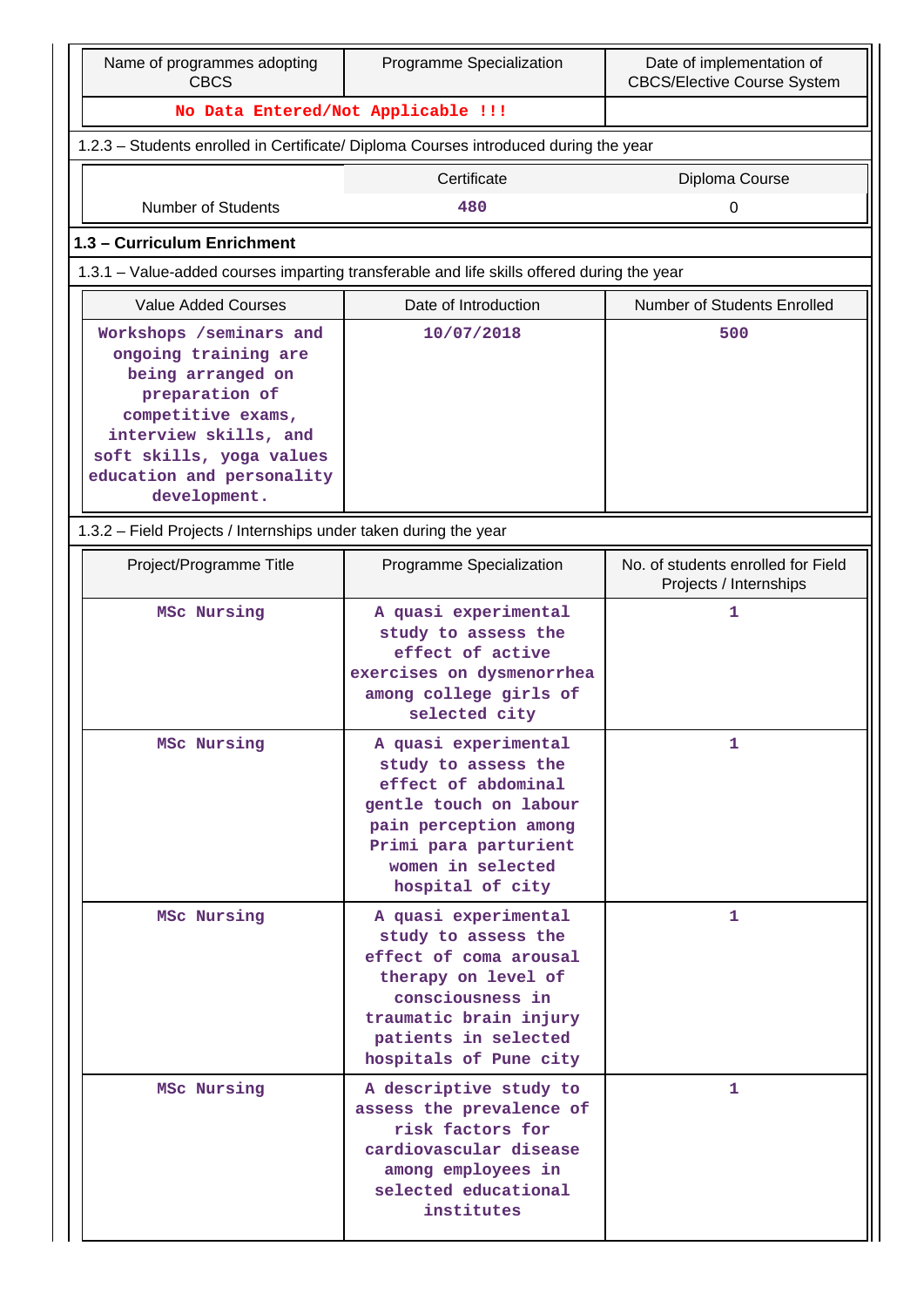| <b>BSc Nursing</b> | To assess the knowledge<br>and attitude regarding<br>antenatal care among the<br>adult women in selected<br>urban area of Pune city                                                                                                               | 10 |
|--------------------|---------------------------------------------------------------------------------------------------------------------------------------------------------------------------------------------------------------------------------------------------|----|
| <b>BSC Nursing</b> | Descriptive study to<br>assess the knowledge and<br>attitude regarding breast<br>cancer and its management<br>among the women between<br>age group of 20-40 years<br>in urban community area<br>of Pune city.                                     | 10 |
| <b>BSC Nursing</b> | Comparative study to<br>assess the stress related<br>to final examination<br>amongst the first year<br>and final year nursing<br>students in selected<br>nursing college of Pune<br>city                                                          | 10 |
| <b>BSc Nursing</b> | Study to assess the<br>causes and effects of<br>stress on health among<br>the primary school<br>teacher of Pune city                                                                                                                              | 10 |
| <b>BSC Nursing</b> | To assess the knowledge<br>and attitude of<br>depression among the 1st<br>year nursing student<br>between age group of<br>18-30 year.                                                                                                             | 10 |
| <b>BSC Nursing</b> | Assess the knowledge and<br>attitude related to<br>women's empowerment among<br>the people living in the<br>area of urban community.                                                                                                              | 10 |
| <b>BSC Nursing</b> | A survey study to assess<br>the knowledge of eating<br>habits among adolescent<br>girls between the age<br>group of (12 years -19<br>years) in selected<br>schools of Pune city.                                                                  | 8  |
| <b>BSC Nursing</b> | To assess prevalence and<br>determinants and<br>association of background<br>variables associated with<br>osteoarthritis among<br>elderly population<br>between the age group of<br>60-80 years in a selected<br>urban community of Pune<br>city. | 10 |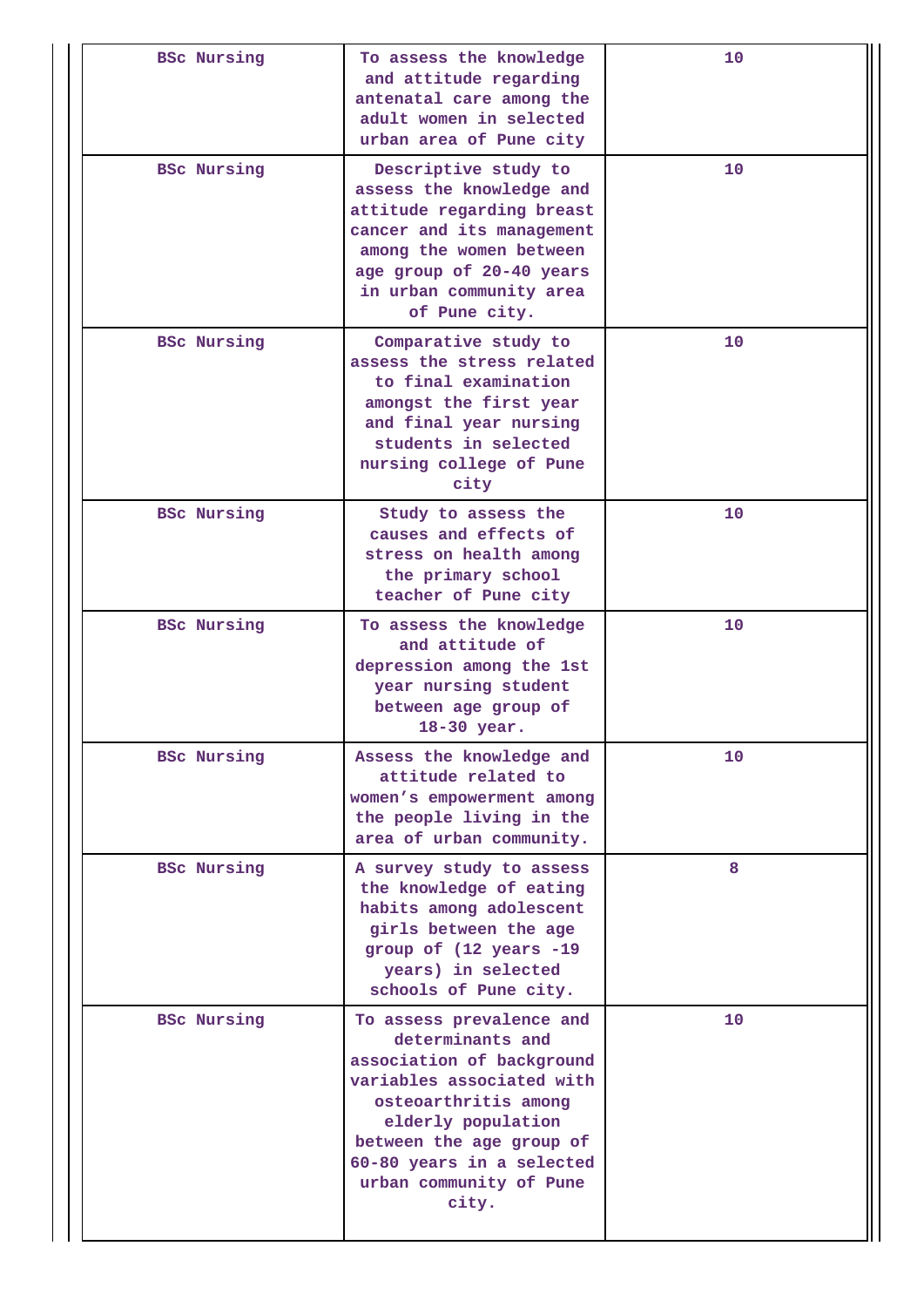| <b>BSC Nursing</b>                                                      | A descriptive study to<br>assess the menstrual<br>hygiene practices among<br>adolescent girls of (12<br>to 16 yr.) urban and<br>rural community in Pune<br>in a view to prepare<br>information booklet.      |     | 10  |  |  |
|-------------------------------------------------------------------------|--------------------------------------------------------------------------------------------------------------------------------------------------------------------------------------------------------------|-----|-----|--|--|
| <b>BSC Nursing</b>                                                      | A survey study to assess<br>the knowledge of common<br>cold and cough among<br>mothers of children's of<br>0-5 years of age in urban<br>community of Pune city.                                              |     | 10  |  |  |
| <b>BSC Nursing</b>                                                      | A study to assess the<br>effectiveness of planned<br>teaching programme on<br>knowledge and attitude<br>regarding polycystic<br>ovarian syndrome (PCOS)<br>among first year nursing<br>student in Pune city. |     | 12  |  |  |
| <b>BSc Nursing</b>                                                      | A study to assess the<br>effect of social<br>networking on academic<br>performance among nursing<br>college students from<br>selected college of Pune<br>city.                                               |     | 11  |  |  |
| 1.4 - Feedback System                                                   |                                                                                                                                                                                                              |     |     |  |  |
| 1.4.1 – Whether structured feedback received from all the stakeholders. |                                                                                                                                                                                                              |     |     |  |  |
| <b>Students</b>                                                         |                                                                                                                                                                                                              |     | Yes |  |  |
| Teachers                                                                |                                                                                                                                                                                                              | Yes |     |  |  |
| Employers                                                               |                                                                                                                                                                                                              | Yes |     |  |  |
| Alumni                                                                  |                                                                                                                                                                                                              |     | Yes |  |  |
| Parents                                                                 |                                                                                                                                                                                                              | Yes |     |  |  |

 1.4.2 – How the feedback obtained is being analyzed and utilized for overall development of the institution? (maximum 500 words)

Feedback Obtained

**The institute has a wellorganized feedback system. The coordinator of each program takes verbal feedback of the curriculum regularly and is discussed in the monthly faculty meetings. The students are freely allowed to voice out their views and suggestions on curriculum. Every month and at the end of academic year, students give a feedback on overall implementation of the program, and their suggestions are put up at the Board of Studies meetings at University. Students feedback on examinations, eligibility etc. are discussed with University officials and authorities periodically and in need based manner. The Principal is a member of Board of examination and Board of studies of affiliating University. She discusses issues concerning syllabus and curriculum in these meeting. The Vice principal is a member of Board of Studies and she discusses issues concerning syllabus and curriculum in these meeting. An association is run by the institute since 2008, and relevant issues are**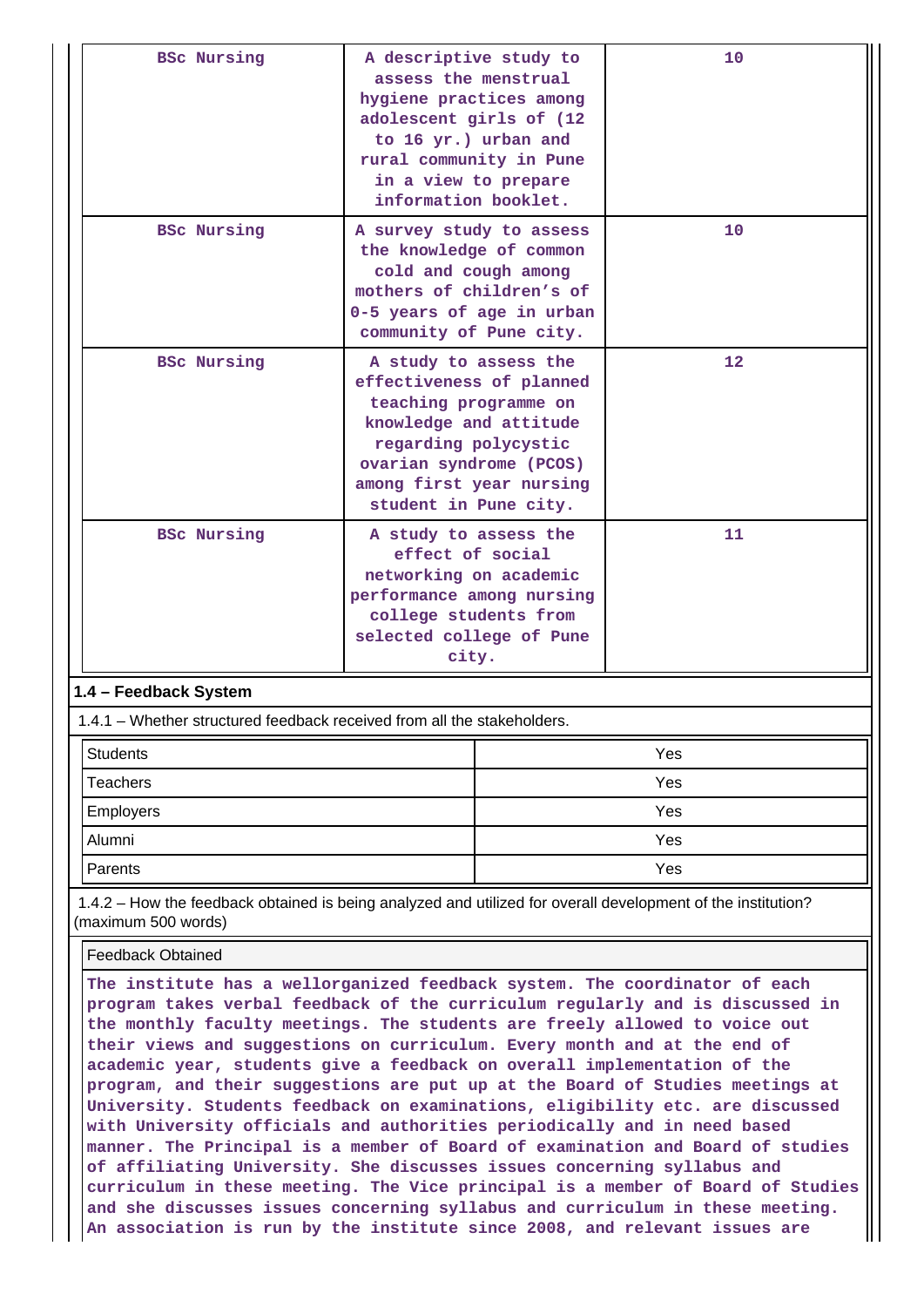**taken up by this association related to affiliating agencies, quality representation to Government etc. about the issues of all Managements of Unaided Private Colleges concerning syllabus. Based on the feedback from faculty, students and stakeholders, the institute uploads the PPTs of lectures on the website. Students: Both undergraduate and post graduate students give their feedback and at the end of the course. Faculty: Monthly faculty meetings are conducted, in these meetings, faculty members discuss regarding the following issues: teaching learning activities at institute and clinical practice conducted in the past month, health issues, discipline issues and difficulties in implementing curriculum in detail. Parents: Parentsteachers meetings are conducted twice a year and the feedbacks are acted upon. Industry: Parent hospital administrators interact with Principal and faculty periodically about the present students and performance of passed out student of the institute. Placement agencies are consulted for the quality improvement needed in the final year students and these suggestions are incorporated in soft skill training. Alumnae: Alumni students meet during gettogethers and give their feedback regarding their work experience in different places. Ongoing feedback by the alumni from various foreign countries and government and private sector is taken. General Public: Students are posted in community health, mental health setup as per their curricular requirements. During these postings they come in touch with the public. Health rallies, health exhibitions, health talks and demonstration health and hygiene of care practices are also presented to the general public. Various government and private agencies have given appreciation letters and certification. Academic peers: During workshops, conferences and CNEs, students and faculty members meet with their peers. The interactions and feedbacks are discussed in detail. The institute runs 'The Association of Private Nursing Colleges in Maharashtra'. In this association's meetings all issues related to affiliating agencies, fee regulating authority, admission regulating committee and problems faced by the colleges are discussed and resolved. • Student feedback of teachers and the course is taken at the end of the academic year. The feedback is analysed and is communicated to the respective teachers, the Head of the Departments (HOD) and the Principal. • Student feedback is routinely collected by the teachers periodically for evaluating the quality of lectures and clinical learning. Teachers make necessary changes in their approach / instructions based on the feedback. • Feedback is taken from outgoing students and these inputs are considered in framing the next year academic program. • Feedback of effectiveness of curriculum is taken through Formative and Summative evaluation.**

# **CRITERION II – TEACHING- LEARNING AND EVALUATION**

#### **2.1 – Student Enrolment and Profile**

#### 2.1.1 – Demand Ratio during the year

| Name of the<br>Programme | Programme<br>Specialization | Number of seats<br>available | Number of<br>Application received | <b>Students Enrolled</b> |
|--------------------------|-----------------------------|------------------------------|-----------------------------------|--------------------------|
| <b>BSc Nursing</b>       | UG                          | 50                           | 105                               | 49                       |
| <b>BSc Nursing</b>       | UG                          | 30                           | 36                                | 30                       |
| MSc Nursing              | $_{\rm PG}$                 | 10                           |                                   |                          |

#### **2.2 – Catering to Student Diversity**

2.2.1 – Student - Full time teacher ratio (current year data)

| Year | Number of<br>Istudents enrolled<br>in the institution<br>(UG) | Number of<br>students enrolled<br>in the institution<br>(PG) | Number of<br>fulltime teachers<br>available in the<br>institution | Number of<br>fulltime teachers<br>available in the<br>institution | Number of<br>teachers<br>teaching both UG<br>and PG courses |
|------|---------------------------------------------------------------|--------------------------------------------------------------|-------------------------------------------------------------------|-------------------------------------------------------------------|-------------------------------------------------------------|
|      |                                                               |                                                              | teaching only UG teaching only PG                                 |                                                                   |                                                             |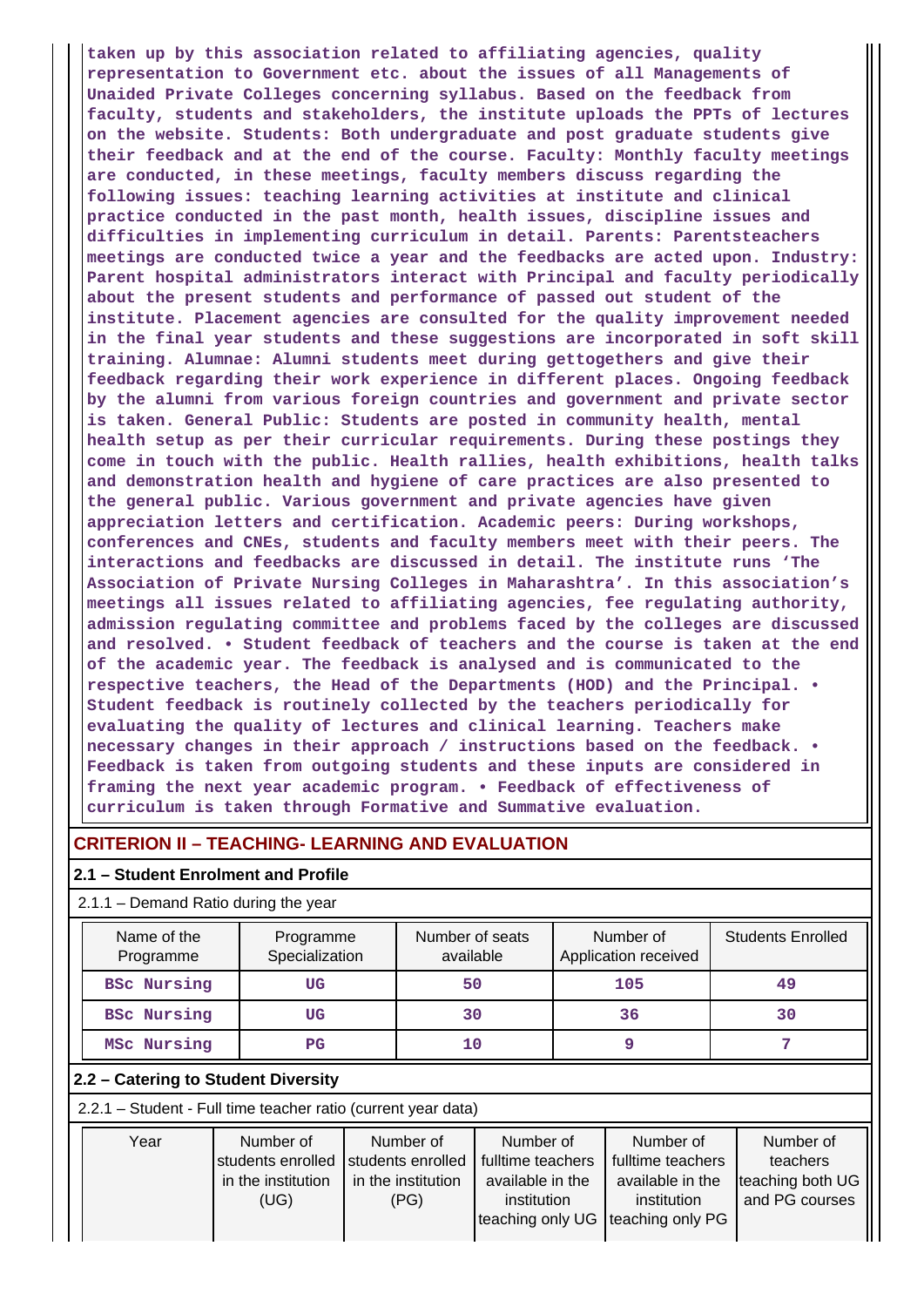|      |            | courses        | courses |      |
|------|------------|----------------|---------|------|
| 2018 | 257<br>، ب | -<br>- -<br>▵◡ | - -     | -၁ с |

# **2.3 – Teaching - Learning Process**

 2.3.1 – Percentage of teachers using ICT for effective teaching with Learning Management Systems (LMS), Elearning resources etc. (current year data)

| Number of<br>Teachers on Roll | Number of<br>teachers using<br>ICT (LMS, e-<br>Resources) | <b>ICT Toolsand</b><br>resources<br>available | Number of ICT<br>enabled<br><b>Classrooms</b> | Numberof smart<br>classrooms | E-resources and<br>techniques used |
|-------------------------------|-----------------------------------------------------------|-----------------------------------------------|-----------------------------------------------|------------------------------|------------------------------------|
| 36                            | 36                                                        | 27                                            | 13                                            | 13                           | 470                                |

# 2.3.2 – Students mentoring system available in the institution? Give details. (maximum 500 words)

The institute has mentor mentee system is in place. • Class Coordinator and MentorMentee system is in place. • Members of the faculty, teaching a batch are selected as class coordinators/mentors • Ten students are allotted for one mentor. • Students are first met by the mentor and then they are referred to the class coordinator and to the professional counsellor through principal as and when needed. • The class coordinator and the assigned mentors of each class meet. Then mentees meet once in a month in routine or as and when required. • Class coordinator/Mentors function as academic guides and also help to instil value system among the students. • Preparation for classes by the junior staff is supervised and guided by the senior faculty and they guide the junior faculty in preparation of lectures and orient them to the policies and routines. • Parents are informed about the students' performance and behaviour periodically. • Revision classes and extra classes are conducted for academically weaker students. Individual counselling and motivation is given by faculty members to these students. • The faculty members provide psychological support to the new comers to alleviate their anxiety and fear. • The faculty members provide counselling and guidance to other senior students to solve their problems in various aspects. • Students are mentored at the ratio of ten students to one faculty and overall guidance and counselling is provided to them throughout the year. • The students have liberty to talk to / open up with the faculty members regarding various problems such as academic, personal, family issues and their anxiety, fears etc… as and when needed. • The final year students are given guidance regarding startups, higher studies and employment/ placement. • The institute encourages the students by involving and exposing them to a wide variety of health education, workshops, and conferences. In addition to classroom interaction, the purpose of academic mentoring is to support the professional development of students in their careers and to promote excellence in teaching, learning, research and academic leadership. • The students of undergraduate level are encouraged to carry out action research projects to get exposure on problem solving and fact finding techniques which in turn help them for job placement / higher studies. • The mentor/mentee meetings are scheduled monthly. • The students have free access to their mentors any time if needed. • Periodical spiritual retreats and Skill Based Programs encourage the students to acquire leadership skills, positive attitude, time management, conflict management and team building. • If any behavioural or adjustmental problems are identified among the students during initial counselling by the mentor, then they are referred to professional counsellor by the Class Coordinator through the head of the institution. • Parents are informed periodically about the student's strength and weakness through their mentors.

| Number of students enrolled in the<br>institution                                                                                                                                              | Number of fulltime teachers |                                                     |    | Mentor: Mentee Ratio                        |  |      |                                                 |   |
|------------------------------------------------------------------------------------------------------------------------------------------------------------------------------------------------|-----------------------------|-----------------------------------------------------|----|---------------------------------------------|--|------|-------------------------------------------------|---|
| 268                                                                                                                                                                                            |                             |                                                     | 36 |                                             |  | 1:10 |                                                 |   |
| 2.4 - Teacher Profile and Quality                                                                                                                                                              |                             |                                                     |    |                                             |  |      |                                                 |   |
| 2.4.1 – Number of full time teachers appointed during the year                                                                                                                                 |                             |                                                     |    |                                             |  |      |                                                 |   |
| No. of sanctioned<br>positions                                                                                                                                                                 | No. of filled positions     | Vacant positions                                    |    | Positions filled during<br>the current year |  |      | No. of faculty with<br>Ph.D                     |   |
| 48                                                                                                                                                                                             | 38                          |                                                     | 2  |                                             |  | 9    |                                                 | 2 |
| 2.4.2 – Honours and recognition received by teachers (received awards, recognition, fellowships at State, National,<br>International level from Government, recognised bodies during the year) |                             |                                                     |    |                                             |  |      |                                                 |   |
| Year of Award                                                                                                                                                                                  |                             | Name of full time teachers<br>receiving awards from |    | Designation                                 |  |      | Name of the award,<br>fellowship, received from |   |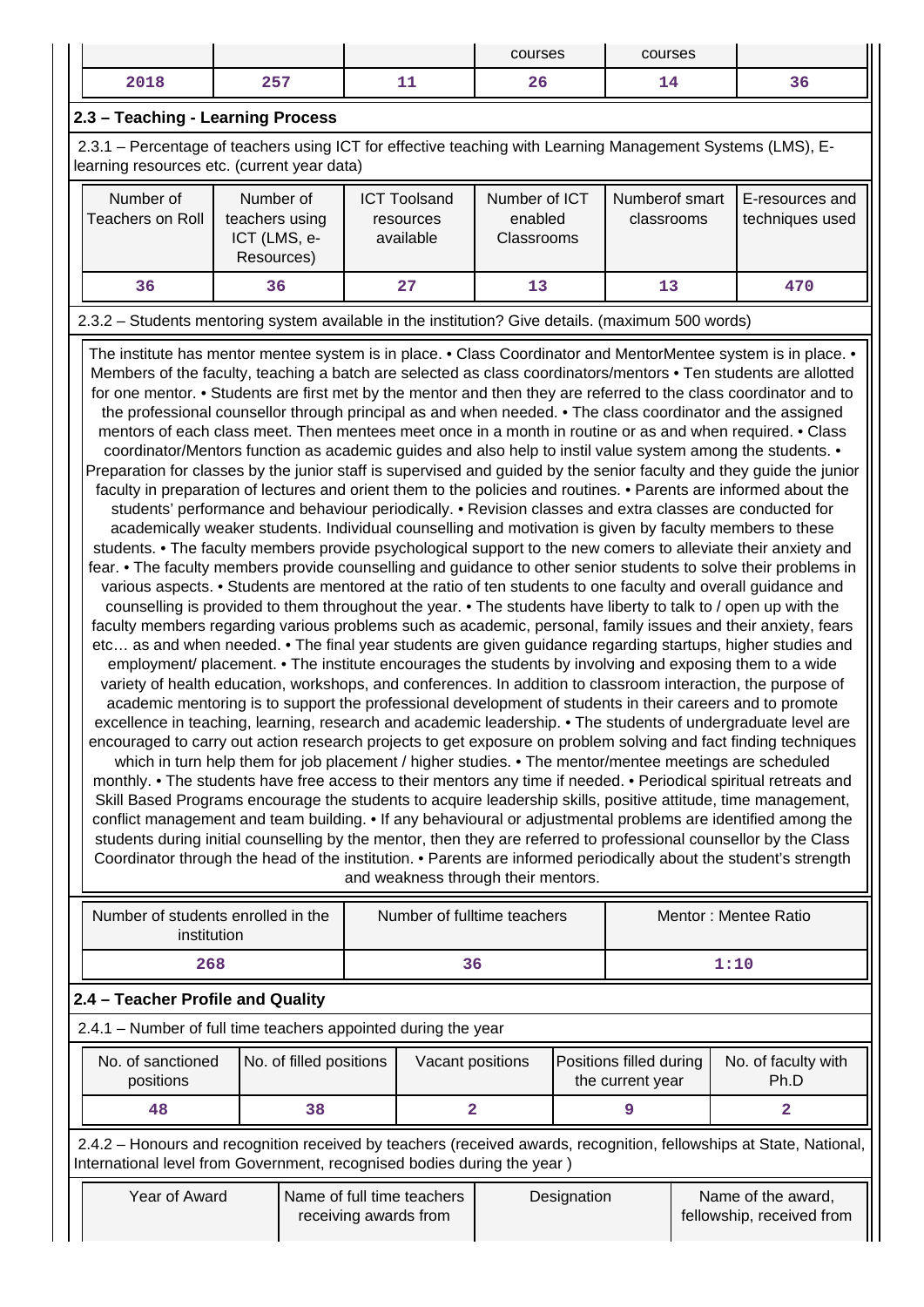|      | state level, national level,<br>international level |           | Government or recognized<br>bodies |  |  |
|------|-----------------------------------------------------|-----------|------------------------------------|--|--|
| 2019 | Dr Meena Ganapathy                                  | Principal | Community Leader<br>Award          |  |  |

#### **2.5 – Evaluation Process and Reforms**

 2.5.1 – Number of days from the date of semester-end/ year- end examination till the declaration of results during the year

| Programme Name         | Programme Code | Semester/year | Last date of the last<br>semester-end/year-<br>end examination | Date of declaration of<br>results of semester-<br>end/year-end<br>examination |  |
|------------------------|----------------|---------------|----------------------------------------------------------------|-------------------------------------------------------------------------------|--|
| <b>BSc Nursing</b>     | 152102         | Yearly        | 31/07/2018                                                     | 08/08/2018                                                                    |  |
| <b>BSc Nursing</b>     | 152120         | Yearly        | 31/07/2018                                                     | 08/08/2018                                                                    |  |
| MSc Nursing<br>6206084 |                | Yearly        | 31/07/2018                                                     | 02/08/2018                                                                    |  |
|                        |                |               |                                                                |                                                                               |  |

2.5.2 – Reforms initiated on Continuous Internal Evaluation(CIE) system at the institutional level (250 words)

 **The institute follows the evaluation system prescribed by the affiliating university. University conducts the summative evaluation and it has brought in changes such as double masking, CAP assessment, optical mark recognition, online paper setting, dual assessment and computerization. The practical examinations are conducted in a transparent manner by appointing external examiners of proven integrity and stature. Students have a welldocumented and online redressal of their evaluation grievances, to the University. Online paper setting to maintain confidentiality, paper setters is to make their own password to set the paper and this has improved confidentiality. Centralized Assessment Program (CAP): The answer papers are assessed through a CAP, where two examiners evaluate the masked papers independently. CAP coordinator and vigilance team: University appoints a CAP coordinator along with vigilance team to ensure the transparency and to detect malpractices if any, in the conduction and correction of examination papers. Examinations are conducted in a CCTV monitored examination hall answer sheets are stored in a strong room with 24 hrs. of CCTV vigilance and transport of answer sheet is arranged through the university vehicle. The evaluation methods are communicated to students, stakeholders, and other members of the institute by displaying the written scheme of evaluation in prominent places. The pattern of evaluation is explained in detail to the students and their parents. Guidance is given to them during the induction week, while counseling them about the program. After summative evaluation, results are declared and a summary of results is presented to the management along with the areas of strengths and weaknesses. There is separate passing criteria for formative and summative evaluation. This reform is made to improve the quality of education at the affiliating University. The OSCE / OSPE system is used for skill assessment in formative evaluation to bring in objectivity and feedback. The results are published by university on their website.**

 2.5.3 – Academic calendar prepared and adhered for conduct of Examination and other related matters (250 words)

 **Academic calendar is prepared for an academic year i.e. from 1st Augto 31st July. The faculty members and the Principal prepare this, for each program and then for the whole institute. It also specifies details of curricular and extracurricular activities, examinations and vacations planned for the whole year. An academic calendar is published by the institute based on the available working/teaching days as per university norms. Approval for the same is taken**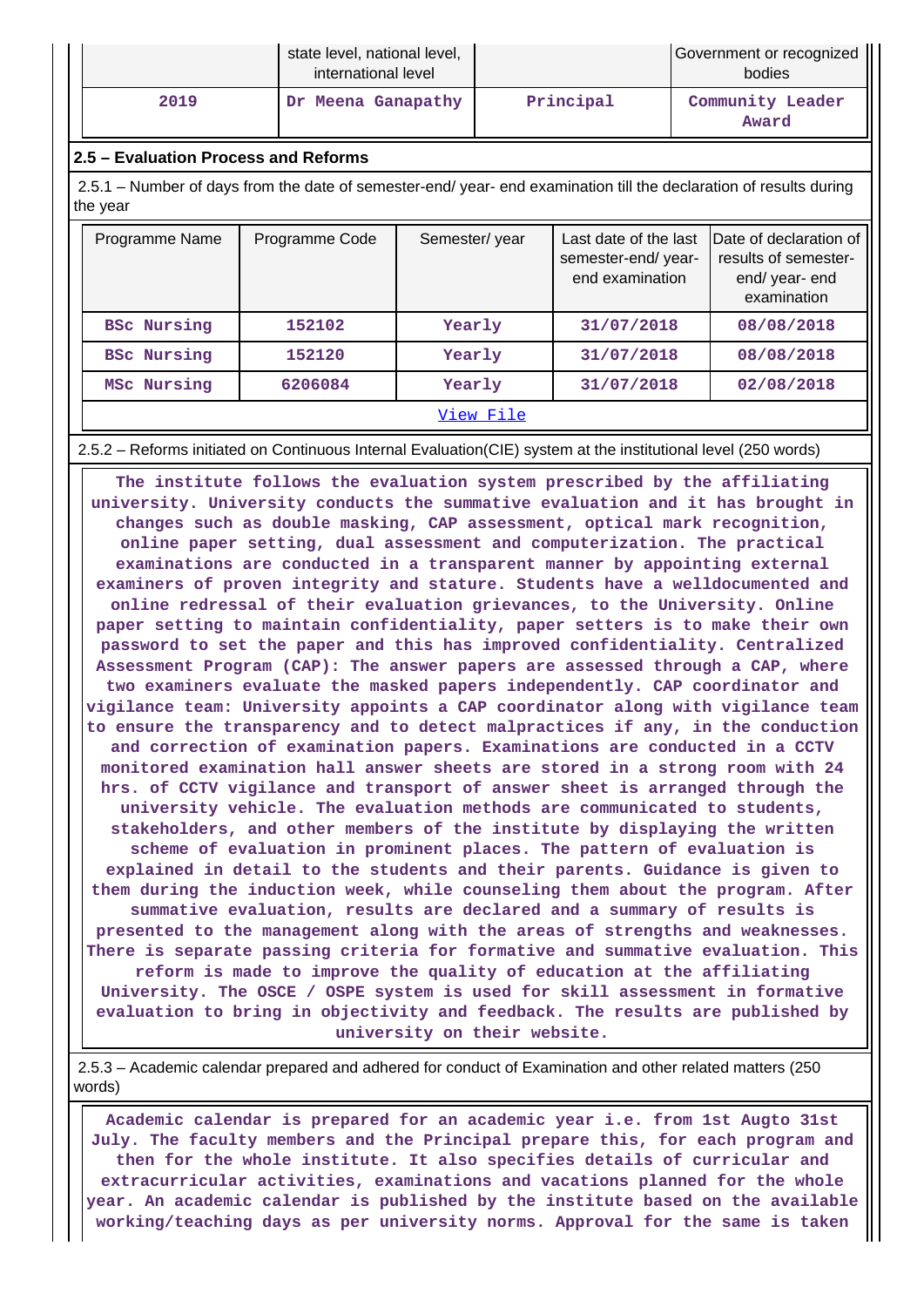**by head of departments and Principal. The academic calendar is given to all faculty before commencement of the academic year. Based on the academic calendar teaching plan is prepared. Academic calendar of the Institute includes schedule of curricular transaction, assessment, technical events, class tests, submission, list of holidays and extracurricular activities. Students are informed about time table and academic calendar well in advance. Detailed lesson plan/teaching methodology according to syllabus is prepared by each faculty before start of the academic year. Time table of regular lectures for a week is prepared as well as displayed on the notice board. There is academic monitoring committee appointed by the Principal/HOD who monitors day to day conduction of the lectures based on the time table. web link: www.mksssbtine.ac.in/academic calendar**

# **2.6 – Student Performance and Learning Outcomes**

 2.6.1 – Program outcomes, program specific outcomes and course outcomes for all programs offered by the institution are stated and displayed in website of the institution (to provide the weblink)

## <http://mksssbtine.ac.in/program outcome>

2.6.2 – Pass percentage of students

| Programme<br>Code | Programme<br>Name  | Programme<br>Specialization | Number of<br>students<br>appeared in the<br>final year<br>examination | Number of<br>students passed<br>in final year<br>examination | Pass Percentage |
|-------------------|--------------------|-----------------------------|-----------------------------------------------------------------------|--------------------------------------------------------------|-----------------|
| 152102            | <b>BSC Nursing</b> | UG                          | $22 \,$                                                               | 20                                                           | 98              |
| 152120            | <b>BSC Nursing</b> |                             | 23                                                                    | 21                                                           | 98              |
| 6206084           | MSc Nursing        | $_{\rm PG}$                 | 4                                                                     | 4                                                            | 100             |

# **2.7 – Student Satisfaction Survey**

 2.7.1 – Student Satisfaction Survey (SSS) on overall institutional performance (Institution may design the questionnaire) (results and details be provided as weblink)

**http://mksssbtine.ac.in/student satisfaction survey**

# **CRITERION III – RESEARCH, INNOVATIONS AND EXTENSION**

## **3.1 – Resource Mobilization for Research**

3.1.1 – Research funds sanctioned and received from various agencies, industry and other organisations

| Nature of the Project                                                                                       | Duration | Name of the funding<br>agency                                                    | Total grant<br>sanctioned | Amount received<br>during the year |  |  |  |  |
|-------------------------------------------------------------------------------------------------------------|----------|----------------------------------------------------------------------------------|---------------------------|------------------------------------|--|--|--|--|
| Any Other<br>(Specify)                                                                                      | 6        | Sankalp Human<br>Resource<br>Develpoment<br>coorporation,<br>Karvenagar,<br>Pune | 2000                      | 2000                               |  |  |  |  |
| Any Other<br>(Specify)                                                                                      | 5        | <b>BARTI</b>                                                                     | 200000                    | 200000                             |  |  |  |  |
| View File                                                                                                   |          |                                                                                  |                           |                                    |  |  |  |  |
| 3.2 - Innovation Ecosystem                                                                                  |          |                                                                                  |                           |                                    |  |  |  |  |
| 3.2.1 – Workshops/Seminars Conducted on Intellectual Property Rights (IPR) and Industry-Academia Innovative |          |                                                                                  |                           |                                    |  |  |  |  |

practices during the year

Title of workshop/seminar The Name of the Dept. The Name of the Dept.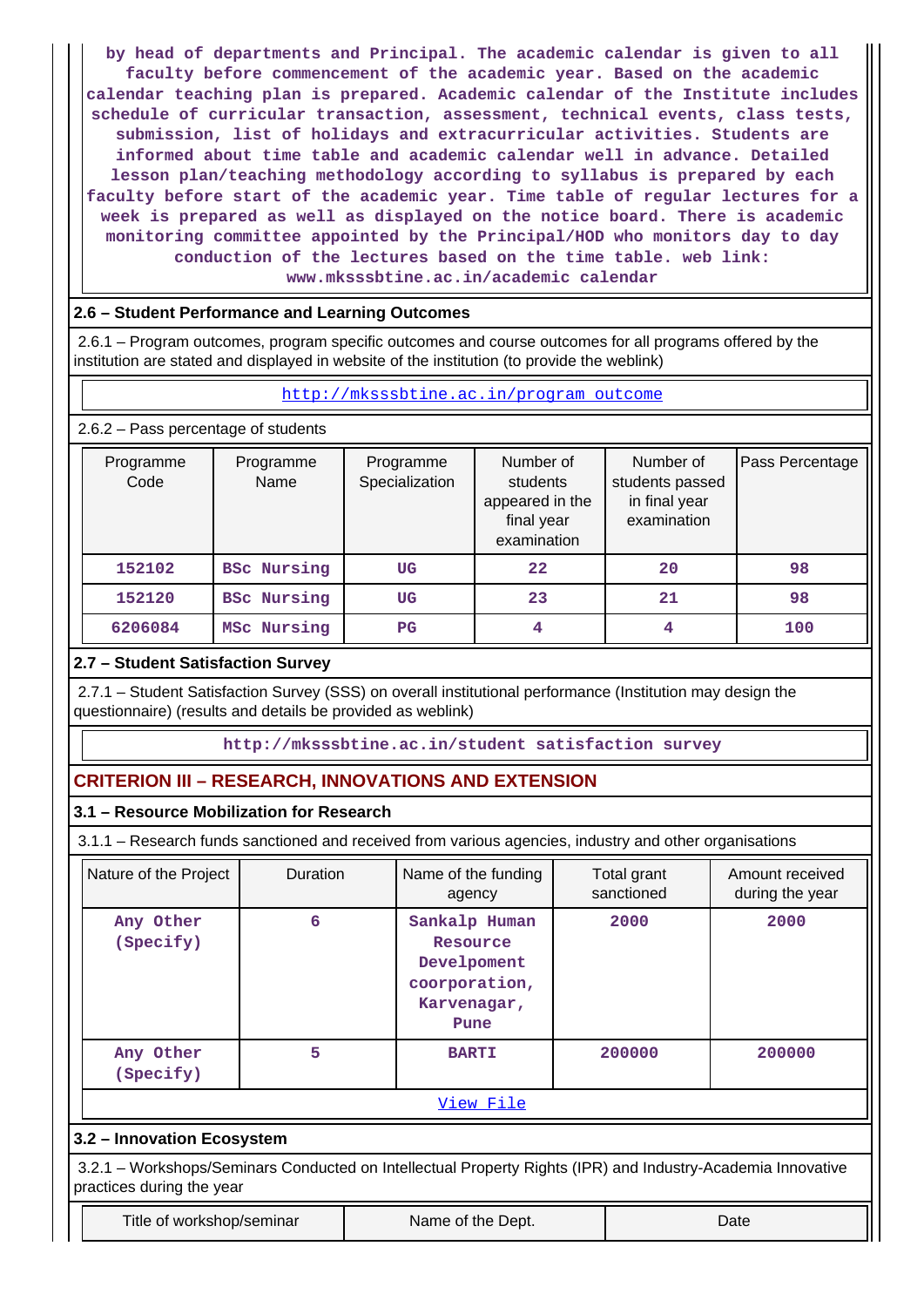|                                                                                                                                                                       | Intellectual Property<br>Rights (IPR)                                               |                     |                                                         |                                     | <b>BTINE</b>                                                       |                         |                                                      | 12/03/2019                    |                                   |                         |
|-----------------------------------------------------------------------------------------------------------------------------------------------------------------------|-------------------------------------------------------------------------------------|---------------------|---------------------------------------------------------|-------------------------------------|--------------------------------------------------------------------|-------------------------|------------------------------------------------------|-------------------------------|-----------------------------------|-------------------------|
| 3.2.2 - Awards for Innovation won by Institution/Teachers/Research scholars/Students during the year                                                                  |                                                                                     |                     |                                                         |                                     |                                                                    |                         |                                                      |                               |                                   |                         |
| Title of the innovation                                                                                                                                               |                                                                                     | Name of Awardee     |                                                         |                                     | Awarding Agency                                                    |                         | Date of award                                        |                               |                                   | Category                |
| Home made<br>sanitary napkin                                                                                                                                          |                                                                                     | Sayali<br>Dohiphode |                                                         | <b>MKSSS BTINE</b>                  |                                                                    |                         | 02/02/2019                                           |                               |                                   | Health                  |
| Community<br>scabies<br>treatment                                                                                                                                     |                                                                                     | Fourth year BSc     |                                                         |                                     | <b>Kamshet</b><br>Ashramshala                                      |                         | 11/10/2019                                           |                               |                                   | Health                  |
| 3.2.3 – No. of Incubation centre created, start-ups incubated on campus during the year                                                                               |                                                                                     |                     |                                                         |                                     |                                                                    |                         |                                                      |                               |                                   |                         |
| Incubation<br>Center                                                                                                                                                  | Name                                                                                |                     |                                                         | Sponsered By                        |                                                                    | Name of the<br>Start-up |                                                      | Nature of Start-<br><b>up</b> |                                   | Date of<br>Commencement |
| 01                                                                                                                                                                    | <b>BTINE</b>                                                                        |                     |                                                         | <b>BTINE</b>                        |                                                                    | 01                      |                                                      | Self<br>employment            |                                   | 28/06/2018              |
|                                                                                                                                                                       | 3.3 - Research Publications and Awards                                              |                     |                                                         |                                     |                                                                    |                         |                                                      |                               |                                   |                         |
| 3.3.1 - Incentive to the teachers who receive recognition/awards                                                                                                      |                                                                                     |                     |                                                         |                                     |                                                                    |                         |                                                      |                               |                                   |                         |
|                                                                                                                                                                       | <b>State</b>                                                                        |                     |                                                         |                                     | National                                                           |                         |                                                      | International                 |                                   |                         |
|                                                                                                                                                                       | 03                                                                                  |                     |                                                         |                                     | 00<br>00                                                           |                         |                                                      |                               |                                   |                         |
|                                                                                                                                                                       | 3.3.2 - Ph. Ds awarded during the year (applicable for PG College, Research Center) |                     |                                                         |                                     |                                                                    |                         |                                                      |                               |                                   |                         |
|                                                                                                                                                                       | Name of the Department                                                              |                     |                                                         |                                     |                                                                    |                         |                                                      | Number of PhD's Awarded       |                                   |                         |
|                                                                                                                                                                       | 00                                                                                  |                     |                                                         |                                     |                                                                    |                         |                                                      | n                             |                                   |                         |
| 3.3.3 - Research Publications in the Journals notified on UGC website during the year                                                                                 |                                                                                     |                     |                                                         |                                     |                                                                    |                         |                                                      |                               |                                   |                         |
| <b>Type</b>                                                                                                                                                           |                                                                                     |                     |                                                         | Number of Publication<br>Department |                                                                    |                         |                                                      |                               | Average Impact Factor (if<br>any) |                         |
| National                                                                                                                                                              |                                                                                     |                     | Nursing<br>4                                            |                                     |                                                                    |                         |                                                      |                               | 1.8                               |                         |
| International                                                                                                                                                         |                                                                                     |                     | Nursing                                                 | 1                                   |                                                                    |                         | 0                                                    |                               |                                   |                         |
| 3.3.4 - Books and Chapters in edited Volumes / Books published, and papers in National/International Conference<br>Proceedings per Teacher during the year            |                                                                                     |                     |                                                         |                                     |                                                                    |                         |                                                      |                               |                                   |                         |
|                                                                                                                                                                       | Department                                                                          |                     |                                                         |                                     |                                                                    |                         |                                                      | Number of Publication         |                                   |                         |
|                                                                                                                                                                       | Nursing                                                                             |                     |                                                         |                                     |                                                                    |                         |                                                      | 4                             |                                   |                         |
|                                                                                                                                                                       |                                                                                     |                     |                                                         |                                     | View File                                                          |                         |                                                      |                               |                                   |                         |
| 3.3.5 - Bibliometrics of the publications during the last Academic year based on average citation index in Scopus/<br>Web of Science or PubMed/ Indian Citation Index |                                                                                     |                     |                                                         |                                     |                                                                    |                         |                                                      |                               |                                   |                         |
| Title of the<br>Paper                                                                                                                                                 | Name of<br>Year of<br>Title of journal<br>Author<br>publication                     |                     | <b>Citation Index</b>                                   |                                     | Institutional<br>affiliation as<br>mentioned in<br>the publication |                         | Number of<br>citations<br>excluding self<br>citation |                               |                                   |                         |
| Qualitativ<br>e data<br>analysis:<br>making it<br>easy for<br>nurse<br>researcher                                                                                     | Dr Meena<br>Ganapathy                                                               |                     | Internatio<br>nal<br>Journal of<br>Nursing<br>Education |                                     | 2018                                                               | 16                      |                                                      | <b>MKSSSBTINE</b>             |                                   | 28                      |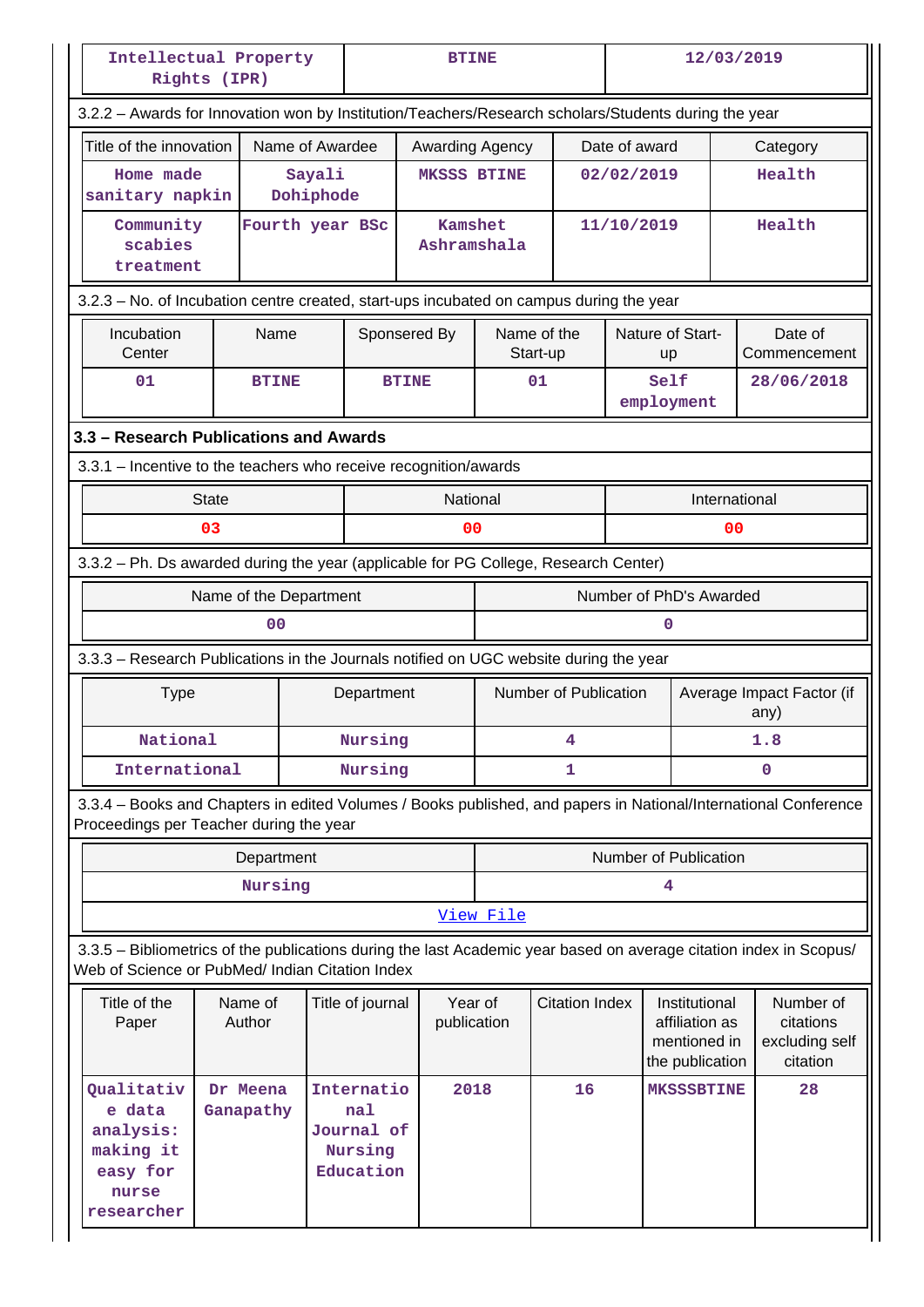|                              |                                                                                                            |                                    |                                                                                                                                                                                                                    |                                                 | View File |                                                          |                                                      |                                                          |                                                                    |  |
|------------------------------|------------------------------------------------------------------------------------------------------------|------------------------------------|--------------------------------------------------------------------------------------------------------------------------------------------------------------------------------------------------------------------|-------------------------------------------------|-----------|----------------------------------------------------------|------------------------------------------------------|----------------------------------------------------------|--------------------------------------------------------------------|--|
|                              |                                                                                                            |                                    | 3.3.6 - h-Index of the Institutional Publications during the year. (based on Scopus/ Web of science)                                                                                                               |                                                 |           |                                                          |                                                      |                                                          |                                                                    |  |
|                              | Title of the<br>Paper                                                                                      | Name of<br>Author                  | Title of journal                                                                                                                                                                                                   | Year of<br>publication                          |           | h-index                                                  | Number of<br>citations<br>excluding self<br>citation |                                                          | Institutional<br>affiliation as<br>mentioned in<br>the publication |  |
|                              | Oualitativ<br>Dr Meena<br>e data<br>Ganapathy<br>analysis:<br>making it<br>easy for<br>nurse<br>researcher |                                    | Internatio<br>na1<br>Journal of<br>Nursing<br>Education                                                                                                                                                            | 2019                                            |           | $\mathbf{1}$                                             |                                                      |                                                          | <b>MKSSSBTINE</b>                                                  |  |
|                              |                                                                                                            |                                    |                                                                                                                                                                                                                    |                                                 | View File |                                                          |                                                      |                                                          |                                                                    |  |
|                              |                                                                                                            |                                    | 3.3.7 - Faculty participation in Seminars/Conferences and Symposia during the year:                                                                                                                                |                                                 |           |                                                          |                                                      |                                                          |                                                                    |  |
|                              | Number of Faculty<br>Attended/Semina                                                                       |                                    | International<br>7                                                                                                                                                                                                 | National<br>38                                  |           | <b>State</b><br>1                                        |                                                      |                                                          | Local<br>5                                                         |  |
|                              | rs/Workshops                                                                                               |                                    |                                                                                                                                                                                                                    |                                                 |           |                                                          |                                                      |                                                          |                                                                    |  |
|                              | Presented<br>papers                                                                                        |                                    | 3                                                                                                                                                                                                                  | $\mathbf{1}$                                    |           | 4                                                        |                                                      |                                                          | $\mathbf 0$                                                        |  |
|                              | Resource<br>persons                                                                                        |                                    | 1                                                                                                                                                                                                                  | 10                                              | 4         |                                                          |                                                      | $\overline{4}$                                           |                                                                    |  |
|                              | 3.4 - Extension Activities                                                                                 |                                    |                                                                                                                                                                                                                    |                                                 |           |                                                          |                                                      |                                                          |                                                                    |  |
|                              |                                                                                                            |                                    | 3.4.1 – Number of extension and outreach programmes conducted in collaboration with industry, community and<br>Non- Government Organisations through NSS/NCC/Red cross/Youth Red Cross (YRC) etc., during the year |                                                 |           |                                                          |                                                      |                                                          |                                                                    |  |
|                              | Title of the activities                                                                                    |                                    |                                                                                                                                                                                                                    | Organising unit/agency/<br>collaborating agency |           | Number of teachers<br>participated in such<br>activities |                                                      | Number of students<br>participated in such<br>activities |                                                                    |  |
|                              | A campaign to<br>increase awareness<br>regarding<br>psychiatric<br>disorders                               |                                    | Mind Management<br>Institute                                                                                                                                                                                       |                                                 | 4         |                                                          |                                                      | 150                                                      |                                                                    |  |
|                              | Rally on 'Organ<br>donation'                                                                               |                                    | <b>MKSSS MUHS</b>                                                                                                                                                                                                  |                                                 |           | 3                                                        |                                                      |                                                          | 100                                                                |  |
|                              | Rally and Street<br>play on "Rashtriy<br>Swadeshi Suraksha<br>Abhiyan".                                    |                                    | <b>MKSSS MUHS</b>                                                                                                                                                                                                  |                                                 |           | 4                                                        |                                                      |                                                          | 50                                                                 |  |
|                              | Essay competition<br>on 'Rashtriy<br>Swadeshi Suraksha<br>Abhiyan                                          |                                    | <b>MKSSS MUHS</b>                                                                                                                                                                                                  |                                                 |           | $\overline{2}$                                           |                                                      |                                                          | 15                                                                 |  |
| NSS Camp at<br>Kamshet, Pune |                                                                                                            | Anudanit Ashram<br>Shala, Kamsheth |                                                                                                                                                                                                                    | 4                                               |           |                                                          | 50                                                   |                                                          |                                                                    |  |
|                              | Rally and Street<br>play on Dengue                                                                         |                                    | Anudanit Ashram<br>Shala, Kamsheth                                                                                                                                                                                 |                                                 |           | 4                                                        |                                                      | 50                                                       |                                                                    |  |
|                              | Rally and Street<br>play on Beti                                                                           |                                    | Anudanit Ashram<br>Shala, Kamsheth                                                                                                                                                                                 |                                                 |           | 4                                                        |                                                      | 50                                                       |                                                                    |  |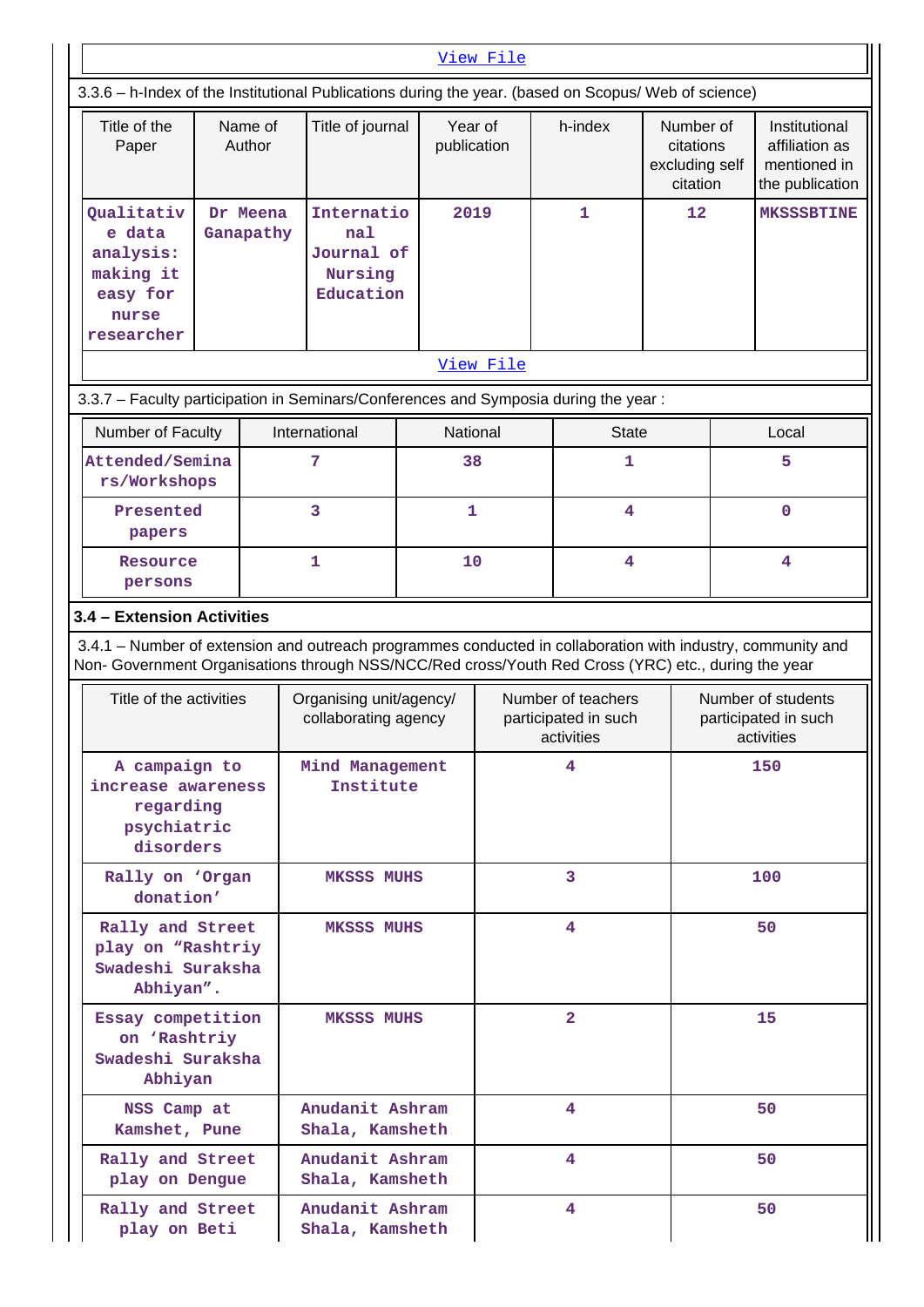| Bachao, Beti Padhao                                                         |                                                    |   |     |  |  |
|-----------------------------------------------------------------------------|----------------------------------------------------|---|-----|--|--|
| Mahila Melava                                                               | Kamsheth                                           | 4 | 50  |  |  |
| Rally and Street<br>Play on Swine Flu                                       | Anudanit Ashram<br>Shala, Kamsheth                 | 6 | 100 |  |  |
| Rally and Street<br>Play on Organ<br>Donation                               | Anudanit Ashram<br>Shala, Kamsheth                 | 6 | 100 |  |  |
| Field visit to:<br>NGO (Shikshangram -<br>Shelter For<br>Homeless Children) | Shikshangram -<br>Shelter For<br>Homeless Children | 4 | 50  |  |  |
| 'Swacchata Abhiyan'<br>at Kamshet<br>Aashramshala                           | Anudanit Ashram<br>Shala, Kamsheth                 | 4 | 50  |  |  |
| Tree plantation at<br>Kamshet<br>Aashramshala                               | Anudanit Ashram<br>Shala, Kamsheth                 | 4 | 50  |  |  |
| View File                                                                   |                                                    |   |     |  |  |

 3.4.2 – Awards and recognition received for extension activities from Government and other recognized bodies during the year

| Name of the activity                    | Award/Recognition                 | <b>Awarding Bodies</b>                                                                               | Number of students<br><b>Benefited</b> |
|-----------------------------------------|-----------------------------------|------------------------------------------------------------------------------------------------------|----------------------------------------|
| Community<br>Activities, Road<br>Safety | "CASI Community<br>Leader Awards" | <b>PWD</b> Government of<br>Maharashtra, MMVD<br>Government of<br>Maharashtra, CSR<br>Diary and CASI | 250                                    |

 3.4.3 – Students participating in extension activities with Government Organisations, Non-Government Organisations and programmes such as Swachh Bharat, Aids Awareness, Gender Issue, etc. during the year

| Name of the scheme                                                  | Organising unit/Agen<br>cy/collaborating<br>agency                                                                                        | Name of the activity          | Number of teachers<br>participated in such<br>activites | Number of students<br>participated in such<br>activites |
|---------------------------------------------------------------------|-------------------------------------------------------------------------------------------------------------------------------------------|-------------------------------|---------------------------------------------------------|---------------------------------------------------------|
| Swachh Bharat                                                       | <b>MKSSS MUHS</b>                                                                                                                         | Swachhta<br>Pakhwada          | 5                                                       | 100                                                     |
| Activity                                                            | ExtraCurricular Government (B J<br>Medical<br>College, Pune)                                                                              | National essay<br>competition | $\overline{2}$                                          | 10                                                      |
| Cocurricular                                                        | Chaitanya<br>Institute for<br>Mental Health,<br>Pune                                                                                      | World Mental<br>Health day    | 4                                                       | 100                                                     |
| Health<br><b>Awareness</b><br>program<br>National Health<br>program | Anandibai Karve<br>Sarav path<br>Shala,<br>Karvenagar •<br>Shishu Vihar<br>Prathamik Shala<br>• Jayabai Sutar<br>Davakhana, PMC,<br>Pune. | School health<br>programme    | 6                                                       | 100                                                     |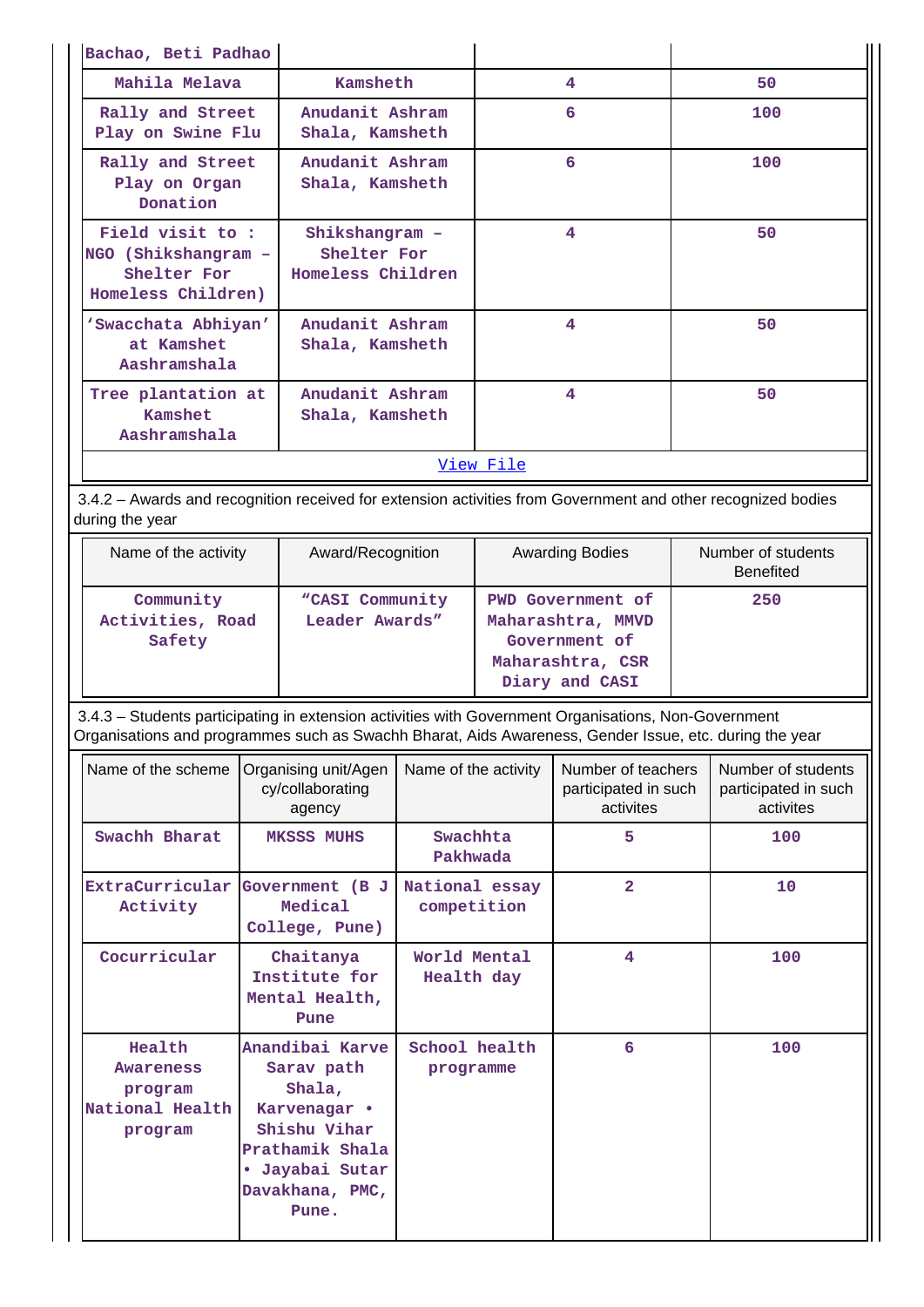| National Health<br>Program                                                                                                                               | Kamala Nehru<br>Hospital. .<br>Chandumama<br>Sonawane<br>Hospital. .<br>Jayabai Sutar<br>Davakhana, PMC,<br>Pune      |             | Pulse Polio,<br><b>IPPI</b>                                                                       |                             |                | 6                  |  | 150            |
|----------------------------------------------------------------------------------------------------------------------------------------------------------|-----------------------------------------------------------------------------------------------------------------------|-------------|---------------------------------------------------------------------------------------------------|-----------------------------|----------------|--------------------|--|----------------|
| Government of<br>Maharashtra                                                                                                                             | <b>PWD Government</b><br>of Maharashtra,<br><b>MMVD Government</b><br>of Maharashtra,<br>CSR Diary and<br><b>CASI</b> |             | Maha walkthone<br>rally                                                                           |                             | 10             |                    |  | 100            |
| National Health<br>Program                                                                                                                               | Kamala Nehru<br>Hospital,<br>Jayabai Sutar<br>Davakhana, PMC,<br>Pune                                                 |             | World AID day<br>celebration                                                                      |                             | 4              |                    |  | 100            |
| Health Welfare<br>Activity                                                                                                                               | MKSSS Jana<br>kalyan Blood<br><b>Bank</b>                                                                             |             | <b>Blood</b> donation<br>camp                                                                     |                             |                | 38                 |  | 300            |
| Health<br>Awareness<br>program                                                                                                                           | Shri Manilal<br>Nanavati<br>Vocational<br>training<br>institute for<br>women                                          |             | Lecture on<br>Menstrual<br>Hygiene                                                                |                             | $\overline{2}$ |                    |  | 200            |
| 3.5 - Collaborations<br>3.5.1 – Number of Collaborative activities for research, faculty exchange, student exchange during the year                      |                                                                                                                       |             |                                                                                                   |                             |                |                    |  |                |
| Nature of activity                                                                                                                                       |                                                                                                                       | Participant |                                                                                                   | Source of financial support |                |                    |  | Duration       |
| Faculty development<br>program by Dr<br>Rajrani Sharma<br>(USA)                                                                                          |                                                                                                                       | 38          |                                                                                                   |                             | Institute      |                    |  | $\overline{2}$ |
| Maharashtra<br>Institute of<br>Nursing Sciences,<br>Latur                                                                                                |                                                                                                                       | 50          |                                                                                                   | Self                        |                |                    |  | $\mathbf{1}$   |
| Program                                                                                                                                                  | $\overline{3}$<br>Student Exchange                                                                                    |             |                                                                                                   | University, Germany         | Hanuover       |                    |  | 6              |
| 3.5.2 - Linkages with institutions/industries for internship, on-the- job training, project work, sharing of research<br>facilities etc. during the year |                                                                                                                       |             |                                                                                                   |                             |                |                    |  |                |
| Nature of linkage                                                                                                                                        | Title of the<br>linkage                                                                                               |             | Name of the<br>partnering<br>institution/<br>industry<br>/research lab<br>with contact<br>details | <b>Duration From</b>        |                | <b>Duration To</b> |  | Participant    |
| Financial<br>Support to                                                                                                                                  | Scholarship                                                                                                           |             | Lila<br>Poonawala                                                                                 | 01/08/2018                  |                | 31/07/2019         |  | 41             |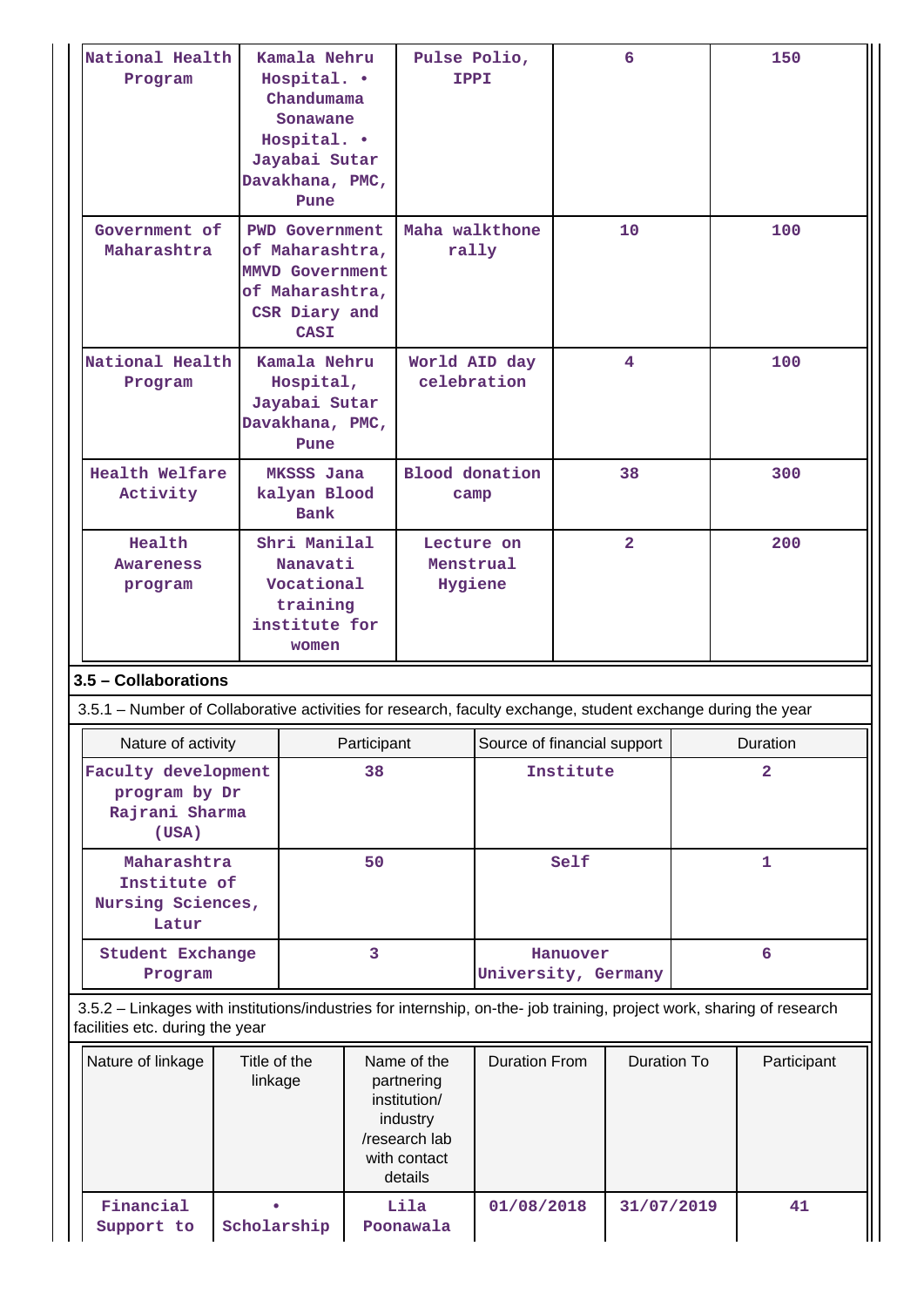| needy<br>students                                                                | Personality<br>development<br>program .<br>Counselling<br>• Peace<br>Ambassador<br>to UK |  | Foundation,<br>Pune                                                                                  |                                                                                                                        |            |                                                           |     |
|----------------------------------------------------------------------------------|------------------------------------------------------------------------------------------|--|------------------------------------------------------------------------------------------------------|------------------------------------------------------------------------------------------------------------------------|------------|-----------------------------------------------------------|-----|
| First aid<br>training .<br>School<br>health<br>camps. •<br>Awareness<br>programs | <b>• Extension</b><br>activities                                                         |  | Anandibai<br>Karve Sarav<br>path Shala,<br>Karvenagar                                                | 01/10/2018                                                                                                             | 01/10/2018 |                                                           | 500 |
| First aid<br>training .<br>School<br>health<br>camps. •<br>Awareness<br>programs | <b>• Extension</b><br>activities                                                         |  | Shishu Vihar<br>Prathamik<br>Shala                                                                   | 20/10/2018                                                                                                             | 20/10/2018 |                                                           | 100 |
| First aid<br>training .<br>School<br>health camps<br>Awareness<br>programs       | • Extension<br>activities                                                                |  | Mahilashram<br>High School<br>kanishtha Ma<br>havidhyalay<br>and vayvsay<br>Shikshan<br>Vibhag, Pune | 29/08/2018                                                                                                             | 30/08/2018 |                                                           | 100 |
|                                                                                  |                                                                                          |  |                                                                                                      | View File                                                                                                              |            |                                                           |     |
| houses etc. during the year                                                      |                                                                                          |  |                                                                                                      | 3.5.3 - MoUs signed with institutions of national, international importance, other universities, industries, corporate |            |                                                           |     |
| Organisation                                                                     |                                                                                          |  | Date of MoU signed                                                                                   | Purpose/Activities                                                                                                     |            | Number of<br>students/teachers<br>participated under MoUs |     |
| Disaster management<br>department, Pune<br>Municipal<br>Corporation.             |                                                                                          |  | 01/08/2018                                                                                           | • NSS Activities •<br>Workshop . Lectures<br>and demonstrations                                                        |            | 520                                                       |     |
| Anudanit Ashram<br>Shala, Kamsheth                                               |                                                                                          |  | 13/02/2019                                                                                           | • Extension<br>activities .<br>Interdisciplinary<br>research . School<br>health camps .<br>Awareness programs          |            |                                                           | 500 |
| Janakalyan blood<br>bank                                                         |                                                                                          |  | 13/02/2019                                                                                           | · Blood donation<br>camps •<br>Interdisciplinary<br>research •<br>Haemoglobin testing                                  |            |                                                           | 400 |
| Maharashtra<br>Institute of<br>Nursing Sciences,                                 |                                                                                          |  | 02/03/2019                                                                                           | • Faculty<br>development program<br><b>• Extension</b>                                                                 |            |                                                           | 40  |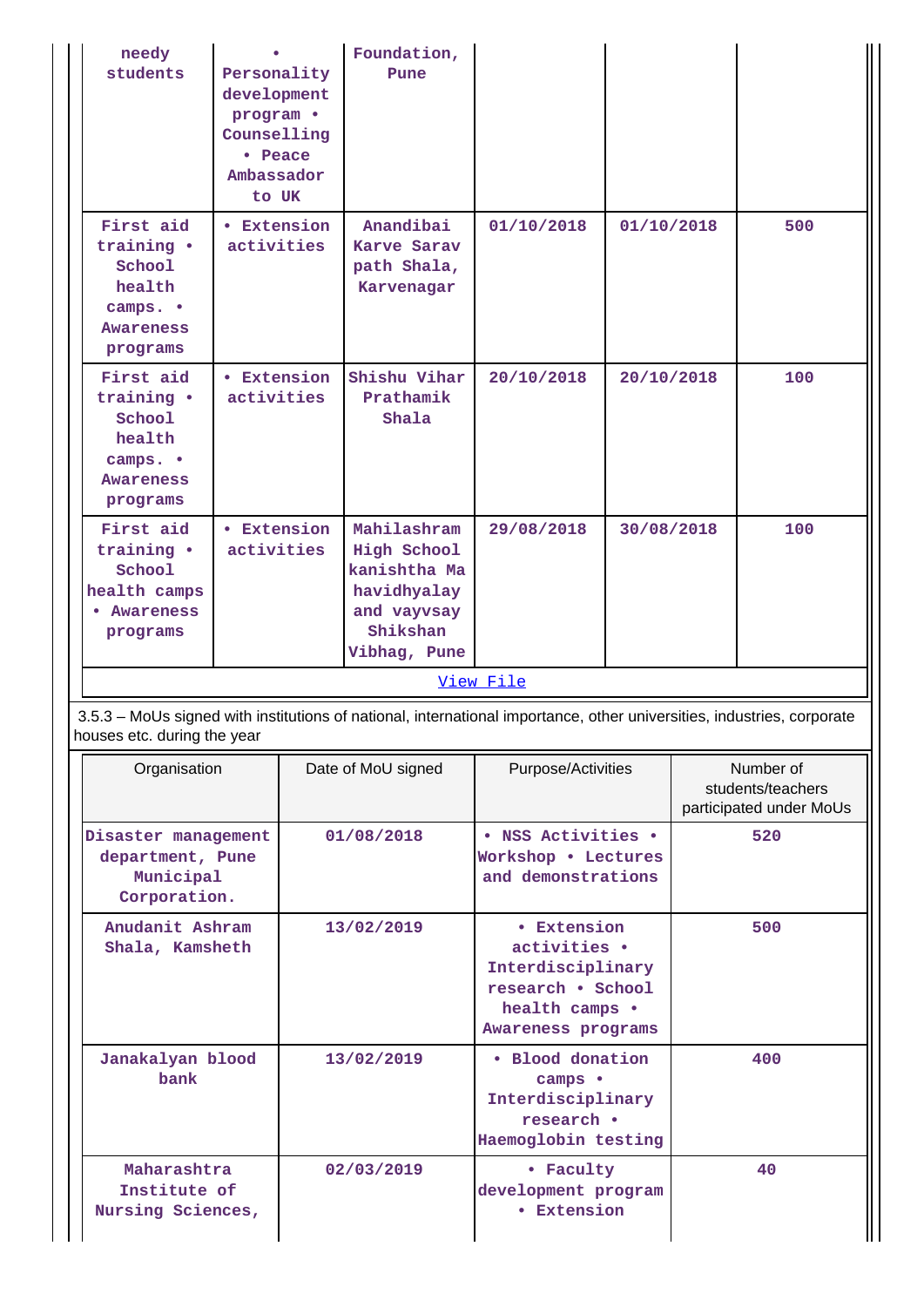| Latur                                                                                   |                                                     | activities .<br>Interdisciplinary<br>research                                                                                                            |     |  |  |  |
|-----------------------------------------------------------------------------------------|-----------------------------------------------------|----------------------------------------------------------------------------------------------------------------------------------------------------------|-----|--|--|--|
| Hochschule Hannover<br>University of<br>Applied Sciences<br>and Arts<br>(International) | 02/02/2018                                          | • Extension<br>activities .<br>Interdisciplinary<br>research . Student<br>Exchange program .<br>Faculty development<br>program.                          | 4   |  |  |  |
| Shri Manilal<br>Nanavati Vocational<br>training institute<br>for women                  | 13/02/2019                                          | · Skill development<br>training . MSCIT .<br>Extension<br>activities .<br>Interdisciplinary<br>research . School<br>health camps .<br>Awareness programs | 400 |  |  |  |
| Chaitanya Institute<br>for Mental Health,<br>Pune                                       | 13/02/2019                                          | • Clinical<br>experience ·<br><b>Extension</b><br>activities .<br>Interdisciplinary<br>research                                                          | 200 |  |  |  |
| Vision English<br>Medium School, Pune                                                   | 13/02/2019                                          | • Extension<br>activities .<br>Interdisciplinary<br>research . School<br>health camps .<br>Awareness programs<br>• First Aid<br>training                 | 150 |  |  |  |
| Jnana Prabhodini<br>Medical Trust                                                       | 01/08/2018                                          | · Clinical<br>experience ·<br>Collaborative<br>research .<br>CNE/workshop/<br>conferences                                                                | 520 |  |  |  |
| Khushboo charitable<br>trust                                                            | 01/08/2018                                          | • Scholarship •<br>Personality<br>development<br>programs .<br>counselling                                                                               | 52  |  |  |  |
|                                                                                         |                                                     | View File                                                                                                                                                |     |  |  |  |
| <b>CRITERION IV - INFRASTRUCTURE AND LEARNING RESOURCES</b>                             |                                                     |                                                                                                                                                          |     |  |  |  |
| 4.1 - Physical Facilities                                                               |                                                     |                                                                                                                                                          |     |  |  |  |
|                                                                                         |                                                     | 4.1.1 - Budget allocation, excluding salary for infrastructure augmentation during the year                                                              |     |  |  |  |
| Budget allocated for infrastructure augmentation                                        |                                                     | Budget utilized for infrastructure development                                                                                                           |     |  |  |  |
| 1000000                                                                                 |                                                     | 1369902                                                                                                                                                  |     |  |  |  |
| 4.1.2 - Details of augmentation in infrastructure facilities during the year            |                                                     |                                                                                                                                                          |     |  |  |  |
|                                                                                         | <b>Facilities</b><br><b>Existing or Newly Added</b> |                                                                                                                                                          |     |  |  |  |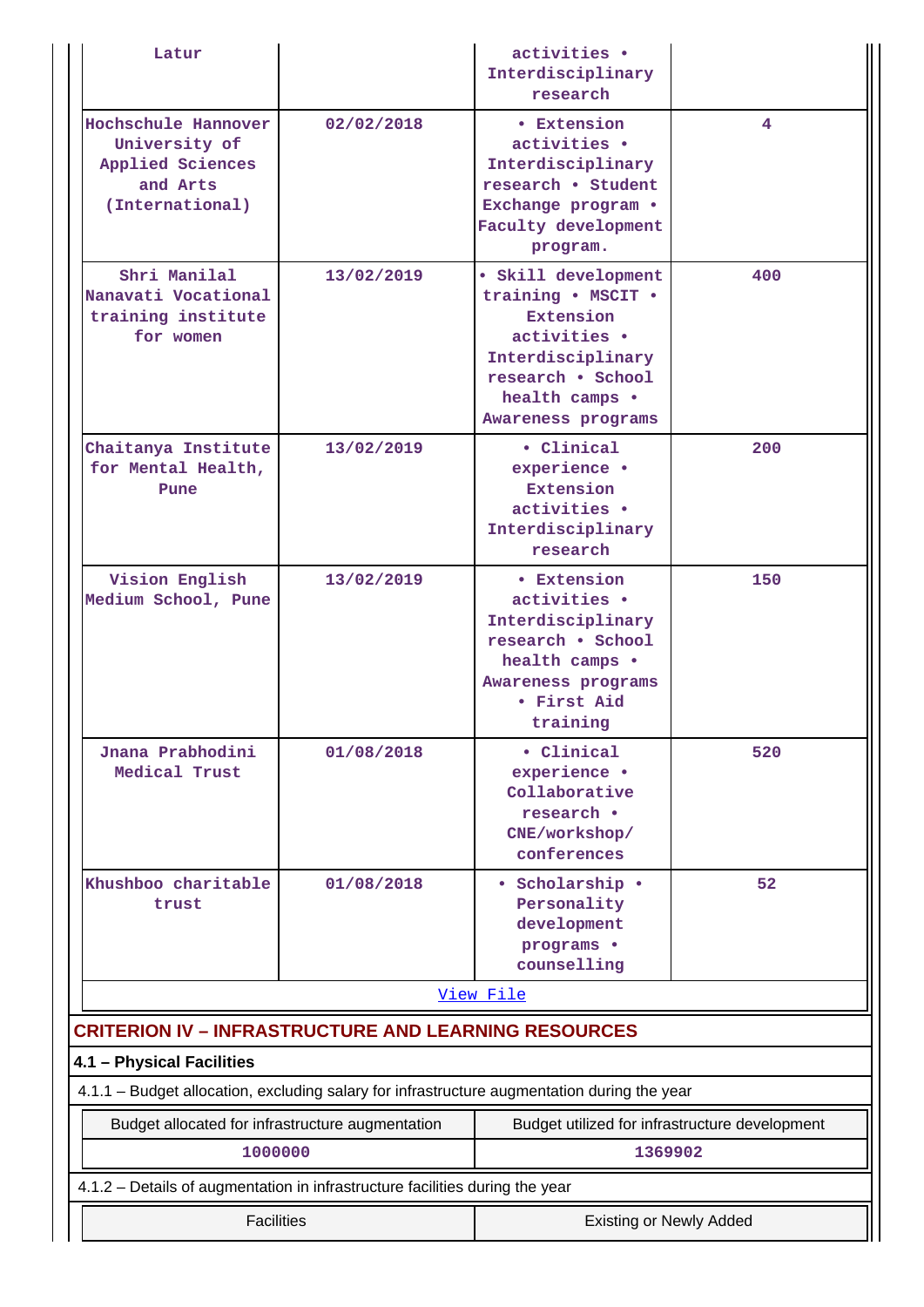| Number of important equipments<br>purchased (Greater than 1-0 lakh)<br>during the current year |                |                                                                                                         |             |                     |              | Newly Added    |                    |  |
|------------------------------------------------------------------------------------------------|----------------|---------------------------------------------------------------------------------------------------------|-------------|---------------------|--------------|----------------|--------------------|--|
|                                                                                                |                | Others                                                                                                  |             |                     |              | Newly Added    |                    |  |
|                                                                                                |                | Campus Area                                                                                             |             |                     |              | Existing       |                    |  |
|                                                                                                |                | Class rooms                                                                                             |             |                     |              | Existing       |                    |  |
|                                                                                                |                | Laboratories                                                                                            |             |                     |              | Existing       |                    |  |
|                                                                                                |                | Seminar Halls                                                                                           |             |                     |              | Existing       |                    |  |
|                                                                                                |                | Classrooms with LCD facilities                                                                          |             |                     |              | Existing       |                    |  |
|                                                                                                |                | Seminar halls with ICT facilities                                                                       |             |                     |              | Existing       |                    |  |
|                                                                                                |                | Video Centre                                                                                            |             |                     |              | Existing       |                    |  |
|                                                                                                |                | Value of the equipment purchased<br>during the year (rs. in lakhs)                                      |             |                     |              | Newly Added    |                    |  |
| 4.2 - Library as a Learning Resource                                                           |                |                                                                                                         |             |                     |              |                |                    |  |
|                                                                                                |                | 4.2.1 - Library is automated {Integrated Library Management System (ILMS)}                              |             |                     |              |                |                    |  |
| Name of the ILMS<br>software                                                                   |                | Nature of automation (fully<br>or patially)                                                             |             |                     | Version      |                | Year of automation |  |
| SLIM <sub>21</sub>                                                                             |                | Fully                                                                                                   |             | 3.4.0.29143<br>2016 |              |                |                    |  |
| 4.2.2 - Library Services                                                                       |                |                                                                                                         |             |                     |              |                |                    |  |
| Library<br>Service Type                                                                        |                | Existing                                                                                                |             |                     | Newly Added  |                | Total              |  |
| Others (spe<br>cify)                                                                           | 2238           | 879272                                                                                                  | 71          |                     | 33179        | 2309           | 912451             |  |
| <b>Text Books</b>                                                                              | 7844           | 2837272                                                                                                 | 179         |                     | 133406       | 8023           | 2970678            |  |
| Reference<br><b>Books</b>                                                                      | 600            | 624148                                                                                                  | 29          |                     | 37505        | 629            | 661653             |  |
| Journals                                                                                       | 190            | 1662130                                                                                                 | 24          |                     | 169762       | 214            | 1831892            |  |
| e-Journals                                                                                     | 228            | 23600                                                                                                   | 194         |                     | 23600        | 422            | 47200              |  |
| Library<br>Automation                                                                          | $\overline{a}$ | 148178                                                                                                  | $\mathbf 0$ |                     | $\mathbf 0$  | $\overline{a}$ | 148178             |  |
| Weeding<br>$(hard \&$<br>soft)                                                                 | 480            | 48424                                                                                                   | 186         |                     | 4710         | 666            | 53134              |  |
| e-Books                                                                                        | 47             | $\mathbf 0$                                                                                             | 15          |                     | $\mathbf{0}$ | 62             | $\mathbf{0}$       |  |
| Digital<br>Database                                                                            | 3              | 40000                                                                                                   | 1           |                     | 23600        | 4              | 63600              |  |
|                                                                                                |                |                                                                                                         |             | View File           |              |                |                    |  |
|                                                                                                |                | 4.2.3 - E-content developed by teachers such as: e-PG- Pathshala, CEC (under e-PG- Pathshala CEC (Under | $\bf M$     |                     |              |                |                    |  |

Graduate) SWAYAM other MOOCs platform NPTEL/NMEICT/any other Government initiatives & institutional (Learning Management System (LMS) etc

| Name of the Teacher                                         | Name of the Module | Platformon which module<br>is developed | Date of launching e-<br>content |
|-------------------------------------------------------------|--------------------|-----------------------------------------|---------------------------------|
| Dr Meena Ganapathy, Nursing theories<br>Mrs Nupoor Bhambid, |                    | UG and PG students                      | 129/04/2019                     |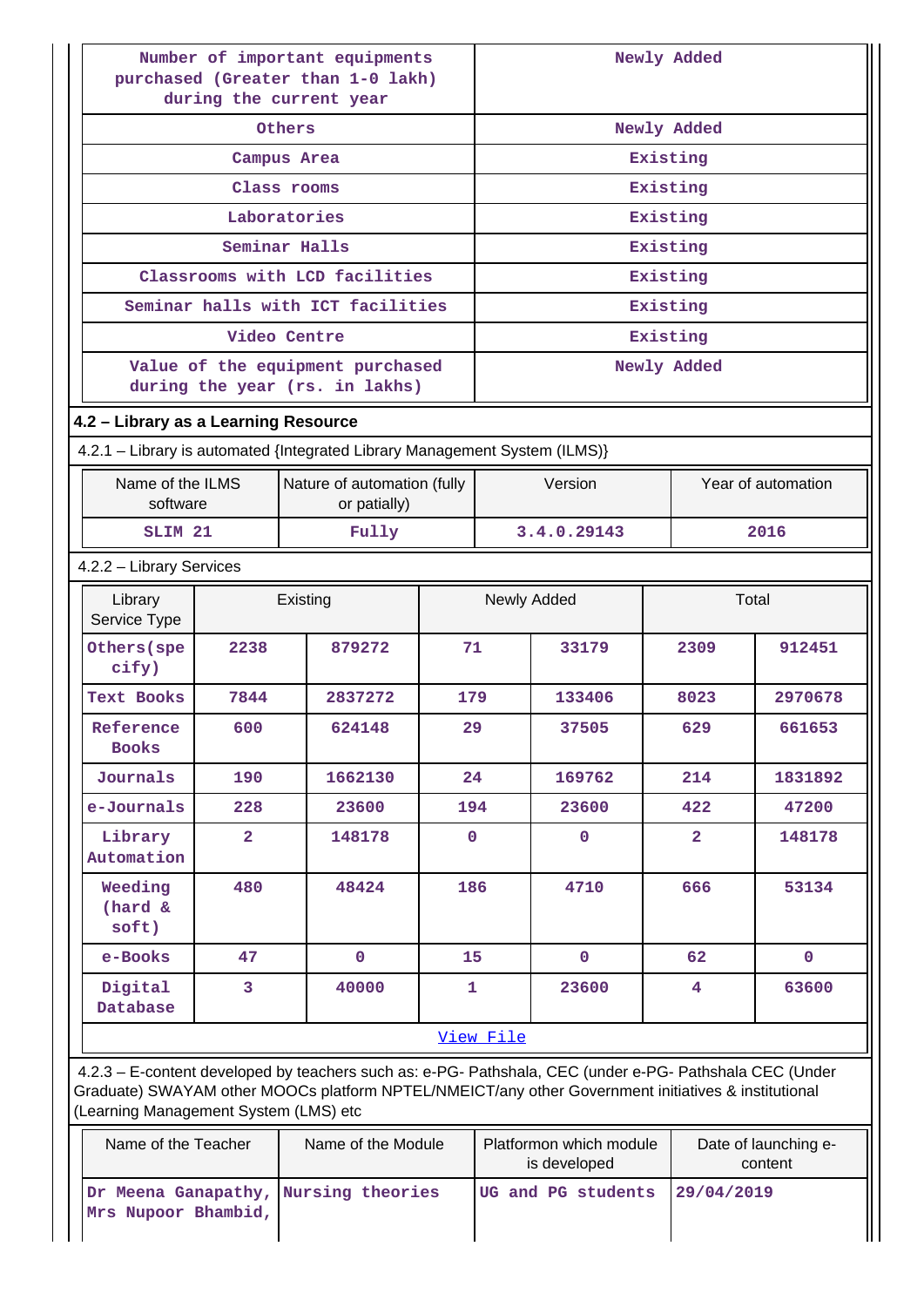|                                                                                                                                                                    | Mrs Ujwala Jadhav,<br>Mrs Dipali Awate                                                                                                                                                                                     |                            |                 |                                                                                     |                                                                                                                               |                                                                               |                                           |                 |            |                                                                |               |
|--------------------------------------------------------------------------------------------------------------------------------------------------------------------|----------------------------------------------------------------------------------------------------------------------------------------------------------------------------------------------------------------------------|----------------------------|-----------------|-------------------------------------------------------------------------------------|-------------------------------------------------------------------------------------------------------------------------------|-------------------------------------------------------------------------------|-------------------------------------------|-----------------|------------|----------------------------------------------------------------|---------------|
|                                                                                                                                                                    | Mrs Nupoor Bhambid, A V Aids<br>Ms Smita Devi, Mrs<br>Dipali Awate                                                                                                                                                         |                            |                 |                                                                                     |                                                                                                                               |                                                                               | UG and PG students                        |                 |            | 17/01/2019                                                     |               |
|                                                                                                                                                                    | Mrs Bijayalekshmi,<br>Mrs Nupoor Bhambid,<br>Mrs Ujwala Jadhav,<br>Mrs Shailaja<br>Mathews, Mrs<br>Minakshi Garud, Ms<br>Smita Devi, Mrs<br>Dipali Awate, Mrs<br>Jyoti Karande, Mrs<br>Ashwini Sutar, Mrs<br>Samina Mulani |                            |                 | Dr Subhada Ponkshe, And Future Nursing                                              |                                                                                                                               | Dr Meena Ganapathy, Technology: Present Updating<br>educational<br>technology |                                           |                 | 08/05/2018 |                                                                |               |
|                                                                                                                                                                    | Dr Meena Ganapathy<br>Mrs Nupoor Bhambid,<br>Mrs Jyoti Karande                                                                                                                                                             |                            |                 | <b>ACLS BLS</b>                                                                     |                                                                                                                               |                                                                               | Cardiac disorders                         |                 |            | 12/12/2018                                                     |               |
|                                                                                                                                                                    | Mrs                                                                                                                                                                                                                        |                            |                 | Dr Meena Ganapathy, Beti Magazine                                                   |                                                                                                                               | Beti Bacho Beti<br>Padhao                                                     |                                           |                 | 21/12/2018 |                                                                |               |
|                                                                                                                                                                    | 4.3 - IT Infrastructure                                                                                                                                                                                                    |                            |                 |                                                                                     |                                                                                                                               |                                                                               |                                           |                 |            |                                                                |               |
|                                                                                                                                                                    | 4.3.1 - Technology Upgradation (overall)                                                                                                                                                                                   |                            |                 |                                                                                     |                                                                                                                               |                                                                               |                                           |                 |            |                                                                |               |
|                                                                                                                                                                    | Type                                                                                                                                                                                                                       | <b>Total Co</b><br>mputers | Computer<br>Lab | Internet                                                                            | <b>Browsing</b><br>centers                                                                                                    | Computer<br>Centers                                                           | Office                                    | Departme<br>nts |            | Available<br><b>Bandwidt</b><br>h.<br>(MGBPS)                  | <b>Others</b> |
|                                                                                                                                                                    | Existin<br>g                                                                                                                                                                                                               | 30                         | 1               | $\overline{a}$                                                                      | 30                                                                                                                            | 1                                                                             | 13                                        | 17              |            | 10                                                             |               |
|                                                                                                                                                                    | Added                                                                                                                                                                                                                      | 3                          |                 |                                                                                     |                                                                                                                               |                                                                               |                                           | $\overline{3}$  |            |                                                                |               |
|                                                                                                                                                                    | Total                                                                                                                                                                                                                      | 33                         | $\mathbf{1}$    | $\overline{2}$                                                                      | 30                                                                                                                            | $\mathbf{1}$                                                                  | 13                                        | 20              |            | 10                                                             | $\mathbf{0}$  |
|                                                                                                                                                                    |                                                                                                                                                                                                                            |                            |                 | 4.3.2 - Bandwidth available of internet connection in the Institution (Leased line) |                                                                                                                               |                                                                               |                                           |                 |            |                                                                |               |
|                                                                                                                                                                    |                                                                                                                                                                                                                            |                            |                 |                                                                                     | 10 MBPS/ GBPS                                                                                                                 |                                                                               |                                           |                 |            |                                                                |               |
|                                                                                                                                                                    | 4.3.3 - Facility for e-content                                                                                                                                                                                             |                            |                 |                                                                                     |                                                                                                                               |                                                                               |                                           |                 |            |                                                                |               |
|                                                                                                                                                                    | Name of the e-content development facility                                                                                                                                                                                 |                            |                 |                                                                                     | Provide the link of the videos and media centre and<br>recording facility                                                     |                                                                               |                                           |                 |            |                                                                |               |
| Media Centre, Recording facility,<br>Lecture Capturing System (LCS)                                                                                                |                                                                                                                                                                                                                            |                            |                 | http://mksssbtine.ac.in                                                             |                                                                                                                               |                                                                               |                                           |                 |            |                                                                |               |
|                                                                                                                                                                    |                                                                                                                                                                                                                            |                            |                 |                                                                                     |                                                                                                                               |                                                                               |                                           |                 |            |                                                                |               |
| 4.4 - Maintenance of Campus Infrastructure<br>4.4.1 – Expenditure incurred on maintenance of physical facilities and academic support facilities, excluding salary |                                                                                                                                                                                                                            |                            |                 |                                                                                     |                                                                                                                               |                                                                               |                                           |                 |            |                                                                |               |
|                                                                                                                                                                    |                                                                                                                                                                                                                            |                            |                 |                                                                                     | component, during the year<br>Assigned Budget on<br>Expenditure incurred on<br>academic facilities<br>maintenance of academic |                                                                               |                                           |                 |            |                                                                |               |
|                                                                                                                                                                    |                                                                                                                                                                                                                            |                            |                 | facilities                                                                          |                                                                                                                               |                                                                               | Assigned budget on<br>physical facilities |                 |            | Expenditure incurredon<br>maintenance of physical<br>facilites |               |

4.4.2 – Procedures and policies for maintaining and utilizing physical, academic and support facilities - laboratory,

 $\prod_{i=1}^{n}$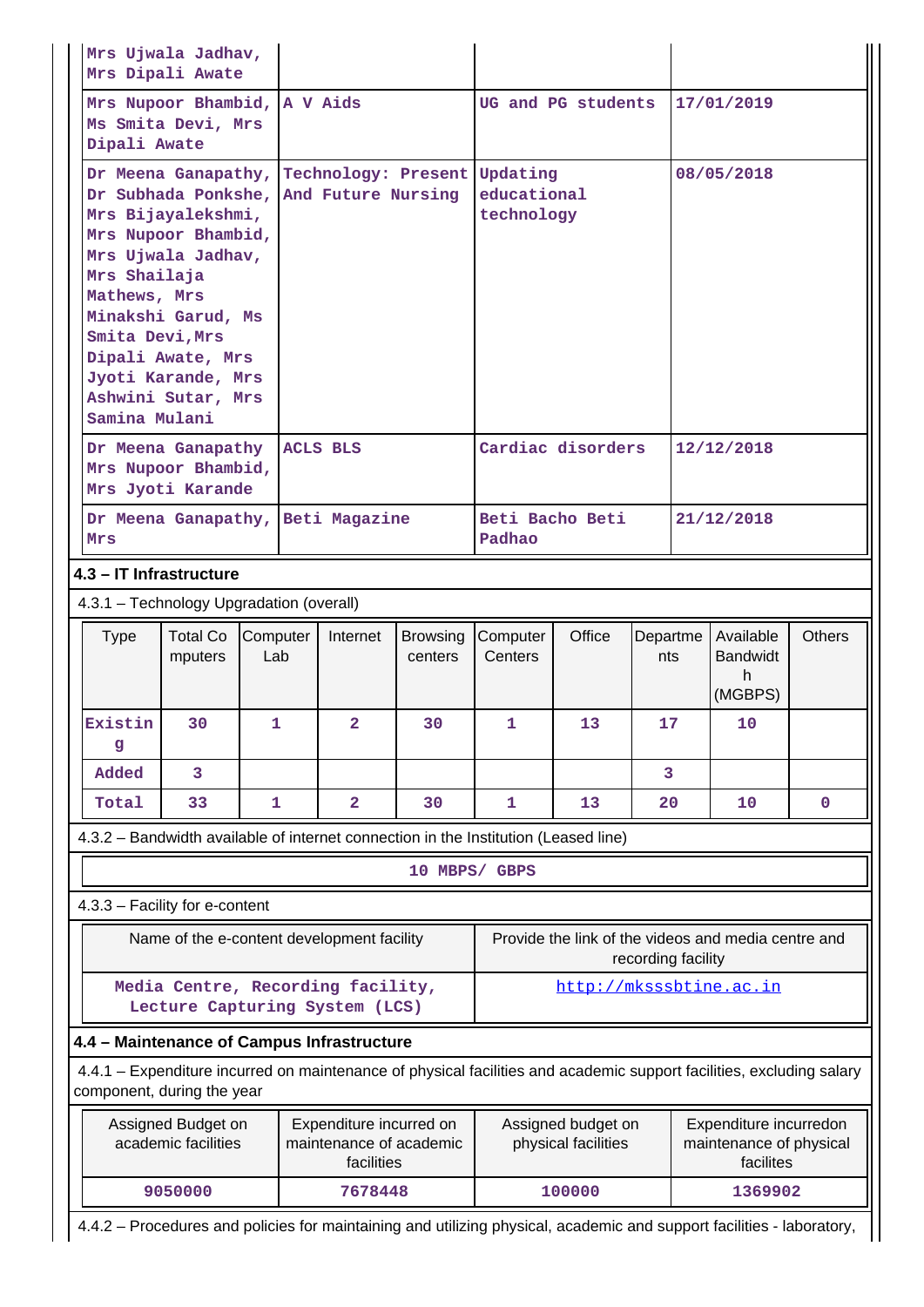library, sports complex, computers, classrooms etc. (maximum 500 words) (information to be available in institutional Website, provide link)

 **• The Institute ensures optimal allocation and utilization of the available financial resources for maintenance and upkeep of different facilities by holding regular meetings of various committees constituted for this purpose • Laboratory Record of maintenance account is maintained by lab incharges and supervised by class coordinators of the concerned departments. • Other measures to maintain laboratories are as follows: The calibration, repairing and maintenance of sophisticated lab equipment's are done by the technicians of related owner enterprises. • The articles and equipments are regularly cleaned and maintained by the concerned departments and record of maintenance is maintained by lab incharges and supervised by HODs of the concerned departments. • Library The requirement and list of books is taken from the concerned departments and students. The finalized list of required books is duly approved and signed by the Principal. • Suggestion box is installed inside the reading room to take users feedback. Their continuous feedback helps a lot in introducing new ideas regarding library enrichment. • The proper account of visitors (students and staff) on daily basis is maintained. • Other issues such as weeding out of old titles, schedule of issue/ return of books etc are chalked out / resolved by the library committee. • Sports: Regarding the maintenance of indoor and outdoor games on the college sports in charge takes care. In their guidance accommodates are arranged. • ComputersThe institute has adequate facility of computers for faculty and students.Adequate funds are used to maintain computers in the college. Computer maintenance through AMC is done regularly and nonrepairable systems are disposed off. • ClassroomsThe institute has a building committee (Vastu vayvastha) for maintenance and upkeep of infrastructure. RULES AND REGULATION FOR ALL LABORATORIES 1) The concerned teacher or concerned inventory monitor has to write in lab book whenever they are using lab for demonstration procedure or practice purpose. 2) All articles should be replaced and arranged properly after doing the procedures. 3) No one is allowed to sit on the bed in demo room. 4) Any loss or breakage of any articles, mannequin should be informed to the demo incharge or class coordinator immediately by the concerned person. 5) Incharge teacher should check inventory regularly.Inventory monitor should check inventory regularly. 6) Written application should be submitted to concerned inventory incharge before taking the articles from other department. 7) The concern teacher and student will be responsible for demo room neatness after the demonstration. 8) After demonstration the room key should be replaced in the office immediately. 9) Close the windows, switch off the lights and fans before locking the demo room. 10) Be aware that you are under CCTV surveillance. Library: 1. Maintain silence in the library. 2. Keep your foot wares and bags on respective stands 3. Using mobile phone is strictly prohibited inside library. 4. Personal belongings (bags, folders, food items, issued books) are not allowed in the library. 5.Books will be issued only against I Card. 6. Fine of Rs 2 will be charged per day.**

<http://mksssbtine.ac.in/policies and procedures>

#### **CRITERION V – STUDENT SUPPORT AND PROGRESSION**

#### **5.1 – Student Support**

5.1.1 – Scholarships and Financial Support

|                                         | Name/Title of the scheme | Number of students | Amount in Rupees |
|-----------------------------------------|--------------------------|--------------------|------------------|
| Financial Support<br>from institution   | Interest on<br>Endowment | 103                | 129666           |
| Financial Support<br>from Other Sources |                          |                    |                  |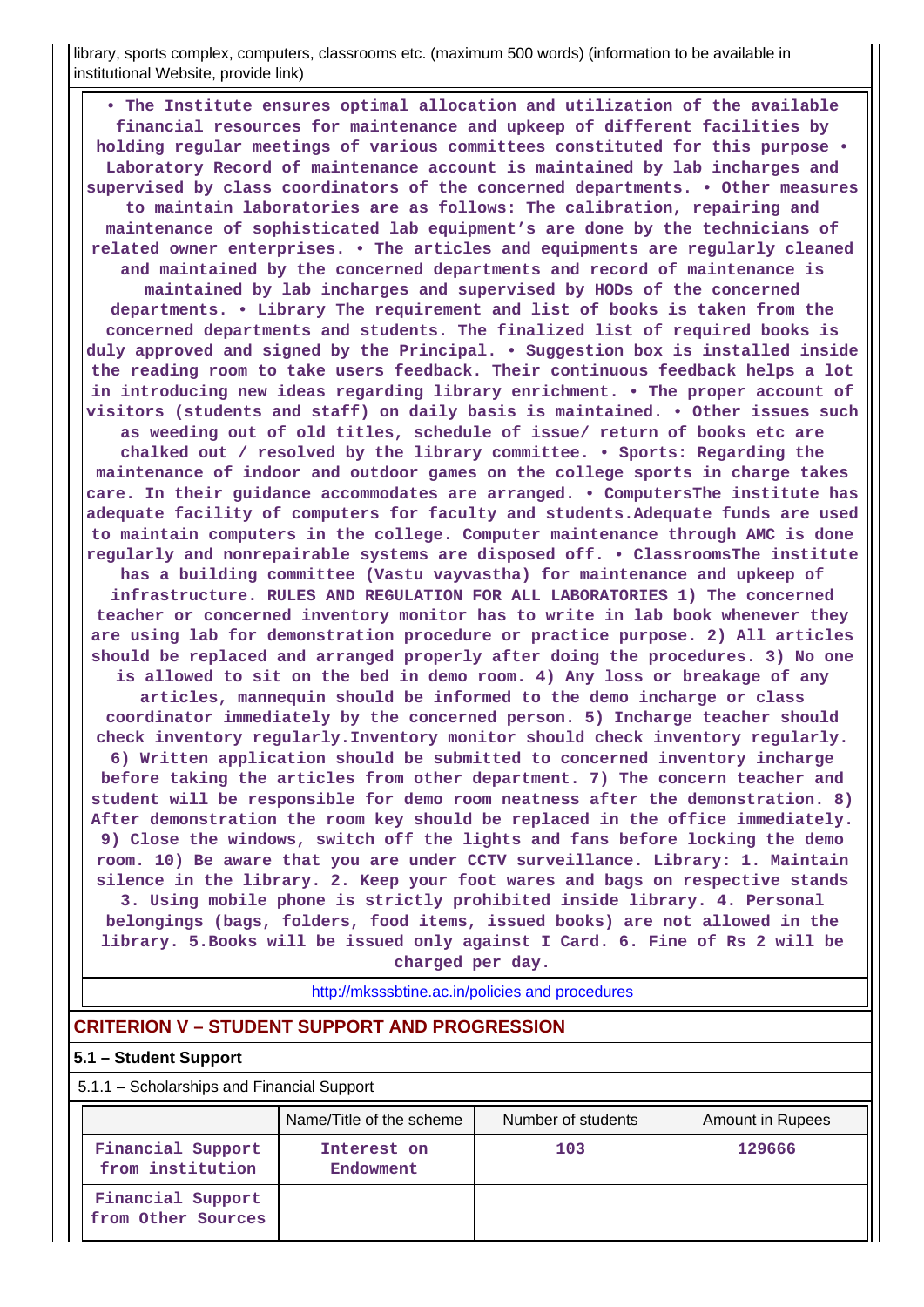| a) National      | Minority             | 335       | 6457523 |
|------------------|----------------------|-----------|---------|
|                  | scholarship, SNA and |           |         |
|                  | TNAI, EBC            |           |         |
|                  | Scholarship,         |           |         |
|                  | Samajkalyan,         |           |         |
|                  | Khushboo charitable  |           |         |
|                  | trust, Lila          |           |         |
|                  | poonawala, Laxmibai  |           |         |
|                  | Gaikwad Trust,       |           |         |
|                  | Maharashtra          |           |         |
|                  | <b>Executor</b>      |           |         |
|                  | Scholarship, Pune    |           |         |
|                  | etc                  |           |         |
| b) International | 00                   | 0         | 0       |
|                  |                      | View File |         |

 5.1.2 – Number of capability enhancement and development schemes such as Soft skill development, Remedial coaching, Language lab, Bridge courses, Yoga, Meditation, Personal Counselling and Mentoring etc.,

| Name of the capability<br>enhancement scheme | Date of implemetation | Number of students<br>enrolled | Agencies involved                                   |  |  |
|----------------------------------------------|-----------------------|--------------------------------|-----------------------------------------------------|--|--|
| Soft skill<br>development                    | 05/01/2019            | 128                            | Centre for skill<br>development and<br><b>BTINE</b> |  |  |
| I Q Testing and<br>workshop                  | 16/02/2019            | 460                            | Mensa India                                         |  |  |
| Personal<br>Counselling and<br>Mentoring     | 01/08/2018            | 500                            | MKSSS Samstha                                       |  |  |
| Yoga and Meditation                          | 01/08/2018            | 500                            | MKSSS Samstha                                       |  |  |
| Language Lab                                 | 01/08/2018            | 90                             | MKSSS Language<br>Department                        |  |  |
| Remidial Coaching                            | 19/11/2018            | 54                             | <b>BTINE</b>                                        |  |  |
| View File                                    |                       |                                |                                                     |  |  |

 5.1.3 – Students benefited by guidance for competitive examinations and career counselling offered by the institution during the year

| Year                                                                                                                                                           | Name of the<br>scheme                                | Number of<br>benefited<br>students for<br>competitive<br>examination | Number of<br>benefited<br>students by<br>career<br>counseling<br>activities | Number of<br>students who<br>have passedin<br>the comp. exam | Number of<br>studentsp placed |
|----------------------------------------------------------------------------------------------------------------------------------------------------------------|------------------------------------------------------|----------------------------------------------------------------------|-----------------------------------------------------------------------------|--------------------------------------------------------------|-------------------------------|
| 2018                                                                                                                                                           | DMER, DHS,<br>Railway,<br>ESIS, IELTS,<br>OET, CGFNS | 40                                                                   | 160                                                                         | 62                                                           | 158                           |
| View File                                                                                                                                                      |                                                      |                                                                      |                                                                             |                                                              |                               |
| 5.1.4 – Institutional mechanism for transparency, timely redressal of student grievances, Prevention of sexual<br>harassment and ragging cases during the year |                                                      |                                                                      |                                                                             |                                                              |                               |
| Total grievances received                                                                                                                                      |                                                      | Number of grievances redressed                                       |                                                                             | Avg. number of days for grievance<br>redressal               |                               |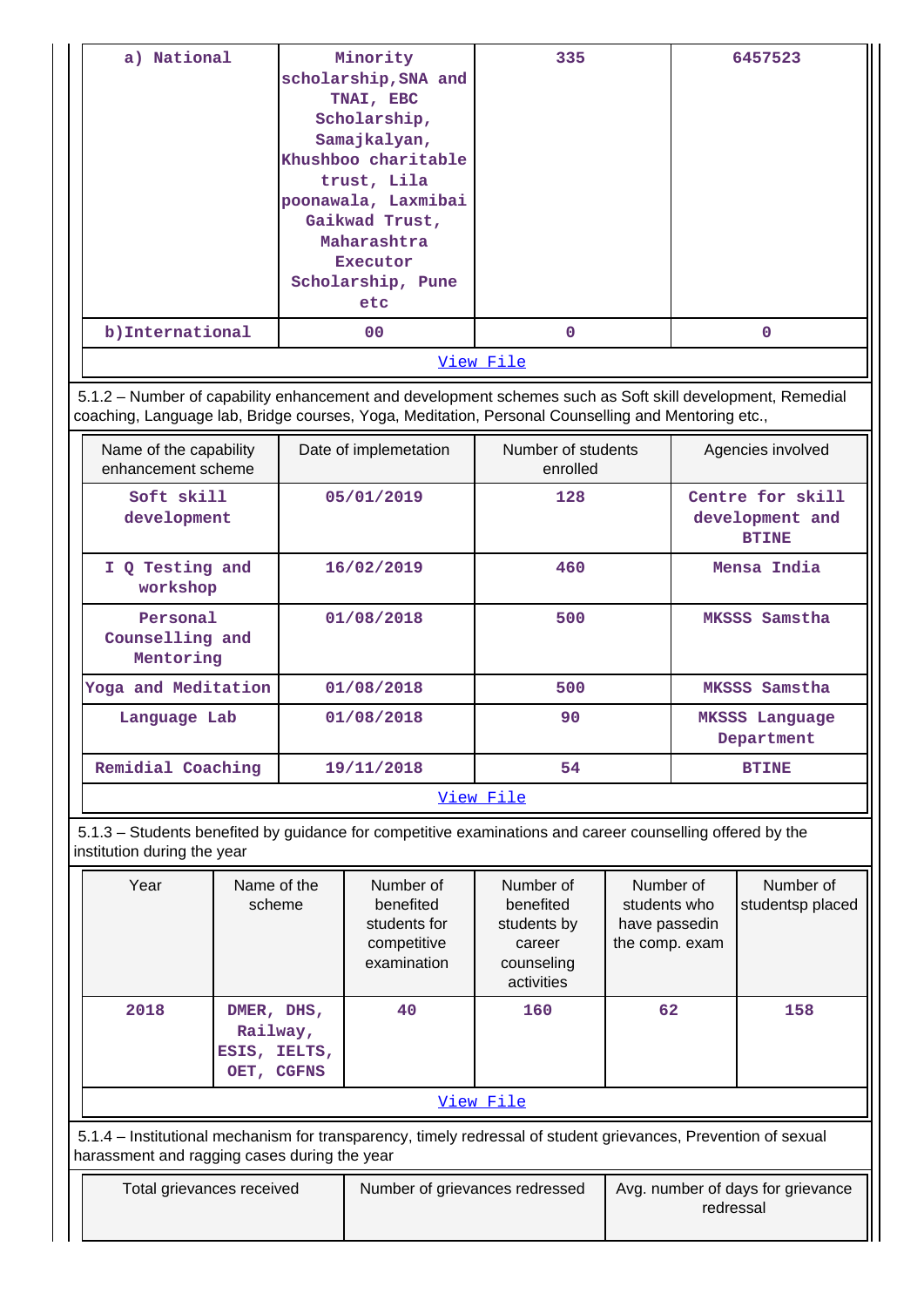| 0                                                                                                                                                                                      |                                                             | 0                                                                              |                                                                                                   | 0                                                                                                                   |                                     |  |  |
|----------------------------------------------------------------------------------------------------------------------------------------------------------------------------------------|-------------------------------------------------------------|--------------------------------------------------------------------------------|---------------------------------------------------------------------------------------------------|---------------------------------------------------------------------------------------------------------------------|-------------------------------------|--|--|
|                                                                                                                                                                                        |                                                             |                                                                                |                                                                                                   |                                                                                                                     |                                     |  |  |
| 5.2 - Student Progression<br>5.2.1 - Details of campus placement during the year                                                                                                       |                                                             |                                                                                |                                                                                                   |                                                                                                                     |                                     |  |  |
|                                                                                                                                                                                        |                                                             |                                                                                |                                                                                                   |                                                                                                                     |                                     |  |  |
|                                                                                                                                                                                        | On campus                                                   |                                                                                |                                                                                                   | Off campus                                                                                                          |                                     |  |  |
| Nameof<br>organizations<br>visited                                                                                                                                                     | Number of<br>students<br>participated                       | Number of<br>stduents placed                                                   | Nameof<br>organizations<br>visited                                                                | Number of<br>students<br>participated                                                                               | Number of<br>stduents placed        |  |  |
| Deenanath<br>Mangeshkar<br>Hospital and<br>Research<br>centre                                                                                                                          | 160                                                         | 100                                                                            | other organi<br>sation: Ruby<br>Hall, Poona<br>Hospital,<br>Lilavati,<br>Reliance<br>hospital etc | 60                                                                                                                  | 60                                  |  |  |
|                                                                                                                                                                                        | View File                                                   |                                                                                |                                                                                                   |                                                                                                                     |                                     |  |  |
| 5.2.2 - Student progression to higher education in percentage during the year                                                                                                          |                                                             |                                                                                |                                                                                                   |                                                                                                                     |                                     |  |  |
| Year                                                                                                                                                                                   | Number of<br>students<br>enrolling into<br>higher education | Programme<br>graduated from                                                    | Depratment<br>graduated from                                                                      | Name of<br>institution joined                                                                                       | Name of<br>programme<br>admitted to |  |  |
| 2018                                                                                                                                                                                   | 4                                                           | MKSSS BTINE,<br>Pune, JJ<br>INE, Mumbai,<br>Bharati<br>VIdyapeets<br>CON, Pune | Nursing                                                                                           | <b>MKSSS BTINE</b><br>Hinduja CON                                                                                   | Ph.D Nursing                        |  |  |
| 2018                                                                                                                                                                                   | 16                                                          | MKSSS BTINE,<br>Pune                                                           | Nursing                                                                                           | Bharati<br>Vidhyapeeths<br>Deemed<br>University,<br>Pune,<br>Sinhagad<br>College of<br>NursingMKSSS<br>BTINE, Pune, | MSc Nursing                         |  |  |
| 2018                                                                                                                                                                                   | 5                                                           | MKSSS BTINE,<br>Pune                                                           | Nursing                                                                                           | MKSSSBTINE,<br>Symbiosis<br><b>CON</b>                                                                              | P B BSC<br>Nursing                  |  |  |
| View File                                                                                                                                                                              |                                                             |                                                                                |                                                                                                   |                                                                                                                     |                                     |  |  |
| 5.2.3 - Students qualifying in state/ national/ international level examinations during the year<br>(eg:NET/SET/SLET/GATE/GMAT/CAT/GRE/TOFEL/Civil Services/State Government Services) |                                                             |                                                                                |                                                                                                   |                                                                                                                     |                                     |  |  |
| Items                                                                                                                                                                                  |                                                             |                                                                                | Number of students selected/ qualifying                                                           |                                                                                                                     |                                     |  |  |
|                                                                                                                                                                                        | <b>TOFEL</b>                                                |                                                                                |                                                                                                   | 8                                                                                                                   |                                     |  |  |
|                                                                                                                                                                                        | Civil Services                                              |                                                                                |                                                                                                   | 6                                                                                                                   |                                     |  |  |
|                                                                                                                                                                                        | Any Other                                                   |                                                                                |                                                                                                   | 57                                                                                                                  |                                     |  |  |
|                                                                                                                                                                                        |                                                             |                                                                                | View File                                                                                         |                                                                                                                     |                                     |  |  |
| 5.2.4 - Sports and cultural activities / competitions organised at the institution level during the year                                                                               |                                                             |                                                                                |                                                                                                   |                                                                                                                     |                                     |  |  |
| Activity                                                                                                                                                                               |                                                             | Level                                                                          |                                                                                                   | Number of Participants                                                                                              |                                     |  |  |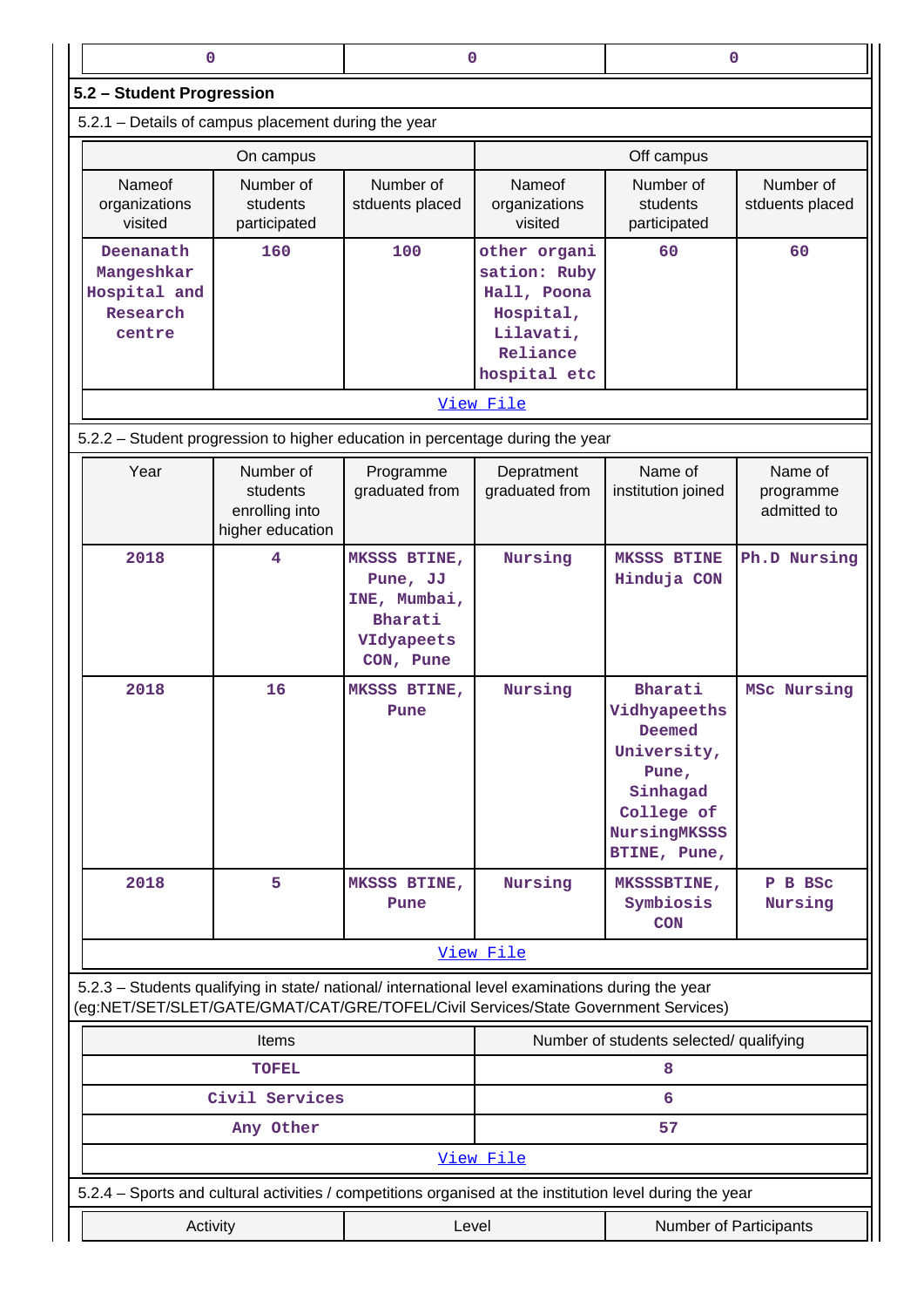| Damini 201819                  | Intercollegiate | 150 |
|--------------------------------|-----------------|-----|
| College week 2019 sport<br>day | Institutional   | 350 |
| Krida Mahotsav 201819          | Zonal           | 16  |
| SNA/TNAI sports                | Intercollegiate | 120 |
|                                |                 |     |

#### [View File](https://assessmentonline.naac.gov.in/public/Postacc/Activities_Organised/974_Activities_Organised_1567144260.xlsx)

#### **5.3 – Student Participation and Activities**

 5.3.1 – Number of awards/medals for outstanding performance in sports/cultural activities at national/international level (award for a team event should be counted as one)

| Year | Name of the<br>award/medal                          | National/<br>Internaional | Number of<br>awards for<br>Sports | Number of<br>awards for<br>Cultural | Student ID<br>number | Name of the<br>student          |
|------|-----------------------------------------------------|---------------------------|-----------------------------------|-------------------------------------|----------------------|---------------------------------|
| 2019 | 1st prize<br>with<br>trophy and<br>cash<br>rs.5000. | National                  | 20                                | 3                                   | 10                   | Sana<br>Inamdar<br>and<br>group |

 5.3.2 – Activity of Student Council & representation of students on academic & administrative bodies/committees of the institution (maximum 500 words)

 **College creates a platform for the active participation of the students in the various academic administrative bodies including other activities. This empowers the students in gaining information and knowledge regarding rules, regulations and execution skills and leadership qualities. The institute has an active SNA unit comprising of various committees headed by teacher representative and final year students. The student members of the association is elected through democratic process of election in which student cast their vote to candidates of their choice. The constitution of the student association comprises Chairperson, Secretary, Joint Secretary, Treasurer and Student Council Members. The association is monitored by senior faculty members who are responsible for the smooth conduct of the association meetings and events. The student association plays a dominant role in planning, implementation and evaluation of many activities related to fine arts, sports and other cocurricular activities of the department and the students. The institute has formed the following 10 student committees such as: Library committee, Cultural Committee, Discipline AntiRagging Committee, Sports Committee, Health Committee, Vishaka committee, Project committee, Hostel committee, NSS etc. Each committee is headed by teaching faculty and student representative. Each committee plans their activities at starting of the year and implement it with their team. The funding for various activities of the internal college bodies is provided by the College management. Various cocurricular activities organized by the association include special lectures by experts, Seminars, Workshops, Symposium, National Level Conference and Intercollegiate meets to develop the personality and skills of the student's ability. Eminent speakers are invited to deliver speeches on topics relevant to current educational scenario and recent medical advance techniques in nursing. Student members of the associations also observe important days like International Women's Day, International Yoga Day, Sports Day, Nonviolence Day, Teachers Day, Fresher's Day, Farewell Party, World AIDS Day, Mental Health Day etc. • Each council has a representative council, which is called Class Committee and includes student members too. • The student members bring forward the views and suggestions of the entire class with respect to the faculty, subjects, syllabus and other things related to the class. • The Student Council helps students to share their ideas, interests, and concerns with faculty and administrative staff.**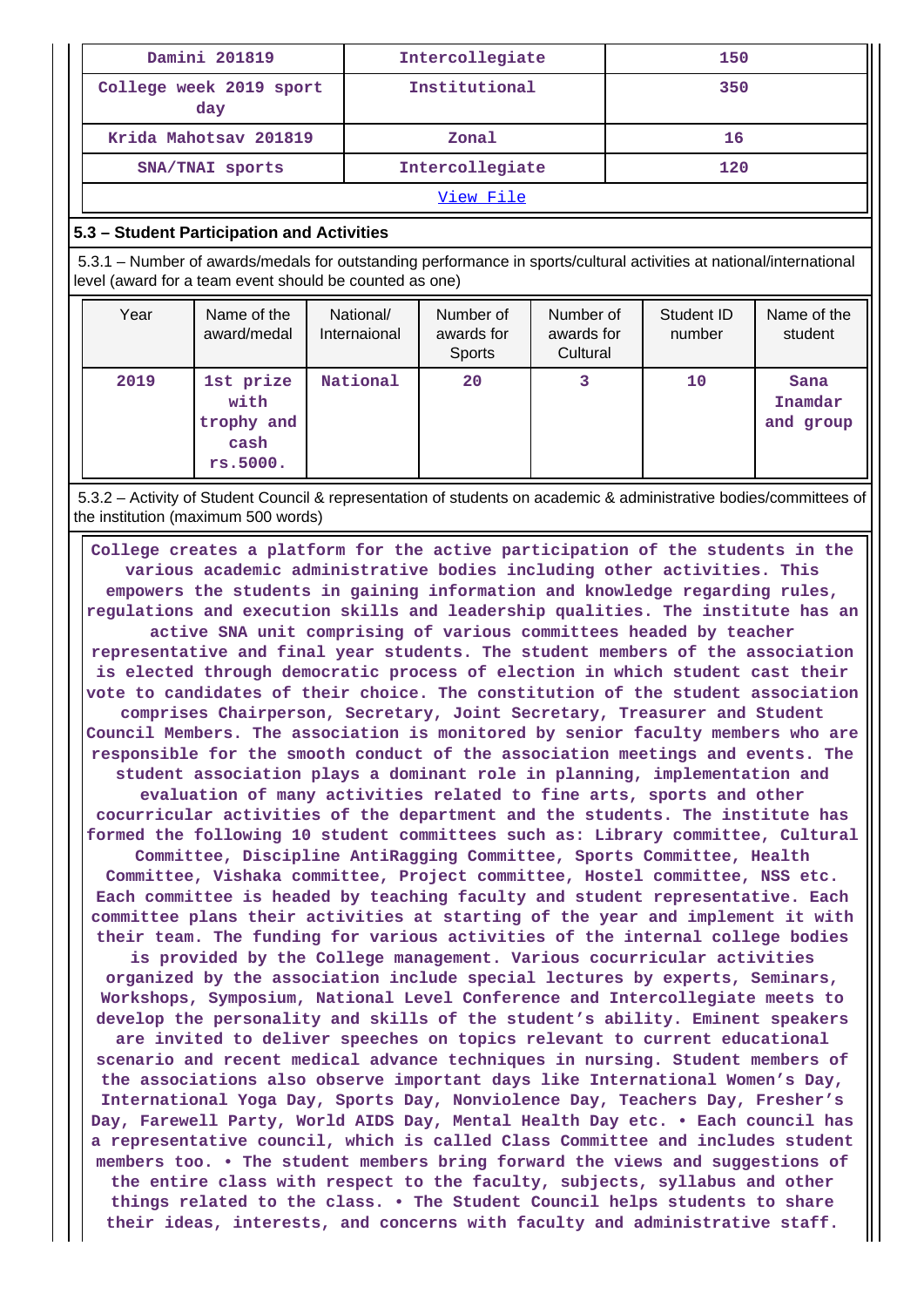**They also help raising funds for various activities, such as social events, community projects, college reform etc… • Various educational programs like paper presentations, workshops and seminars are organized by these bodies every year including extracurricular activities.**

#### **5.4 – Alumni Engagement**

5.4.1 – Whether the institution has registered Alumni Association?

 **No**

5.4.2 – No. of enrolled Alumni:

**10223**

5.4.3 – Alumni contribution during the year (in Rupees) :

**99000**

5.4.4 – Meetings/activities organized by Alumni Association :

**02**

#### **CRITERION VI – GOVERNANCE, LEADERSHIP AND MANAGEMENT**

**6.1 – Institutional Vision and Leadership**

 6.1.1 – Mention two practices of decentralization and participative management during the last year (maximum 500 words)

 **Participative management: The institute promotes a culture of participative management by involving the staff and students in various activities. Three faculty are members of Local Managing Committee. Students and parents are representatives of IQAC and committees, such as Vishaka committee, Parent Teacher association and Anti ragging. All decisions of the institution are governed by facts, information and objectives. Both students and faculties are allowed express themselves freely for any suggestions to improve the excellence in all the aspect of the Institute. Strategic Level: • The principal, class cocoordinators and staff members are involved in defining the policies and procedures, framing guidelines and rules regulations pertaining to admission, placement, discipline, grievance, counselling, training development, and library services etc., and effectively implementing the same to ensure smooth and systematic functioning of the institute. • For the various programs conducted at the institute all the staff members meet, discuss, share their opinion and plan for the event and form various committees involving students and coordinate with others to implement and evaluate the programs. • Staff members are also involved in deciding academic activities and examinations to be conducted at the Institute and at university level. Functional level: • At functional level the faculty members participate in sharing the knowledge by discussing on the latest trends in technology during faculty meeting. Nonteaching staff members are involved in preparation of annual budget and date to day running of the institute. They also correspond with the faculty, university and competent authority for the smooth running/conduct of the institute. • Faculty members also write joint research papers and share their knowledge. Operational level: • The principal of the institution is a member secretary of the management of the Samstha. • The management gives suggestions and monitors the procurement, introduction of new programs and welfare activities. • The Principal of the institution is responsible for academic, nonacademic and administrative activities of the institution. • On behalf of the institution, The Principal interacts and corresponds with competent authorities Govt. of Maharashtra, Affiliating University, etc. • The budget is earmarked for staff members and students to participate in various programmes**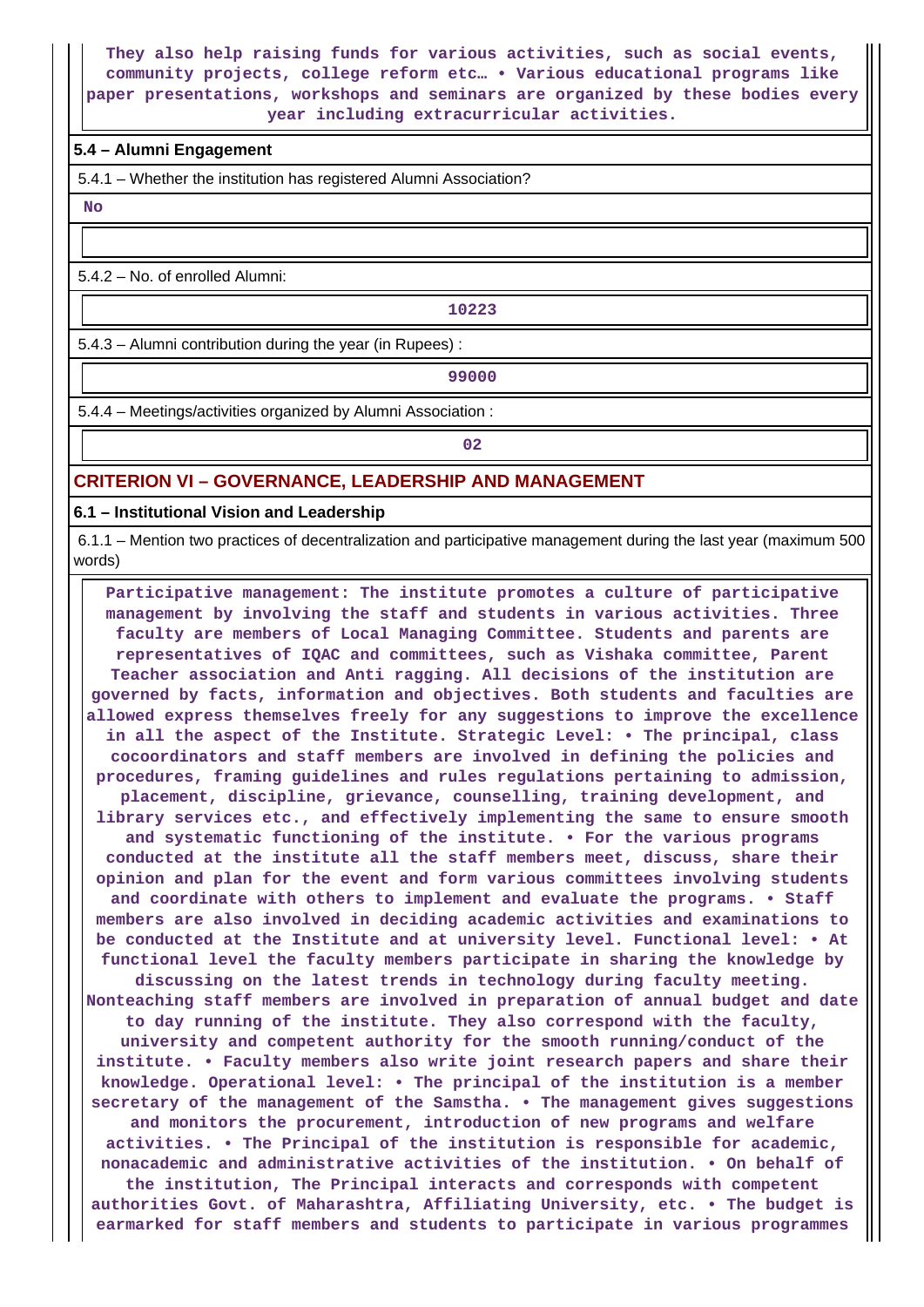**organized by the institute. All the staff members actively participate in implementing the policies, procedures, and framework designed by the management in order to maintain and achieve the quality standards. • Nonteaching staffs are involved in executing day to day support services for both students and faculties. Committee hierarchy: Curricular committee is headed by the Principal as Chairman. Other members of the committee are academic coordinators, subject experts for respective subjects, class coordinators and exam incharges. Activities conducted: • Curricular committee monitors the teaching learning process. It prepares the academic calendar of the institute which is in tune with the University's academic calendar and it includes curricular, cocurricular, extracurricular activities • Academic calendar is meticulously planned and prepared in advance by academic coordinators and it ensures the proper implementation of the academic implementation of academic activities throughout the academic.**

6.1.2 – Does the institution have a Management Information System (MIS)?

# *Yes*

### **6.2 – Strategy Development and Deployment**

6.2.1 – Quality improvement strategies adopted by the institution for each of the following (with in 100 words each):

| <b>Strategy Type</b>   | <b>Details</b>                                                                                                                                                                                                                                                                                                                                                                                                                                                                                                                                                                                                                                                                                                                                                            |
|------------------------|---------------------------------------------------------------------------------------------------------------------------------------------------------------------------------------------------------------------------------------------------------------------------------------------------------------------------------------------------------------------------------------------------------------------------------------------------------------------------------------------------------------------------------------------------------------------------------------------------------------------------------------------------------------------------------------------------------------------------------------------------------------------------|
| Admission of Students  | The procedure for online admissions is<br>refined. Information from, application<br>forms for admission are used for the<br>filling up of University Registration<br>and Examination Forms. The admission<br>publicity and procedure is speeded up<br>and the entire faculty involved                                                                                                                                                                                                                                                                                                                                                                                                                                                                                     |
| Curriculum Development | • A persistent effort and communication<br>with all stakeholders - management,<br>faculty, staff, students and society at<br>large is being undertaken by the<br>institute to develop and upgrade the<br>curriculum. . Quality improvement is<br>planned by listing<br>interventions/strategies to remove<br>deficiencies and enhance quality. For<br>this purpose, IQAC has conducted<br>various quality awareness workshops and<br>has been inviting regular feedbacks<br>from all the stakeholders. . Inclusion<br>of field work, educational visits in<br>both Undergraduate and Post graduate<br>levels. Complementing traditional<br>written examination with project work<br>and seminar presentation based<br>evaluation is also implemented at the<br>Institute. |
| Teaching and Learning  | . Learning through Field Work, visit,<br>Enhancement of learning skills of the<br>Students through participation in<br>different seminars. . Wellequipped<br>library for both faculty and students.<br>Wide access to internet facility to<br>inculcate online learning, ebook,<br>ejournal facility for carrying out                                                                                                                                                                                                                                                                                                                                                                                                                                                     |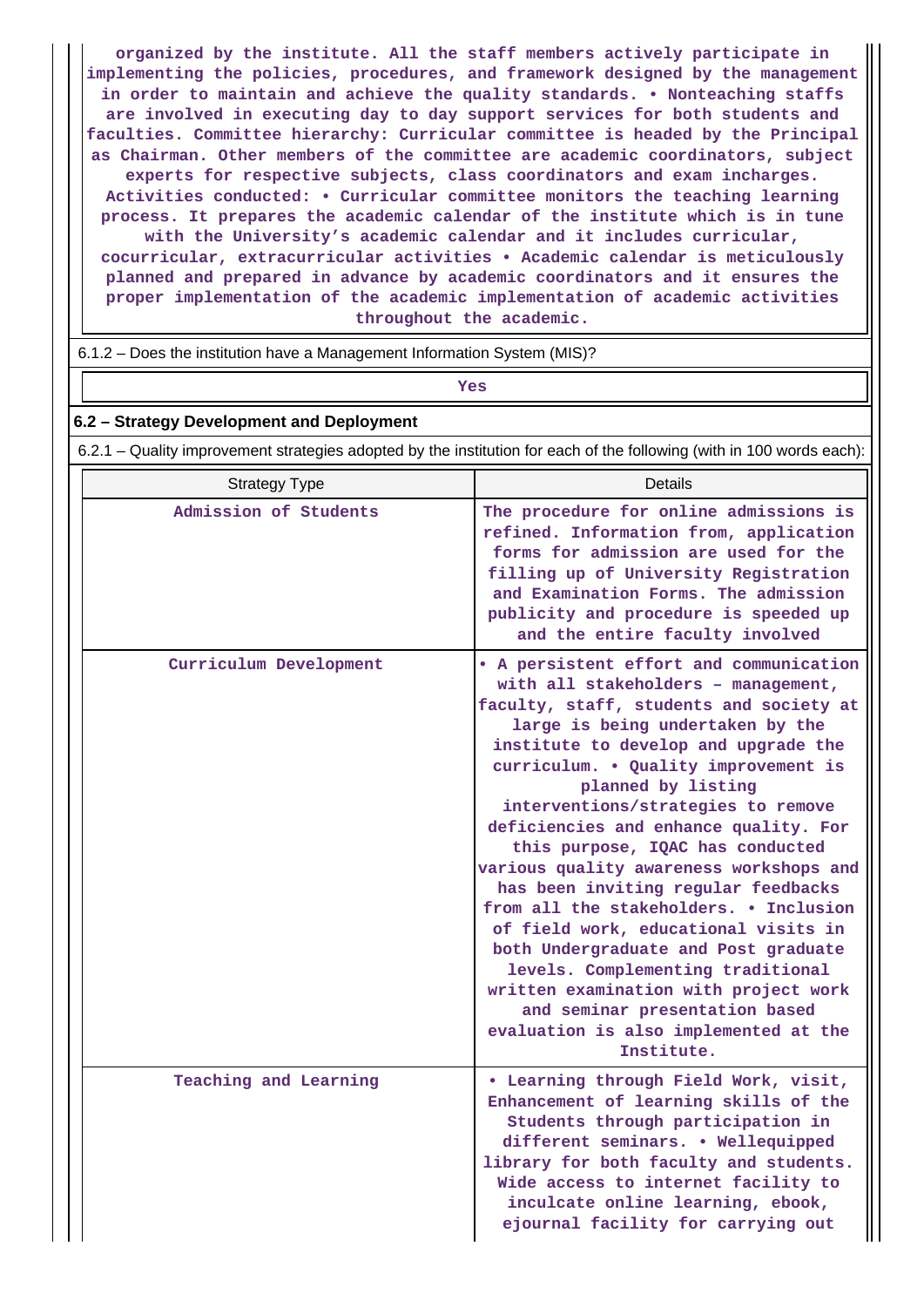|                            | project works. . Highly qualified and<br>dedicated faculty. Healthy interaction<br>between students and faculty. .<br>Innovative methods are adopted for<br>teaching and learning process. .<br>Remedial classes are held for the<br>students requiring additional help. .<br>The library is also equipped with<br>special software and resources for<br>students. . Regular feedback from<br>students to improve teaching and<br>learning methods. . Principal looks<br>after the overall academic development<br>of the college . Every faculty prepares<br>lesson plans for the theory classes<br>assigned to them. The surprise check is<br>done by the Principal and class<br>coordinator. . The teacher adopts and<br>implements various teaching learning<br>methods e.g. problem based learning,<br>peer learning, projects and<br>microteaching. . Extra classes for weak<br>students are conducted regularly.                                                                                                                                                                                                                                                                                |
|----------------------------|--------------------------------------------------------------------------------------------------------------------------------------------------------------------------------------------------------------------------------------------------------------------------------------------------------------------------------------------------------------------------------------------------------------------------------------------------------------------------------------------------------------------------------------------------------------------------------------------------------------------------------------------------------------------------------------------------------------------------------------------------------------------------------------------------------------------------------------------------------------------------------------------------------------------------------------------------------------------------------------------------------------------------------------------------------------------------------------------------------------------------------------------------------------------------------------------------------|
| Examination and Evaluation | <b>.</b> Institute has complemented<br>traditional written examination with<br>project work assignments, debates,<br>group discussion, literature review,<br>power point presentation, grand viva<br>and seminar lectures. . Continuous<br>evaluation through different methods<br>like internal assessment test,<br>assignments, presentations, projects<br>etc. • Transparency is maintained in<br>evaluation process. . Examination<br>committee ensures transparency, smooth<br>conduct of examinations and central<br>assessment of papers. . The practical<br>examination is conducted by internal<br>and external examiners appointed by the<br>university. . Formative and summative<br>assessment is done as per University's<br>directions. . Setting up of question<br>paper for tests to challenge various<br>essential abilities of students such as<br>analysis, synthesis, interpretation,<br>design, etc. is based on Blooms'<br>Taxonomy is done well in advance. .<br>Identification of academic and<br>attendance defaulters and counselling<br>for improvement in student performance<br>by class coordinators and counsellors<br>are done with timely recording and<br>reporting. |
| Research and Development   | . The Institute motivates faculty<br>members for research publications in<br>peer reviewed journals. It encourages<br>them to present papers in                                                                                                                                                                                                                                                                                                                                                                                                                                                                                                                                                                                                                                                                                                                                                                                                                                                                                                                                                                                                                                                        |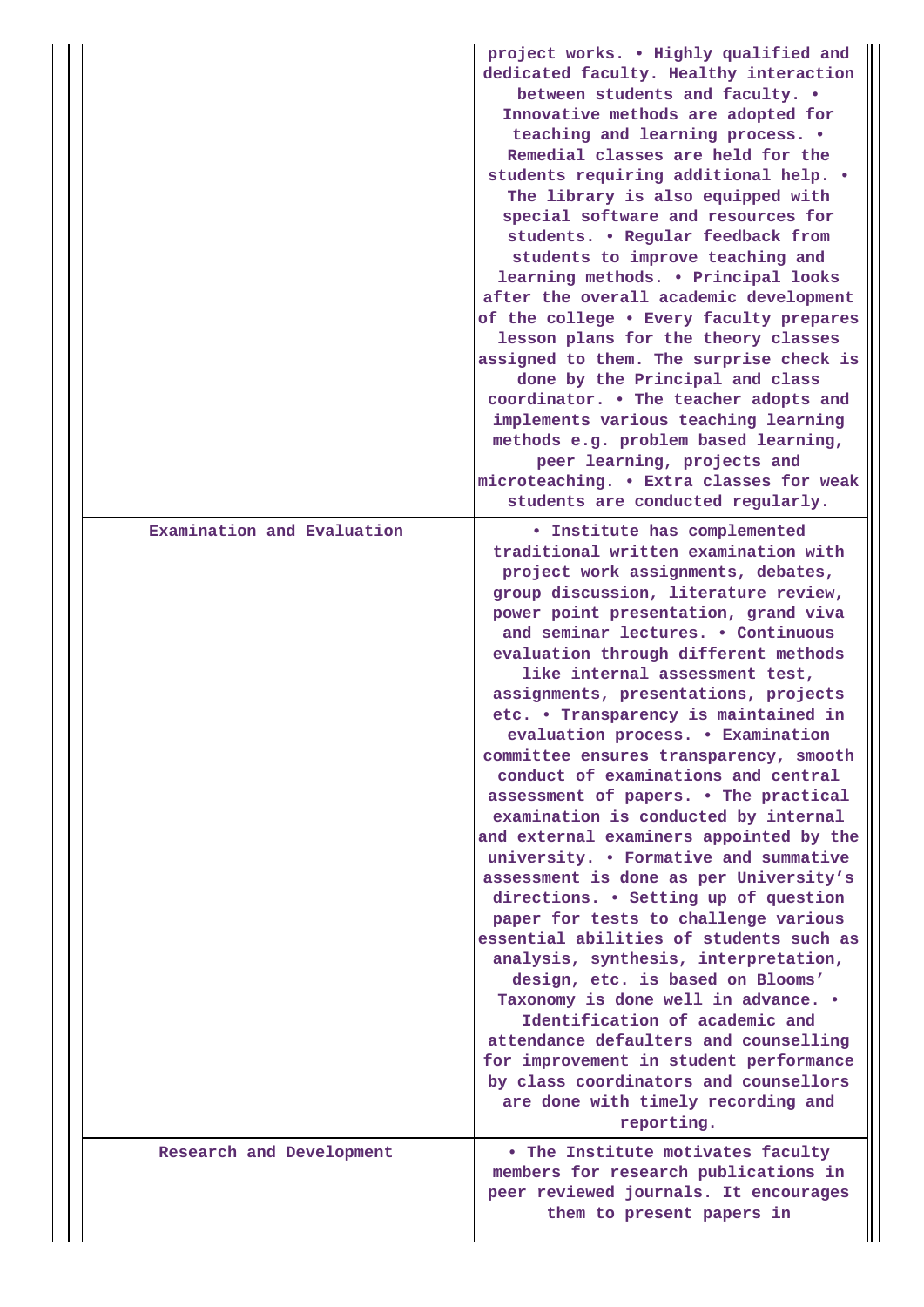|                                                               | International/National/State Level<br>Seminars, workshops and to act as<br>resource persons. . Exhibits the<br>publication of research work of the<br>faculty members in the college library<br>to inspire further research. .<br>Motivates the faculty members and the<br>students to organize various seminars<br>workshops at Institutional / State /<br>National / International levels. •<br>Encourages faculty to act as UG and PG<br>guide . Staff members were involved in<br>departmental researches. . Students are<br>guided as research group and for<br>individual projects. . Two Faculty<br>members are doing Ph.D. Nursing under<br>M.U.H.S. . Four M.Sc. students have<br>completed their dissertations. Ten UG<br>researches were conducted and completed<br>in groups. . Institute provides all<br>support for research and development<br>like sanctioning duty leaves and needed<br>Funds. . Encourages faculty to interact<br>with faculty from other institutions,<br>including those from abroad. |
|---------------------------------------------------------------|---------------------------------------------------------------------------------------------------------------------------------------------------------------------------------------------------------------------------------------------------------------------------------------------------------------------------------------------------------------------------------------------------------------------------------------------------------------------------------------------------------------------------------------------------------------------------------------------------------------------------------------------------------------------------------------------------------------------------------------------------------------------------------------------------------------------------------------------------------------------------------------------------------------------------------------------------------------------------------------------------------------------------|
| Library, ICT and Physical<br>Infrastructure / Instrumentation | Libraries no longer enjoy monopoly of<br>information provision in today's<br>digital environment. Therefore,<br>libraries are expected to develop<br>systems and strategies for managing and<br>providing quality service. Our<br>institute is implementing following<br>ways to help and guide users. . Library<br>automation with OPAC to save users<br>time. • Fresher's orientation to<br>library system. . Open access system<br>and subject wise arrangement. .<br>Availability of internet facility .<br>Timely additions of new books and<br>editions . Sufficient number of<br>journals with indexing . Book bank<br>system . Best user awards . Helpful<br>staff with good relations with users .<br>Health theme displays and new arrival<br>displays . Yearly book exhibitions .<br>Availability of electronic books<br>journals and dissertations                                                                                                                                                            |
| Human Resource Management                                     | An annual Faculty Welfare Program named<br>"Virangula" is conducted for all the<br>teaching and nonteaching staff by the<br>samstha. All staff members of the<br>samstha participate in it. It creates<br>Interdisciplinary cultural exchanges.                                                                                                                                                                                                                                                                                                                                                                                                                                                                                                                                                                                                                                                                                                                                                                           |
| Industry Interaction / Collaboration                          | The institute provides health education<br>on Healthy Life Styles and Basic Life<br>Support to Business Processing Offices<br>and industrial houses who seek for such                                                                                                                                                                                                                                                                                                                                                                                                                                                                                                                                                                                                                                                                                                                                                                                                                                                     |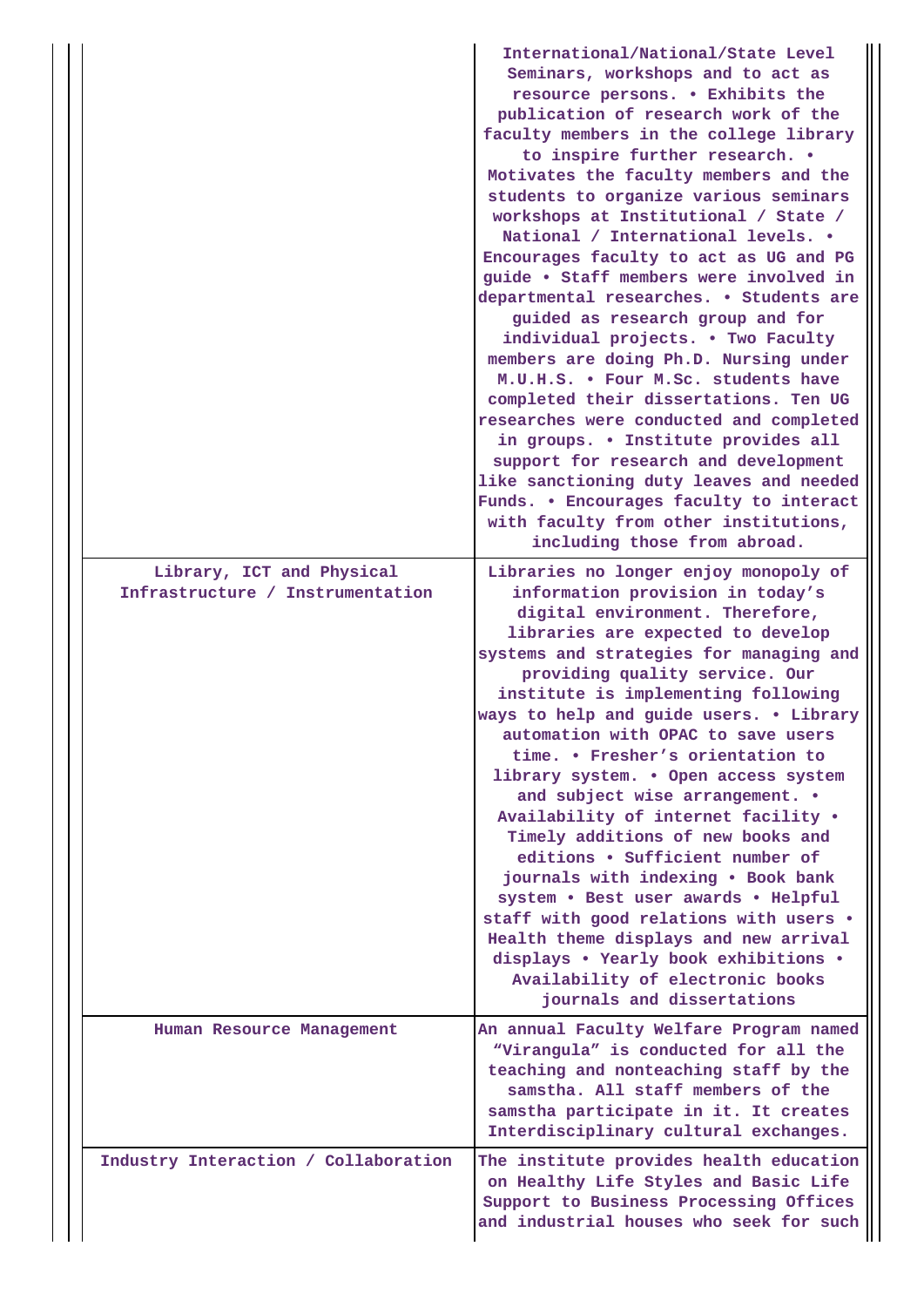**training at a nominal consultation rates.**

6.2.2 – Implementation of e-governance in areas of operations:

| implementation or e governance in areas or operations. |                                                                                                                                                                                                                                                                                                                                                                                                                                                                                                                                                                                                                                                                                                                                                                                                                                                                                                                                                                                                                                                                                                       |
|--------------------------------------------------------|-------------------------------------------------------------------------------------------------------------------------------------------------------------------------------------------------------------------------------------------------------------------------------------------------------------------------------------------------------------------------------------------------------------------------------------------------------------------------------------------------------------------------------------------------------------------------------------------------------------------------------------------------------------------------------------------------------------------------------------------------------------------------------------------------------------------------------------------------------------------------------------------------------------------------------------------------------------------------------------------------------------------------------------------------------------------------------------------------------|
| E-governace area                                       | <b>Details</b>                                                                                                                                                                                                                                                                                                                                                                                                                                                                                                                                                                                                                                                                                                                                                                                                                                                                                                                                                                                                                                                                                        |
| Planning and Development                               | The institute and its affiliating<br>University have developed the software<br>(emanagement system) where information<br>about students is recorded, ranging<br>from admission, eligibility, internal<br>assessment, final examination and the<br>process extends up to transcription of<br>their learning. The institute has<br>software packages for staff attendance,<br>salary, PF, TDS, accounting, budgeting<br>etc.                                                                                                                                                                                                                                                                                                                                                                                                                                                                                                                                                                                                                                                                            |
| Administration                                         | MIS is in place. The website displays<br>notices before admission, and reports<br>of recent events are written by<br>students. Most of the accounts<br>documentations are digitally<br>maintained.                                                                                                                                                                                                                                                                                                                                                                                                                                                                                                                                                                                                                                                                                                                                                                                                                                                                                                    |
| Finance and Accounts                                   | Standard operating procedures as per<br>ISO systems are available. Biannual<br>internal audit and annual statutory<br>audit of finances are carried out every<br>year.                                                                                                                                                                                                                                                                                                                                                                                                                                                                                                                                                                                                                                                                                                                                                                                                                                                                                                                                |
| Student Admission and Support                          | The Student Council act as a liaison<br>agent between the students and the<br>staff. . Prospective student and<br>parents are counselled about nursing<br>studies, the course duration, fees<br>involved and the preparation involved<br>with taking admission. . Students who<br>are economically weak, but with good<br>score in their academic performance are<br>helped with scholarship for the whole<br>course. • Student council liaison as an<br>agent for student issues and problem<br>between them and their faculty. .<br>Students are supported through: a) Good<br>library with adequate learning<br>resources with free book bank systems.<br>b) Students' health status id monitored<br>continually and all ailments are<br>treated on time through the OPD and<br>IPD, department of the Samstha and in<br>the parent hospital. c) All students<br>undergo bi annual medical examination<br>and all deviations are treated and<br>followed up by Faculty. d) All illness,<br>person issues, family issues of<br>students etc. are supported, monitored<br>and counselled by mentors. |
| Examination                                            | The institute encourages students to<br>appear for the examination of central /                                                                                                                                                                                                                                                                                                                                                                                                                                                                                                                                                                                                                                                                                                                                                                                                                                                                                                                                                                                                                       |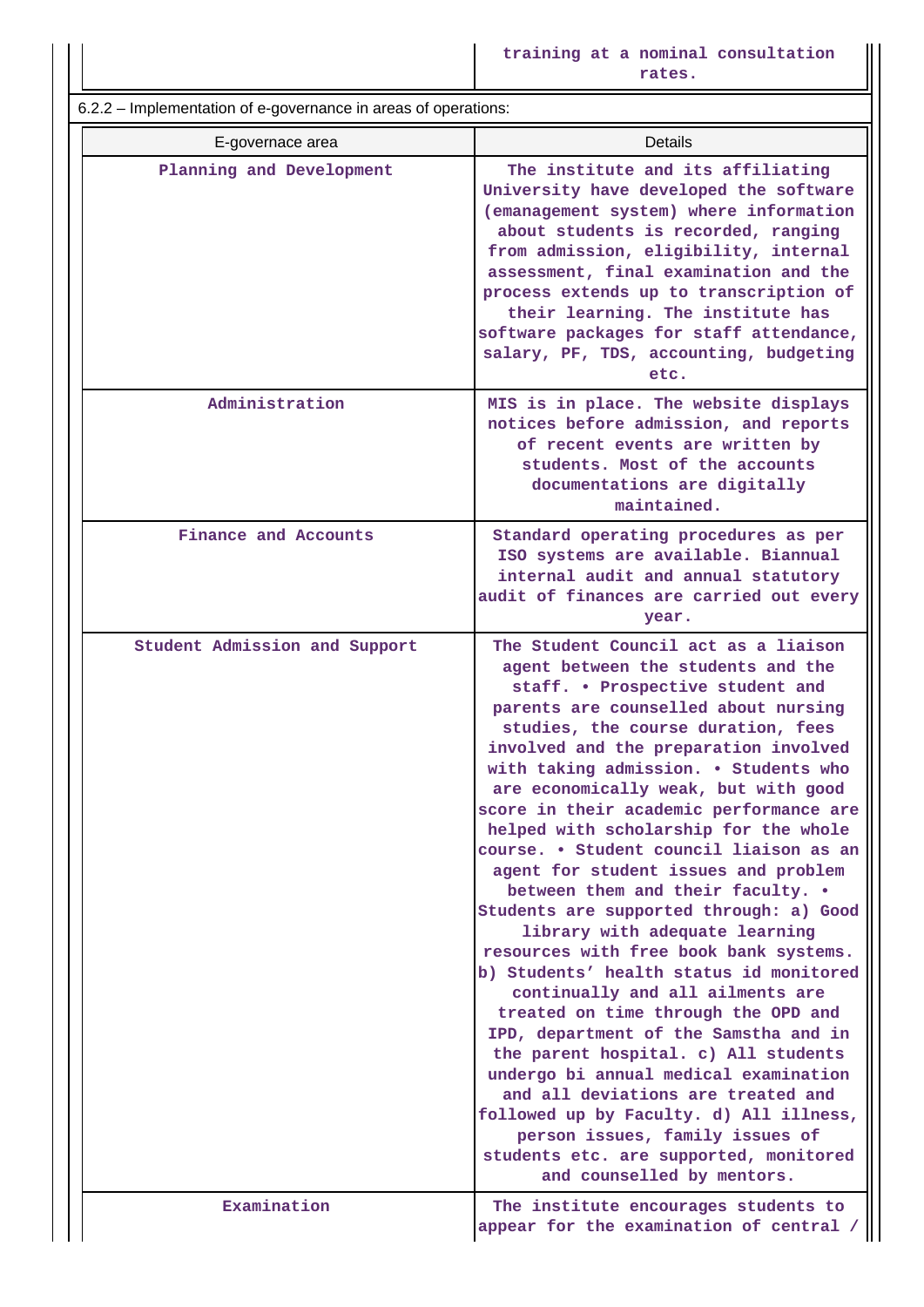**state services, defence and civil services. Students appear for examination conducted by State Government's Department of Medical Education and Research (DMER), Directorate of Health Services (DHS) and civil services.**

# **6.3 – Faculty Empowerment Strategies**

 6.3.1 – Teachers provided with financial support to attend conferences / workshops and towards membership fee of professional bodies during the year

| Year                                                                                                         | Name of Teacher                                 | Name of conference/<br>workshop attended<br>for which financial<br>support provided                    | Name of the<br>professional body for<br>which membership<br>fee is provided | Amount of support |  |  |  |  |  |
|--------------------------------------------------------------------------------------------------------------|-------------------------------------------------|--------------------------------------------------------------------------------------------------------|-----------------------------------------------------------------------------|-------------------|--|--|--|--|--|
| 2019                                                                                                         | Dr Meena<br>Ganapathy                           | Scientific<br>research<br>writing, Styles<br>of research<br>writing,<br>Plagiarism                     | Chetan Dattaji<br>Gaikwad<br>Institute of<br>management                     | 500               |  |  |  |  |  |
| 2019                                                                                                         | Mrs Nupoor<br>Bhambid                           | Scientific<br>research<br>writing, Styles<br>of research<br>writing,<br>Plagiarism                     | Chetan Dattaji<br>Gaikwad<br>Institute of<br>management                     | 500               |  |  |  |  |  |
| 2019                                                                                                         | Mrs Shailaja<br><b>Mathews</b>                  | Scientific<br>research<br>writing, Styles<br>of research<br>writing,<br>Plagiarism                     | Chetan Dattaji<br>Gaikwad<br>Institute of<br>management                     | 500               |  |  |  |  |  |
| 2019                                                                                                         | Mrs L<br>Bijayalakshmi                          | Med inspire: An<br>International m<br>ultidisciplinar<br>y Medical<br>summit Evidence<br>base practice | D Y Patil<br>Deemed<br>University,<br>Mumbai                                | 3000              |  |  |  |  |  |
| 2019                                                                                                         | Mrs Dipali<br>Awate                             | First<br>international<br>conference on<br>prenatal<br>development in<br>India                         | Manashakti<br>research<br>centre,<br>Lonavla, India<br>and APPPAH, USA      | 3500              |  |  |  |  |  |
|                                                                                                              |                                                 | View File                                                                                              |                                                                             |                   |  |  |  |  |  |
| 6.3.2 - Number of professional development / administrative training programmes organized by the College for |                                                 |                                                                                                        |                                                                             |                   |  |  |  |  |  |
|                                                                                                              | teaching and non teaching staff during the year |                                                                                                        |                                                                             |                   |  |  |  |  |  |

| Title of the<br>professional<br>development<br>programme<br>organised for | Title of the<br>administrative<br>training<br>programme<br>organised for | From date    | To Date | Number of<br>participants<br>(Teaching<br>staff) | Number of<br>participants<br>(non-teaching<br>staff) |
|---------------------------------------------------------------------------|--------------------------------------------------------------------------|--------------|---------|--------------------------------------------------|------------------------------------------------------|
|                                                                           | teaching staff                                                           | non-teaching |         |                                                  |                                                      |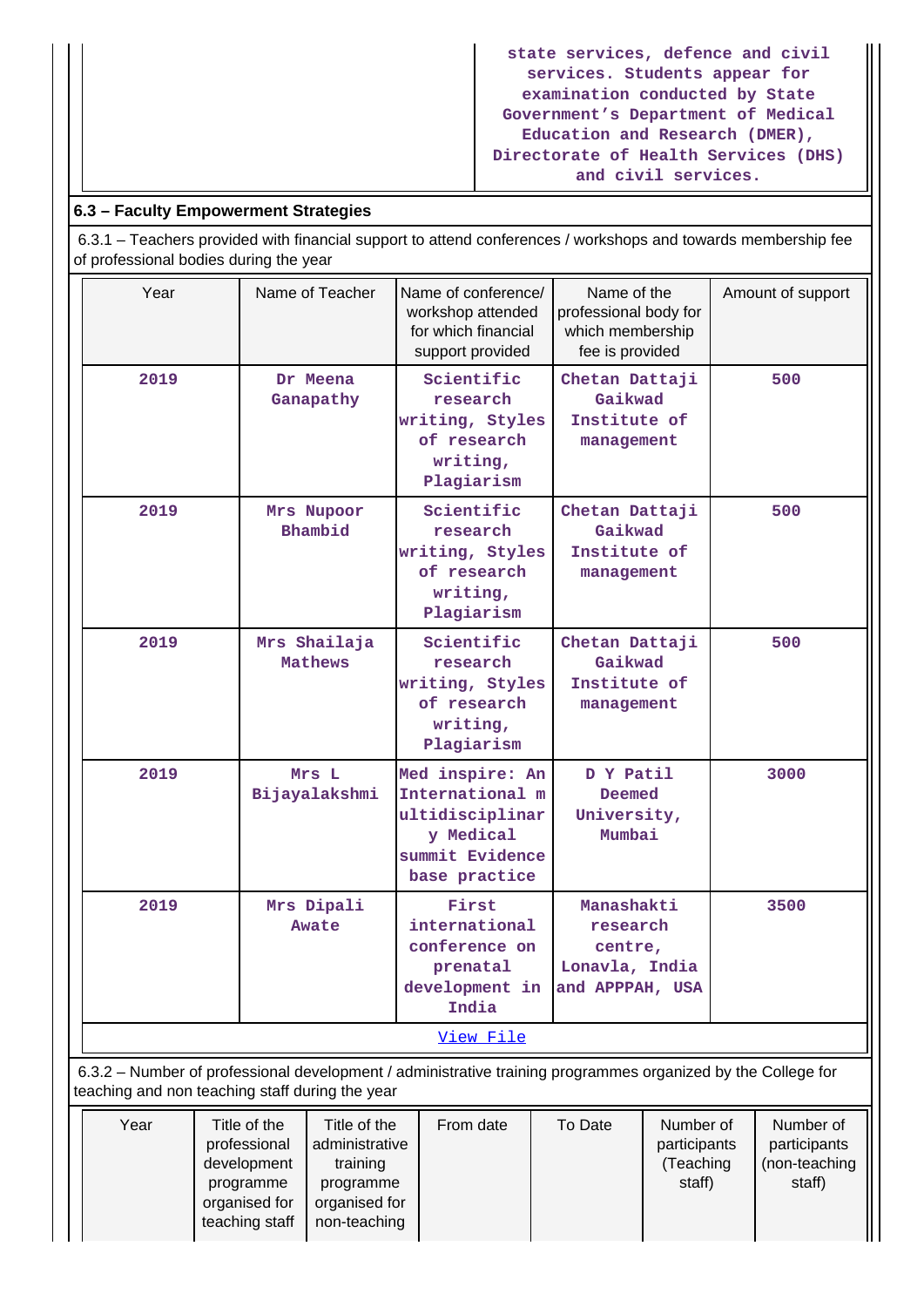|      |                                                               | staff                                                         |            |            |    |                |
|------|---------------------------------------------------------------|---------------------------------------------------------------|------------|------------|----|----------------|
| 2018 | Faculty de<br>velopment<br>program on<br>impact<br>assessment | Library<br>Readiness<br>for NAAC A<br>ccreditati<br><b>on</b> | 30/11/2018 | 08/04/2019 | 20 | $\overline{2}$ |
| 2018 | Communicat<br>ion                                             | Mahadbt<br>portal<br>workshop                                 | 05/12/2018 | 08/04/2019 | 45 | 5              |
| 2019 | Research p<br>resentatio<br>n                                 | writing<br>skill deve<br>lopment<br>training                  | 11/09/2018 | 31/05/2019 | 38 |                |

 6.3.3 – No. of teachers attending professional development programmes, viz., Orientation Programme, Refresher Course, Short Term Course, Faculty Development Programmes during the year

| Title of the<br>professional<br>development<br>programme | Number of teachers<br>who attended | From Date  | To date    | <b>Duration</b> |  |  |
|----------------------------------------------------------|------------------------------------|------------|------------|-----------------|--|--|
| Styles of<br>research<br>writing,<br>Plagiarism          | 3                                  | 20/02/2019 | 20/02/2019 | 1               |  |  |
| Orientation<br>Programme                                 | 4                                  | 01/08/2018 | 10/08/2018 | 10              |  |  |
| Communication                                            | 45                                 | 08/04/2019 | 08/04/2019 |                 |  |  |
|                                                          | No file uploaded.                  |            |            |                 |  |  |

| 6.3.4 - Faculty and Staff recruitment (no. for permanent recruitment): |  |  |  |  |  |
|------------------------------------------------------------------------|--|--|--|--|--|
|------------------------------------------------------------------------|--|--|--|--|--|

| Teaching  |           | Non-teaching |           |  |
|-----------|-----------|--------------|-----------|--|
| Permanent | Full Time | Permanent    | Full Time |  |
| 15        | 38        | Щ            |           |  |

# 6.3.5 – Welfare schemes for

| Teaching                                                                                                                                                                                                                                                                                                                                                                                     | Non-teaching                                                                                                                                                                                                                                                                                                                     | <b>Students</b>                                                                                                                                                                                                                                                                        |
|----------------------------------------------------------------------------------------------------------------------------------------------------------------------------------------------------------------------------------------------------------------------------------------------------------------------------------------------------------------------------------------------|----------------------------------------------------------------------------------------------------------------------------------------------------------------------------------------------------------------------------------------------------------------------------------------------------------------------------------|----------------------------------------------------------------------------------------------------------------------------------------------------------------------------------------------------------------------------------------------------------------------------------------|
| • Mediclaim • Provident<br>Fund facility . Maternity<br>leave . Duty leave . Sick<br>leaves . Casual leaves .<br>Annual leaves • Diwali<br>advance • Faculty<br>development program<br>registration charges and<br>duty leave. • Deputation<br>and study leave for<br>higher studies. •<br>Virangula program .<br>Health OPD and IPD<br>consultation charges are<br>free in parent hospital. | • Mediclaim • Provident<br>Fund facility • Maternity<br>leave . Duty leave . Sick<br>leaves • Casual leaves •<br>Virangula program • Earn<br>leaves • Diwali advance •<br>Faculty development<br>program registration<br>charges and duty leave. .<br>Health OPD and IPD<br>consultation charges are<br>free in parent hospital. | • Student development<br>program registration<br>charges and duty leave. .<br>Health OPD and IPD<br>consultation charges are<br>free in parent hospital.<br>• Scholarships •<br>Vacations •<br>Extracurricular<br>activities • Sports •<br>Best Bedside Nurse and<br>All rounder award |

**6.4 – Financial Management and Resource Mobilization**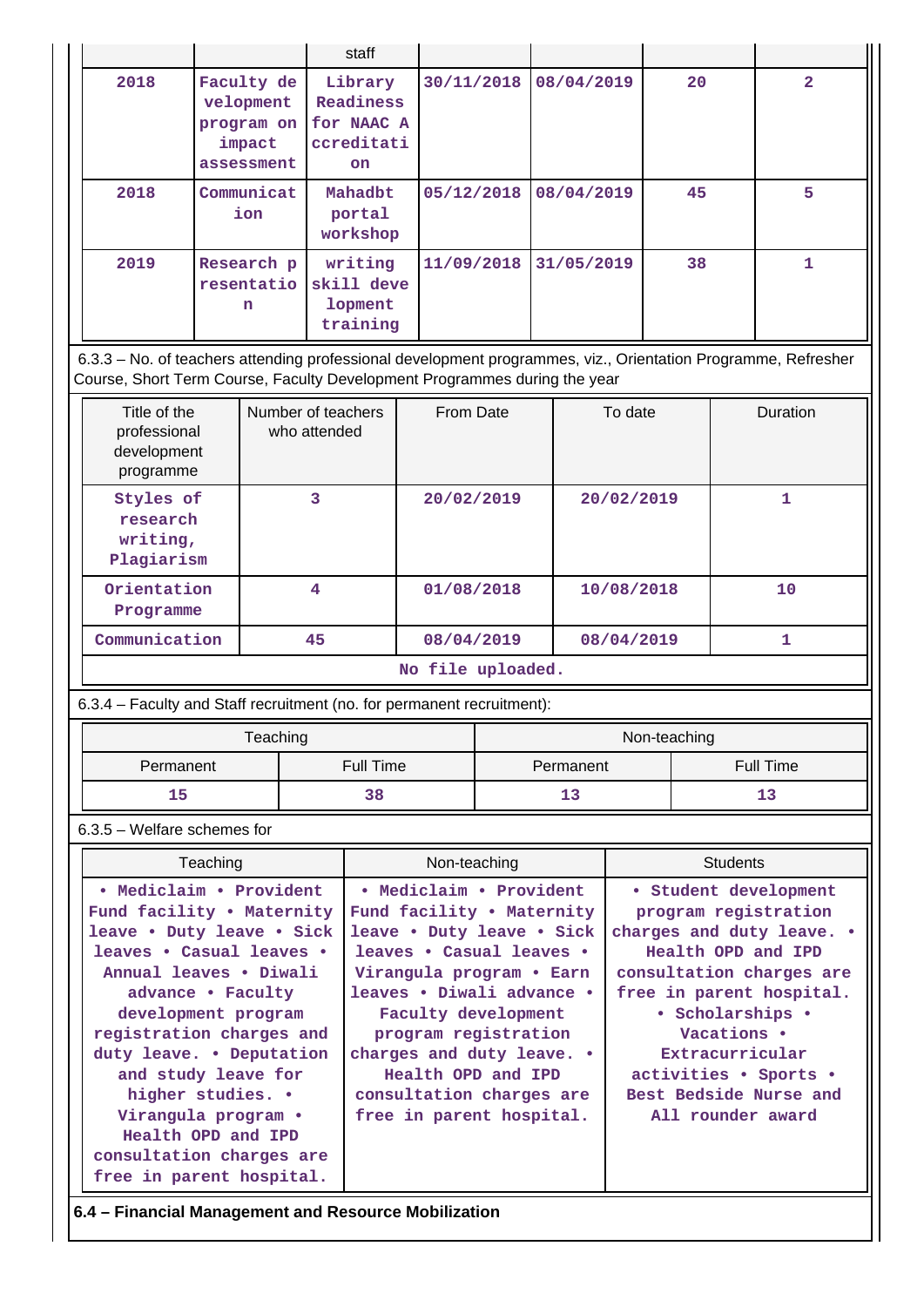6.4.1 – Institution conducts internal and external financial audits regularly (with in 100 words each)

 **Yes, there are regular audits done in terms of: • Daily, weekly and monthly financial control is done through cash flow by accountants and principal. • Six monthly financial audits are done by internal auditors. • Annual financial audit is done by external auditing agency. • Audit on the proposal about the fees decided by the 'fee regulating authority, appointed by Govt. of Maharashtra. • Auditing on the admission procedure carried out at the institute by the 'Pravesh Niyantran Samiti' (a government body). • Academic auditing is done annually, by the affiliating University State and central councils audit the institute yearly for continuation and affiliation of the courses. • The state and central nursing councils do renewals of the validity of the programs annually. • There is a budget head for research projects. UG and PG research projects are supported through this budget head. • Budgeting and optimum utilization of finance, including mobilization of resources are the issues considered under this key aspect. There are established procedures and processes for planning and allocation of financial resources. The institution has developed strategies for mobilizing resources and ensures transparency in financial management of the institution. The income and expenditure of the institution are subjected to regular internal and external audit.**

 6.4.2 – Funds / Grants received from management, non-government bodies, individuals, philanthropies during the year(not covered in Criterion III)

| Name of the non government<br>funding agencies /individuals                  | Funds/ Grnats received in Rs. | Purpose     |
|------------------------------------------------------------------------------|-------------------------------|-------------|
| Interest on Endowment<br>from Samstha management<br>and Nongovernment bodies | 769435                        | Scholarship |

[View File](https://assessmentonline.naac.gov.in/public/Postacc/Funds_or_Grants/974_Funds_or_Grants_1566973130.xlsx)

6.4.3 – Total corpus fund generated

**6032523** 

## **6.5 – Internal Quality Assurance System**

6.5.1 – Whether Academic and Administrative Audit (AAA) has been done?

| <b>Audit Type</b> |            | External                                                                                                   | Internal   |                                        |
|-------------------|------------|------------------------------------------------------------------------------------------------------------|------------|----------------------------------------|
|                   | Yes/No     | Agency                                                                                                     | Yes/No     | Authority                              |
| Academic          | <b>Yes</b> | Indian Nursing<br>Council,<br>Maharashtra,<br>New Delhi,<br>University of<br>Health<br>Sciences,<br>Nashik | <b>Yes</b> | IQAC and<br>Samstha                    |
| Administrative    | Yes        | GD Apte and<br>Company                                                                                     | <b>Yes</b> | S G<br>Shashtrabudhe<br>and Associates |

6.5.2 – Activities and support from the Parent – Teacher Association (at least three)

 **• Parents are members of Anti ragging committee • Parent's teacher meetings are conducted every six months and ongoing basics and need. • Parent's teachers meet to work for the welfare of students. • Parent's teacher meetings conducted to update the parents regarding their ward's academics and personality progress. • Parents are made members of antiragging committee to foster and**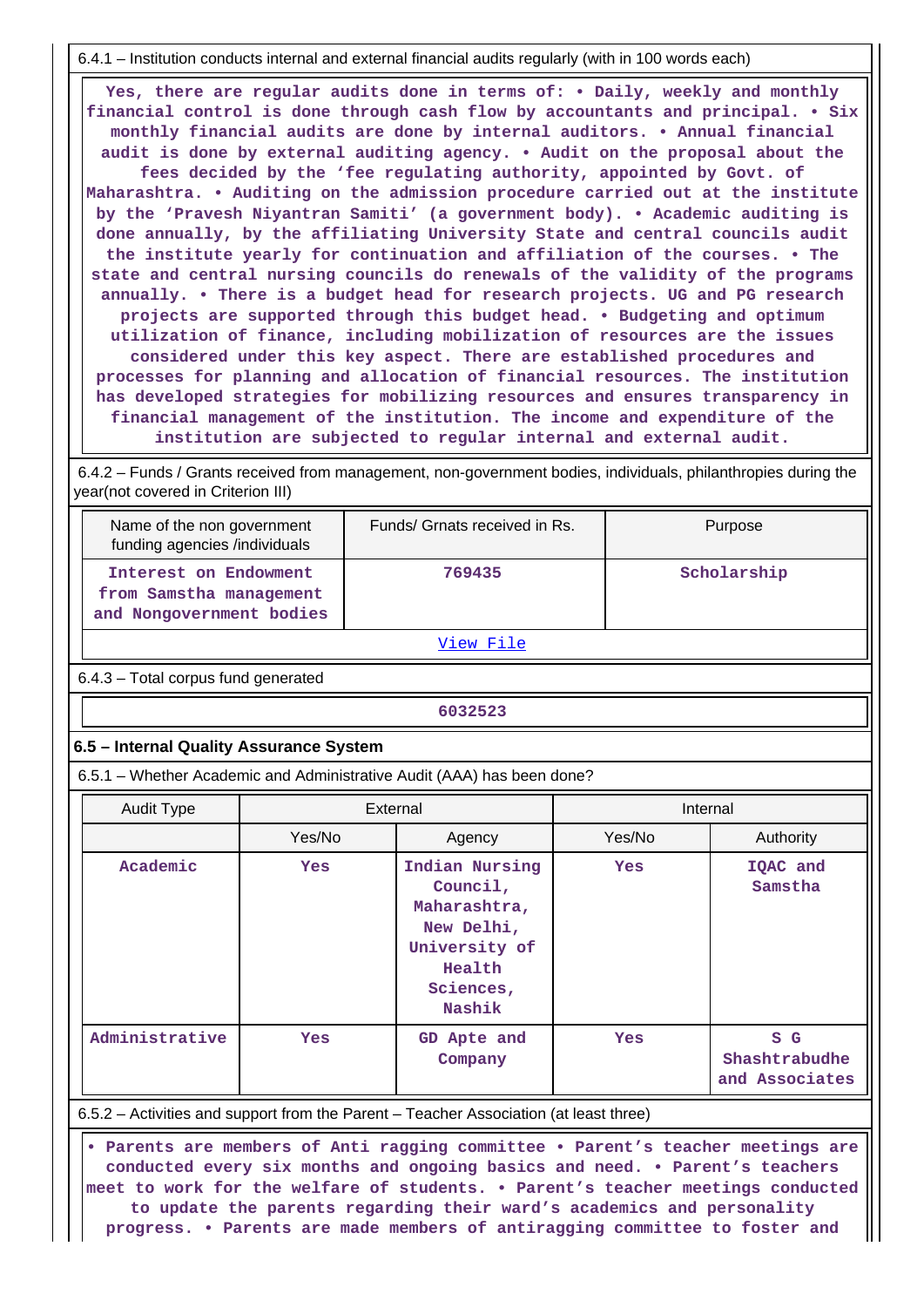**ensure the sense of security in freshers' etc. • To foster and promote good relationship among the members of the teaching staff, student and parent/guardians of the students. • To assist students coming from socially and economically backward group financially or otherwise to complete education successfully. • To institute scholarships, prizes, medals, endowments etc. to benefit students showing a high proficiency in their studies and cocurricular activities. • The teachers, the students and the parents know what is to be covered in each session and how.**

6.5.3 – Development programmes for support staff (at least three)

**• Personal hygiene • Anemia prevention and care • Communication**

6.5.4 – Post Accreditation initiative(s) (mention at least three)

 **• Prepared Various Modules • MoU with various Institutes • Extensive extension activities • Research activities**

6.5.5 – Internal Quality Assurance System Details

| a) Submission of Data for AISHE portal | Yes |
|----------------------------------------|-----|
| b) Participation in NIRF               | No  |
| c)ISO certification                    | Yes |
| d)NBA or any other quality audit       | Yes |

6.5.6 – Number of Quality Initiatives undertaken during the year

| Year                                                           | Name of quality<br>initiative by IQAC                             | Date of<br>conducting IQAC | Duration From | Duration To | Number of<br>participants |
|----------------------------------------------------------------|-------------------------------------------------------------------|----------------------------|---------------|-------------|---------------------------|
| 2018                                                           | Orientation<br>Programme                                          | 02/04/2018                 | 01/08/2018    | 10/08/2018  | 177                       |
| 2018                                                           | Communicatio<br>n seminar                                         | 16/08/2018                 | 08/04/2019    | 08/04/2019  | 45                        |
| 2019                                                           | Faculty<br>development<br>program                                 | 16/08/2018                 | 20/02/2019    | 20/02/2019  | 3                         |
| 2019                                                           | Workshop on<br>Nursing<br>theories                                | 16/08/2018                 | 29/04/2019    | 29/04/2019  | 80                        |
| 2019                                                           | Impact<br>Assessment<br>by MUHS,<br>Nashik                        | 24/01/2019                 | 10/05/2019    | 10/05/2019  | 520                       |
| 2019                                                           | INC Audit                                                         | 24/01/2019                 | 03/04/2019    | 04/04/2019  | 520                       |
| 2019                                                           | Damini Inter<br>collegiate                                        | 03/12/2018                 | 04/01/2019    | 05/01/2019  | 150                       |
| 2019                                                           | Health<br>Welfare<br>Activity<br><b>Blood</b><br>donation<br>camp | 16/08/2018                 | 14/12/2018    | 15/07/2019  | 300                       |
| 2018                                                           | First Aid<br>course                                               | 16/08/2019                 | 10/09/2018    | 15/09/2018  | 140                       |
| <b>CRITERION VII - INSTITUTIONAL VALUES AND BEST PRACTICES</b> |                                                                   |                            |               |             |                           |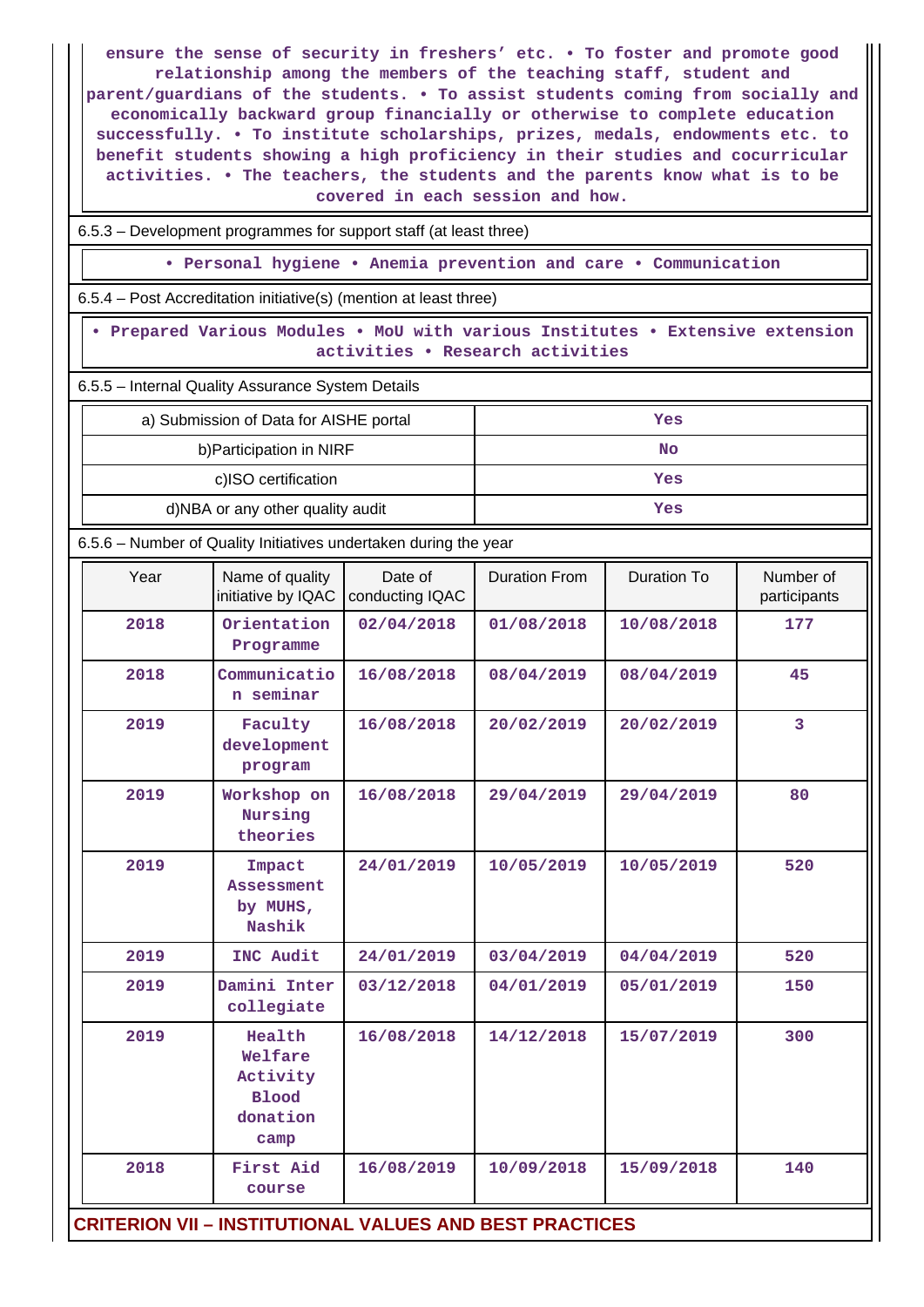# **7.1 – Institutional Values and Social Responsibilities**

 7.1.1 – Gender Equity (Number of gender equity promotion programmes organized by the institution during the year)

| Title of the<br>programme                       | Period from | Period To  | Number of Participants |             |
|-------------------------------------------------|-------------|------------|------------------------|-------------|
|                                                 |             |            | Female                 | Male        |
| Women's day<br>celebration                      | 04/03/2019  | 09/03/2019 | 500                    | 6           |
| Sexual<br>harassment<br>Program                 | 14/03/2019  | 14/03/2019 | 120                    | $\Omega$    |
| Beti Bachao<br>Beti Padhav                      | 01/10/2018  | 01/10/2018 | 200                    | $\Omega$    |
| Mahila Melava                                   | 01/10/2018  | 01/10/2018 | 250                    | $\mathbf 0$ |
| Training camp<br>for adolescent<br>tribal girls | 03/10/2018  | 03/10/2018 | 400                    | 10          |
| Self Defence                                    | 10/12/2018  | 10/12/2018 | 300                    | 8           |
| Counselling                                     | 01/08/2018  | 31/07/2019 | 523                    | $\Omega$    |

7.1.2 – Environmental Consciousness and Sustainability/Alternate Energy initiatives such as:

Percentage of power requirement of the University met by the renewable energy sources

**• Utilization of heat in the form of solar energy to generate electricity is taken up by the college by installing solar panels. • Well lighted classrooms with CFL bulbs instead of conventional tube lights. • Electricity bill attached**

7.1.3 – Differently abled (Divyangjan) friendliness

| Item facilities                                                | Yes/No     | Number of beneficiaries |
|----------------------------------------------------------------|------------|-------------------------|
| Physical facilities                                            | <b>Yes</b> | 0                       |
| Provision for lift                                             | <b>No</b>  | 0                       |
| Ramp/Rails                                                     | <b>Yes</b> | 600                     |
| <b>Braille</b><br>Software/facilities                          | <b>No</b>  | 0                       |
| Rest Rooms                                                     | <b>Yes</b> | 500                     |
| Scribes for examination                                        | <b>Yes</b> | 1                       |
| Special skill development<br>for differently abled<br>students | <b>No</b>  | $\mathbf 0$             |
| Any other similar<br>facility                                  | <b>No</b>  | 0                       |

#### 7.1.4 – Inclusion and Situatedness

| Year | Number of<br>initiatives to<br>address<br>locational<br>advantages<br>and disadva | Number of<br>initiatives<br>taken to<br>engage with<br>and<br>contribute to | Date | <b>Duration</b> | Name of<br>initiative | <b>Issues</b><br>addressed | Number of<br>participating<br>students<br>and staff |
|------|-----------------------------------------------------------------------------------|-----------------------------------------------------------------------------|------|-----------------|-----------------------|----------------------------|-----------------------------------------------------|
|      | ntages                                                                            | local                                                                       |      |                 |                       |                            |                                                     |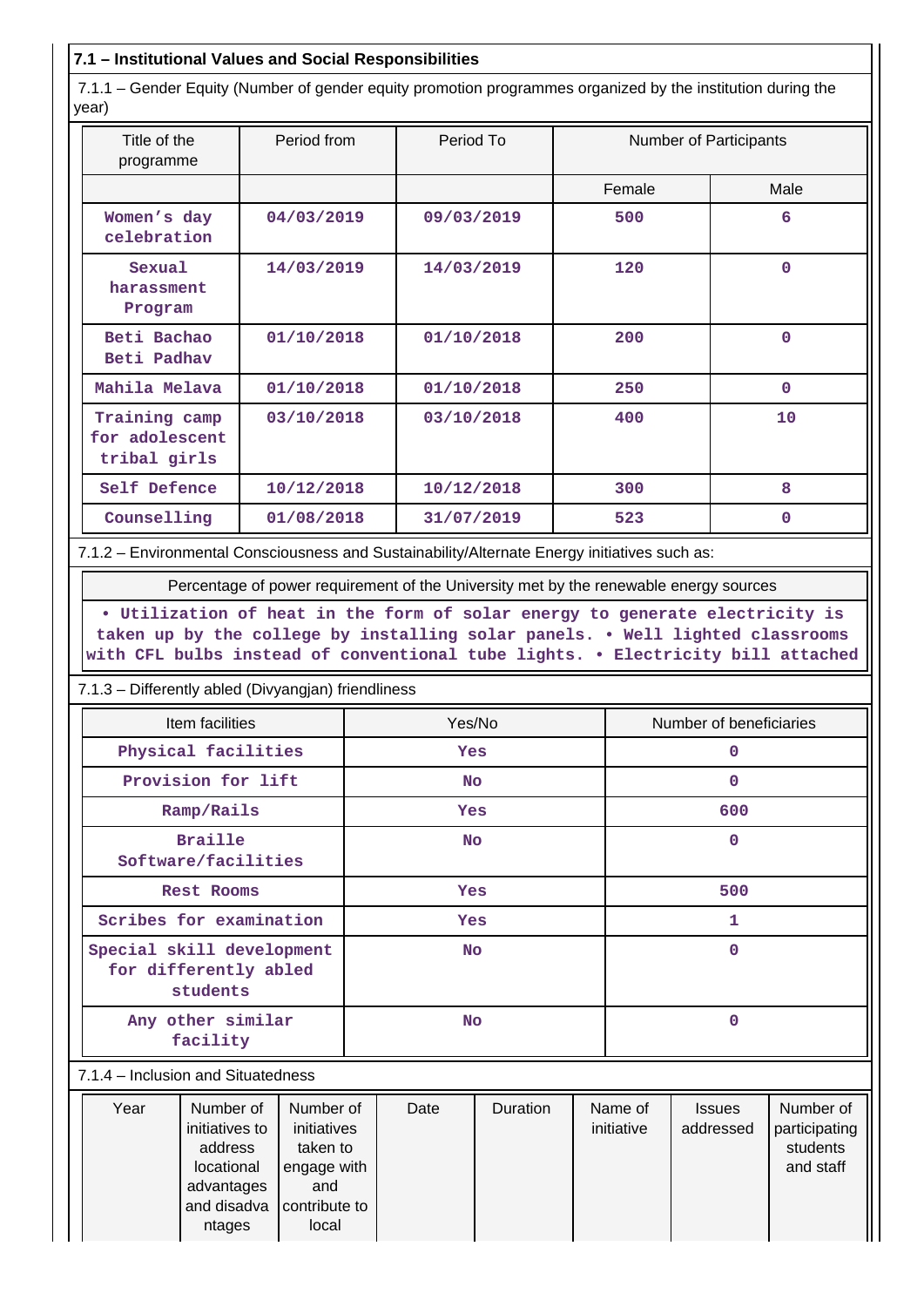|      |              | community               |                |                |                                                                           |        |     |
|------|--------------|-------------------------|----------------|----------------|---------------------------------------------------------------------------|--------|-----|
| 2018 | 21           | 5                       | 01/09/201<br>8 | 9              | Swacchata Cleanline<br>Pakhwada                                           | SS     | 150 |
| 2018 | 300          | $\overline{\mathbf{4}}$ | 24/08/201<br>8 | 11             | Rally on<br>'Organ<br>Donation'                                           | Social | 50  |
| 2018 | 3            | 3                       | 28/08/201<br>9 | $\mathbf{1}$   | Rally on<br>'Rashtriy<br>$\mathbf{a}$<br>Swadeshi<br>Suraksha<br>Abhiyan" | Social | 100 |
| 2018 | $\mathbf{1}$ | 1                       | 31/08/201<br>8 | $\mathbf{1}$   | National<br>essay com<br>petition                                         | Social | 20  |
| 2018 | 300          | $6\overline{6}$         | 03/10/201<br>8 | $\overline{2}$ | School<br>Health<br>Programme                                             | Health | 200 |

7.1.5 – Human Values and Professional Ethics Code of conduct (handbooks) for various stakeholders

| <b>Title</b>                                                           | Date of publication | Follow up(max 100 words)                                                                                                                                                                                                                                                                                                                                                                                                                                                                                                                                                                                                                                                                                                                                                                                                                                                                               |
|------------------------------------------------------------------------|---------------------|--------------------------------------------------------------------------------------------------------------------------------------------------------------------------------------------------------------------------------------------------------------------------------------------------------------------------------------------------------------------------------------------------------------------------------------------------------------------------------------------------------------------------------------------------------------------------------------------------------------------------------------------------------------------------------------------------------------------------------------------------------------------------------------------------------------------------------------------------------------------------------------------------------|
| Code of conduct (Service<br>Rules) for Teaching Non<br>Teaching Staff. | 01/08/2018          | Yes, separate code of<br>conduct is prepared by<br>the institute for the<br>students. Teachers follow<br>the code of conduct as<br>per INC and MUHS. Code of<br>conduct (Service Rules)<br>for Teaching Non Teaching<br>Staff. Responsibility and<br>Accountability: 1.<br>Teachers should handle<br>the subjects assigned by<br>the Head of the<br>Department 2. Teachers<br>should complete the<br>syllabus in time.<br>Teachers shall produce<br>good results in the<br>subjects handled by them<br>and are accountable for<br>the same. 3. Teachers<br>shall monitor the<br>respective group of<br>students who are attached<br>to them. 4. Assignment<br>topics for each course<br>are to be given to the<br>students within a week of<br>the beginning of the<br>academic year. 5. One<br>internal examination<br>should be conducted for<br>25 marks annually and the<br>answer books are to be |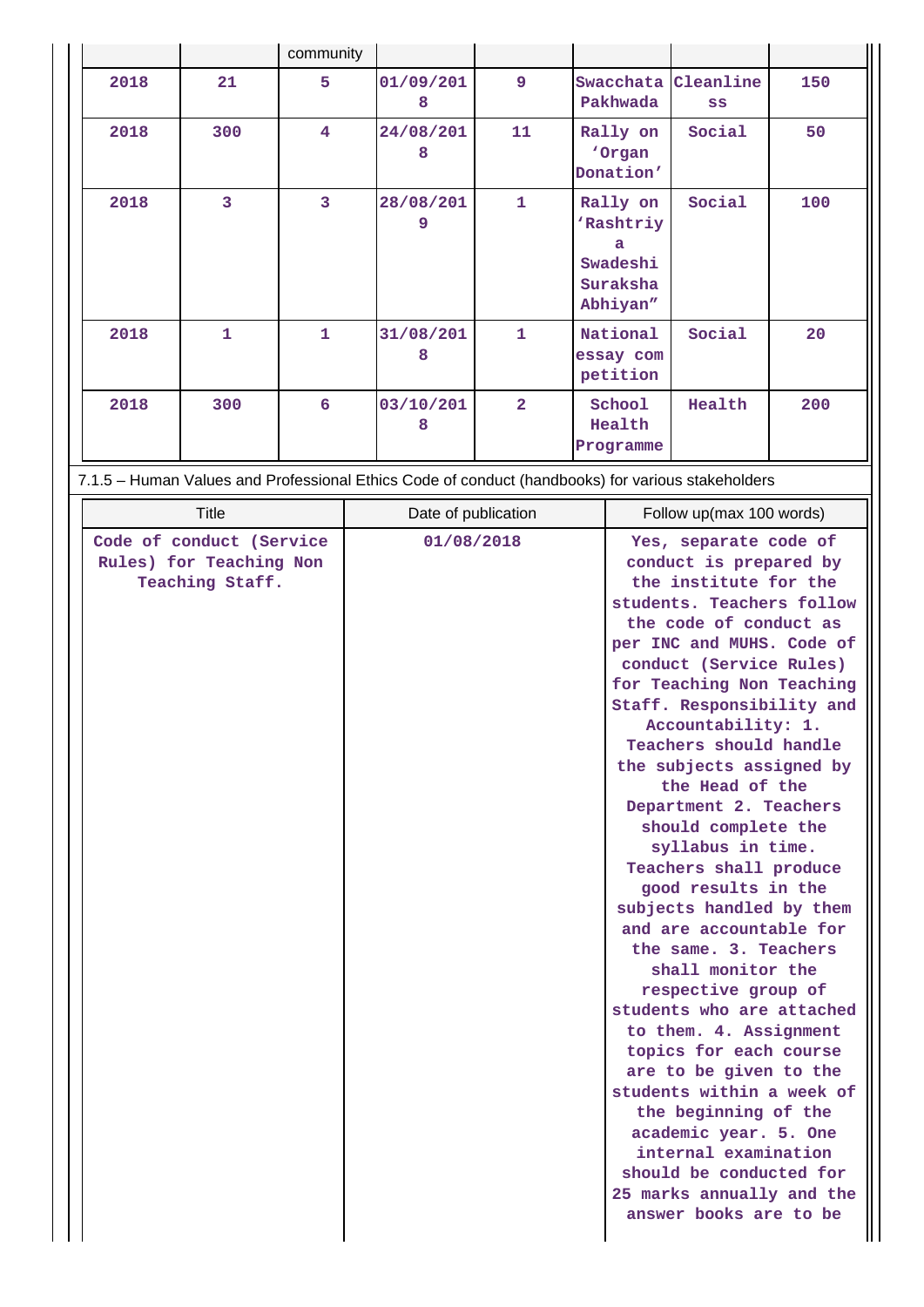|                                                                           | assessed, marks are to be |
|---------------------------------------------------------------------------|---------------------------|
|                                                                           | informed to the students  |
|                                                                           | as well as sent the       |
|                                                                           | University. 6. Teachers   |
|                                                                           | should be good and they   |
|                                                                           | should help, guide,       |
|                                                                           | encourage and assist the  |
|                                                                           | students to ensure that   |
|                                                                           | the TeachingLearning      |
|                                                                           | Process is effective and  |
|                                                                           | successful. 7. Value      |
|                                                                           | based education must be   |
|                                                                           | their motto. 8. Teachers  |
|                                                                           | should maintain decorum   |
|                                                                           | both inside and outside   |
|                                                                           | the classroom and set a   |
|                                                                           | good example for the      |
|                                                                           | students. 9. Teachers     |
|                                                                           | should carry out other    |
|                                                                           | academic, cocurricular    |
|                                                                           | and organizational        |
|                                                                           | activities that may be    |
|                                                                           | assigned to them from     |
|                                                                           | time to time. Punctuality |
|                                                                           | and Attendance: 1.        |
|                                                                           | Teachers must report on   |
|                                                                           | time to duty as per the   |
|                                                                           | working hours prescribed  |
|                                                                           | and should be available   |
|                                                                           | in the campus during      |
|                                                                           | their working time unless |
|                                                                           | and otherwise they are    |
|                                                                           | assigned duties           |
|                                                                           | elsewhere. 2. Information |
|                                                                           | should be conveyed for    |
|                                                                           | reporting late in the     |
|                                                                           | morning or leaving early  |
|                                                                           | in the evening without    |
|                                                                           | detriment to their        |
|                                                                           | duties. 3. Teachers       |
|                                                                           | should sign the           |
|                                                                           | attendance register as    |
|                                                                           | well as register their    |
|                                                                           | attendance biometrically  |
|                                                                           | while reporting for duty. |
|                                                                           | 4. Teachers should remain |
|                                                                           | in the campus till the    |
|                                                                           | end of the college hours. |
| 7.1.6 - Activities conducted for promotion of universal Values and Ethics |                           |

| Activity                    | Duration From | Duration To | Number of participants |  |  |
|-----------------------------|---------------|-------------|------------------------|--|--|
| Independence Day            | 15/08/2018    | 15/08/2018  | 520                    |  |  |
| Blood Donation Camp         | 14/12/2018    | 15/07/2019  | 500                    |  |  |
| Republic Day<br>Celebration | 26/01/2019    | 26/01/2019  | 500                    |  |  |
| Plastic Mukth               | 01/08/2018    | 31/07/2019  | 500                    |  |  |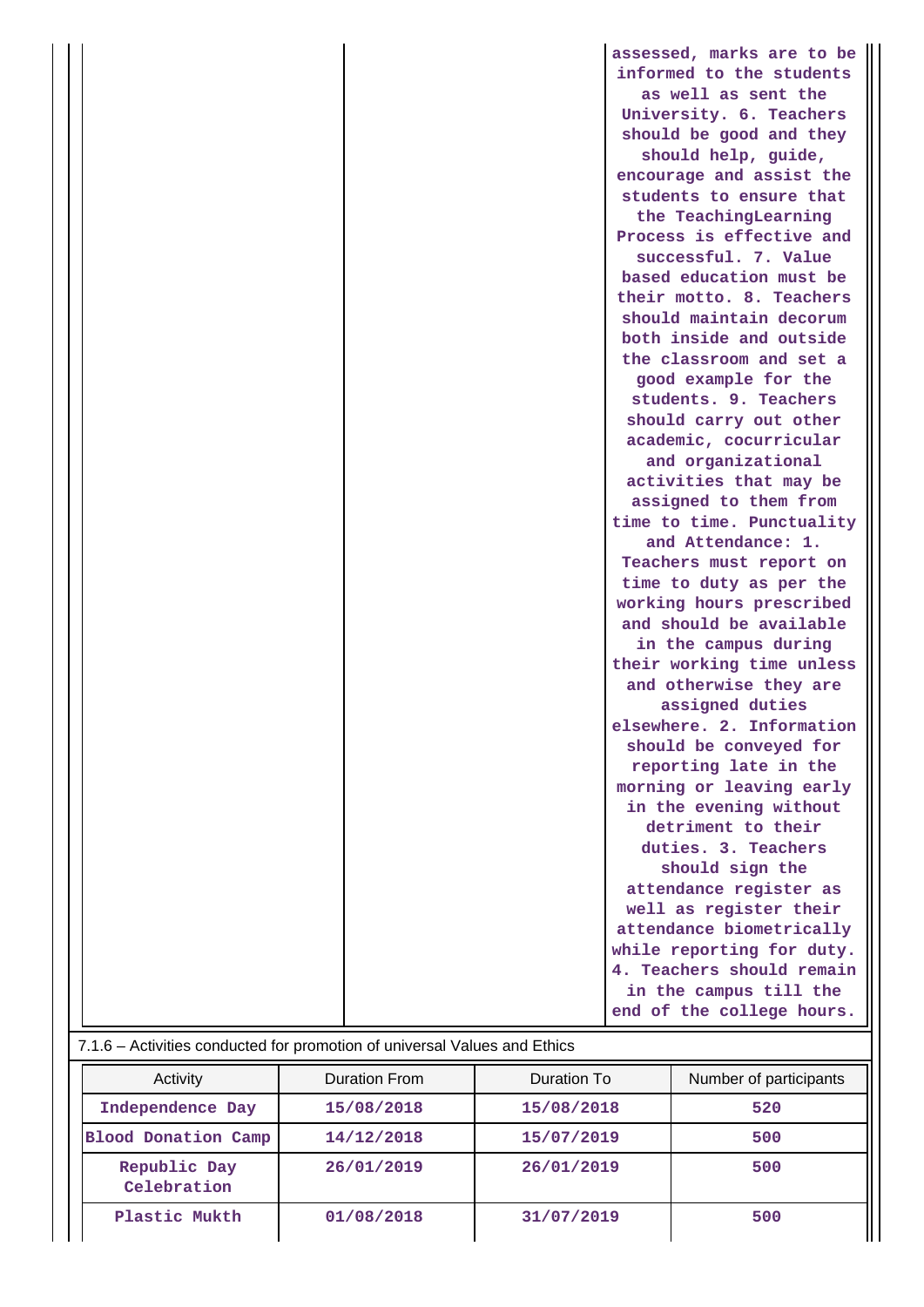| Bharat                                                                                                                                                                                                                                                                                                                                                                                                                                                                                                                                                                                                                                                                                                                                                                                                                                                                                                                                                                                                                                                                                                                                                                                                                                                                                                                                                                                                                                                                                                                                                                                                                                                                                                                                                                                                                                                                                                                                                                                                                                                                                                                                                                                                                                                                                                                                                                                                                                                                                                                                                                                                                                                                                                                                                                                                                                                                                                                                                                                                                                                                                                                                                                                                                 |            |            |     |  |  |  |
|------------------------------------------------------------------------------------------------------------------------------------------------------------------------------------------------------------------------------------------------------------------------------------------------------------------------------------------------------------------------------------------------------------------------------------------------------------------------------------------------------------------------------------------------------------------------------------------------------------------------------------------------------------------------------------------------------------------------------------------------------------------------------------------------------------------------------------------------------------------------------------------------------------------------------------------------------------------------------------------------------------------------------------------------------------------------------------------------------------------------------------------------------------------------------------------------------------------------------------------------------------------------------------------------------------------------------------------------------------------------------------------------------------------------------------------------------------------------------------------------------------------------------------------------------------------------------------------------------------------------------------------------------------------------------------------------------------------------------------------------------------------------------------------------------------------------------------------------------------------------------------------------------------------------------------------------------------------------------------------------------------------------------------------------------------------------------------------------------------------------------------------------------------------------------------------------------------------------------------------------------------------------------------------------------------------------------------------------------------------------------------------------------------------------------------------------------------------------------------------------------------------------------------------------------------------------------------------------------------------------------------------------------------------------------------------------------------------------------------------------------------------------------------------------------------------------------------------------------------------------------------------------------------------------------------------------------------------------------------------------------------------------------------------------------------------------------------------------------------------------------------------------------------------------------------------------------------------------|------------|------------|-----|--|--|--|
| Community Health<br>Education                                                                                                                                                                                                                                                                                                                                                                                                                                                                                                                                                                                                                                                                                                                                                                                                                                                                                                                                                                                                                                                                                                                                                                                                                                                                                                                                                                                                                                                                                                                                                                                                                                                                                                                                                                                                                                                                                                                                                                                                                                                                                                                                                                                                                                                                                                                                                                                                                                                                                                                                                                                                                                                                                                                                                                                                                                                                                                                                                                                                                                                                                                                                                                                          | 01/08/2018 | 31/07/2019 | 500 |  |  |  |
| 7.1.7 – Initiatives taken by the institution to make the campus eco-friendly (at least five)                                                                                                                                                                                                                                                                                                                                                                                                                                                                                                                                                                                                                                                                                                                                                                                                                                                                                                                                                                                                                                                                                                                                                                                                                                                                                                                                                                                                                                                                                                                                                                                                                                                                                                                                                                                                                                                                                                                                                                                                                                                                                                                                                                                                                                                                                                                                                                                                                                                                                                                                                                                                                                                                                                                                                                                                                                                                                                                                                                                                                                                                                                                           |            |            |     |  |  |  |
| Swacch Bharat Plastic Mukth Bharat E Waste Management Pollution Control<br>Swacchata Pakhwada Tree Plantation Smart City Solar Bio Gas Fertilizer<br>Environmental Awareness Health education and preventive measures                                                                                                                                                                                                                                                                                                                                                                                                                                                                                                                                                                                                                                                                                                                                                                                                                                                                                                                                                                                                                                                                                                                                                                                                                                                                                                                                                                                                                                                                                                                                                                                                                                                                                                                                                                                                                                                                                                                                                                                                                                                                                                                                                                                                                                                                                                                                                                                                                                                                                                                                                                                                                                                                                                                                                                                                                                                                                                                                                                                                  |            |            |     |  |  |  |
| 7.2 - Best Practices                                                                                                                                                                                                                                                                                                                                                                                                                                                                                                                                                                                                                                                                                                                                                                                                                                                                                                                                                                                                                                                                                                                                                                                                                                                                                                                                                                                                                                                                                                                                                                                                                                                                                                                                                                                                                                                                                                                                                                                                                                                                                                                                                                                                                                                                                                                                                                                                                                                                                                                                                                                                                                                                                                                                                                                                                                                                                                                                                                                                                                                                                                                                                                                                   |            |            |     |  |  |  |
|                                                                                                                                                                                                                                                                                                                                                                                                                                                                                                                                                                                                                                                                                                                                                                                                                                                                                                                                                                                                                                                                                                                                                                                                                                                                                                                                                                                                                                                                                                                                                                                                                                                                                                                                                                                                                                                                                                                                                                                                                                                                                                                                                                                                                                                                                                                                                                                                                                                                                                                                                                                                                                                                                                                                                                                                                                                                                                                                                                                                                                                                                                                                                                                                                        |            |            |     |  |  |  |
| 7.2.1 - Describe at least two institutional best practices<br>Title of the practice -1 Students Involvement in Decision Making Process<br>Objectives of the Practice 1. To enhance the leadership qualities among<br>students. 2. To improve the decision making skill among students. 3. To make<br>the students more accountable and responsible towards college activities. 4. To<br>help the students in their allround personality development. The Context<br>Decision making process is an important part of everybody's life and it helps<br>the individual to choose the appropriate strategies during important events of<br>their life. The practice of having Students Nurses Association enhances the<br>student's leadership qualities, improve their higher intellectual process and<br>help them to understand their responsibility. The Student's nurses association<br>is student's representative body elected by the students themselves. Various<br>committees were framed under SNA, which plan, organizes and monitor the student<br>related activities. The committees are Health Committee, Discipline Committee,<br>Sports committee, Cultural Committee, Hostel Committee, Editorial Committee,<br>Finance committee etc. Evidence of Success Personality development and grooming<br>of the students are done throughout their degree course by making them involve<br>in student nurses association activities and by the end of their course they<br>become highly mature, confident, accountable and ready to face the challenges<br>of the outside world. MKSSS Smt Bakul Tambat Institute of Nursing Education's,<br>Pune students are accepted worldwide with great respect. Title of the practice<br>- 2 "Creation and Uses of ICT Facilities for Teaching Learning Processes"<br>GoalThe goal of the practice is to maximize use of new and modern technology<br>and use computers and LCD in the teaching learning processes. The Context There<br>is fast changing technological scene. Higher education needs orientation<br>towards use of new technology and computers in the teachinglearning processes.<br>It creates the interest in learners too. Institution encourages and introduces<br>continuously creative learning environment through expertise, capacity and<br>infrastructure giving momentum on holistic development of learners, so as to<br>fulfil the standards of excellence. The Practice of using the computer, LCD,<br>OHP, videos, online dissections, and activity based learning to deliver the<br>lectures. Faculties and students are encouraged to use Internet facilities to<br>collect the upgraded knowledge in constantly changing world. Evidence of<br>Success ICT facilities deploying LCD projectors with computer facilities have<br>made IT enabled in all class rooms are now learning places. This has a very<br>positive impact on teachinglearning processes in the Institution. It enabled<br>organization of the Seminars and training programs. This has a very positive<br>impact on teachinglearning processes.<br>Upload details of two best practices successfully implemented by the institution as per NAAC format in your |            |            |     |  |  |  |
|                                                                                                                                                                                                                                                                                                                                                                                                                                                                                                                                                                                                                                                                                                                                                                                                                                                                                                                                                                                                                                                                                                                                                                                                                                                                                                                                                                                                                                                                                                                                                                                                                                                                                                                                                                                                                                                                                                                                                                                                                                                                                                                                                                                                                                                                                                                                                                                                                                                                                                                                                                                                                                                                                                                                                                                                                                                                                                                                                                                                                                                                                                                                                                                                                        |            |            |     |  |  |  |
| institution website, provide the link<br>http://mksssbtine.ac.in/best practices                                                                                                                                                                                                                                                                                                                                                                                                                                                                                                                                                                                                                                                                                                                                                                                                                                                                                                                                                                                                                                                                                                                                                                                                                                                                                                                                                                                                                                                                                                                                                                                                                                                                                                                                                                                                                                                                                                                                                                                                                                                                                                                                                                                                                                                                                                                                                                                                                                                                                                                                                                                                                                                                                                                                                                                                                                                                                                                                                                                                                                                                                                                                        |            |            |     |  |  |  |

## **7.3 – Institutional Distinctiveness**

 7.3.1 – Provide the details of the performance of the institution in one area distinctive to its vision, priority and thrust in not more than 500 words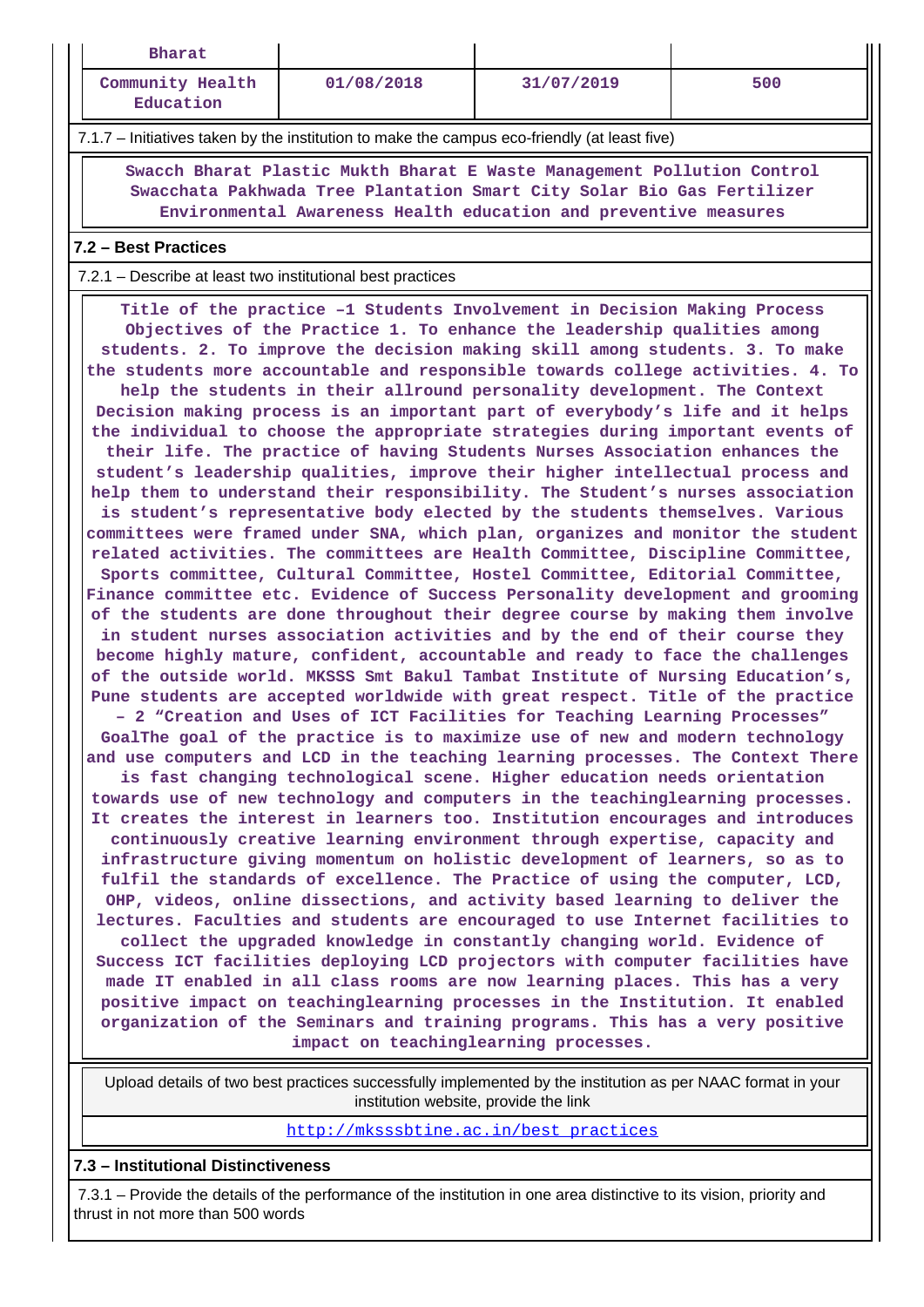**The heritage is Women's empowerment through education." The Maharshi Karve Stree Shikshan Samstha, our parent body, has been committed to "Empowerment of women through education". The Samstha was founded by the great visionary and social worker, Bharat Ratna Dhondov Keshav Karve in 1896. He founded India's first women's university (now known as Srimathi Nathibai Damodar Thackersey [SNDT] Women's University) and made major contributions to the cause of women's education. For his outstanding work, he received the nation's highest civilian honor, the Bharat Ratna, in 1958. The Maharshi Karve Stree Shikshan Samstha founded and nurtured by him has now grown in to a large tree running. A total of 62 institutes in 7 locations: Pune, Nagpur, Wai, Satara, Ratnagiri, Vasai, Mumbai and Kamshet. Today the Samstha provides quality education to around 30,000 girls and young women. Maharshi Karve Stree Shikshan Samstha is an organization with a difference. It has its commitment of empowering women through education. Education is an excellent instrument available to human being for social change and social transformation. Here enrolment of students from economically and socially challenged is encouraged. The institute's vision is, Vision: "Women's education and national development are closely related". Mission: "The institute is committed to developing conscientious, confident and caring quality nursing professionals of international repute." Goal: 'Maharshi Karve Stree Shikshan Samstha's Smt. Bakul Tambat Institute of Nursing Education' strives for developing outstanding holistic, empowered professional nurse leaders in providing excellent, compassionate health care at local, national and global level. Core professional values: Integrity: quality of consistently adhering to code of honesty and accountability and being ethically moral. Certainty: is the ability to transcend traditional ideas, pillions and rules as well as having the capacity to construct meaningful new idea, methods, and interpretations. Competent: having the expertise, knowledge and skills to successfully and efficiently perform the roles of their profession. Core personal values: Courage: is the aptitude to uphold one's convictions and demonstrate confidence to speak and act accordance with one's beliefs and responsibilities. Compassion: is an active desire to alleviate another's distress through caring, empathy and supporting and helping others. Caring: is best demonstrated by a nurse's ability to embody the five core values of professional nursing. Core nursing values essential to nursing education include human dignity, integrity, autonomy, altruism and social justice. The caring professional nurse integrates these values in clinical practice. Here students receive an education of the highest grade in the art and science of nursing and to equip with the spirit of holism, ethics, empathy and courage to serve the community locally, nationally and internationally.**

Provide the weblink of the institution

<http://mksssbtine.ac.in>

#### **8.Future Plans of Actions for Next Academic Year**

 **• Encouraging faculty for Ph.D. and PG in nursing • Periodical continuing education for administrative and account staff • Collection of donations for poor girl student's education • Change the campus to more ecofriendly zone. • Organise national/international seminars, workshop etc. • Enhance the research culture among the Faculty • To organise more talks on women empowerment, gender sensitisation and human rights. • To observe all days of national importance. • Effective involvement of alumni in various institutes activities. • Involving and improving the quality of events by involving student's participation. • Involving students in academic and nonacademic work. • Research workshops and special sessions with the intention of familiarising individuals with the latest developments pertaining to research methods, technological evolution and research paper writing, thereby aiming at increasing the intellectual output of the institution. The objective of these research based forums will be to serve as**